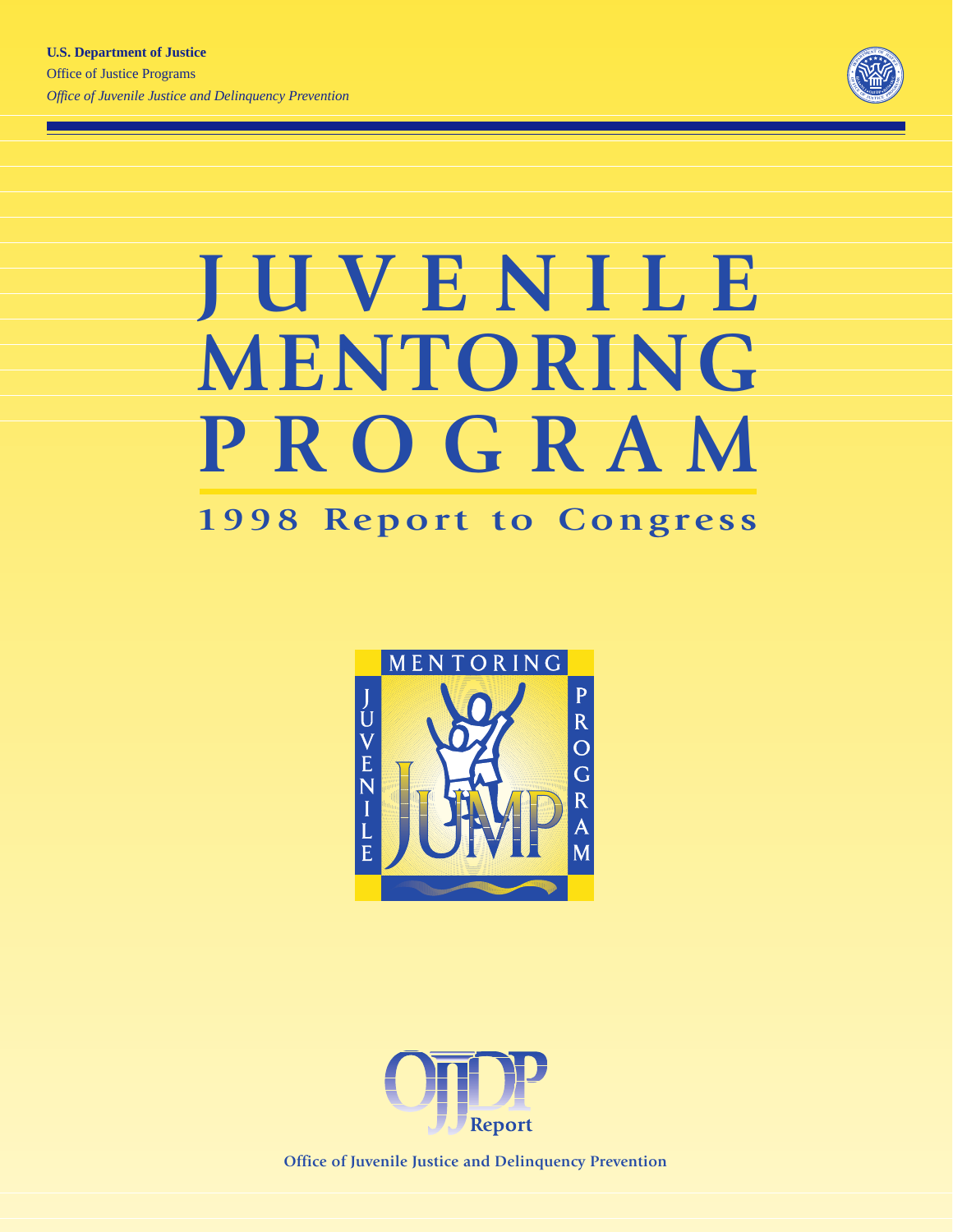# **1998 REPORT TO CONGRESS**

## **JUVENILE MENTORING PROGRAM**

## **(JUMP)**

Juvenile Justice and Delinquency Prevention Act of 1974 as Amended in 1992 (Pub. L. 93-415: 42 U.S.C. 5667e *et seq*.)

Shay Bilchik, Administrator Office of Juvenile Justice and Delinquency Prevention

December 1998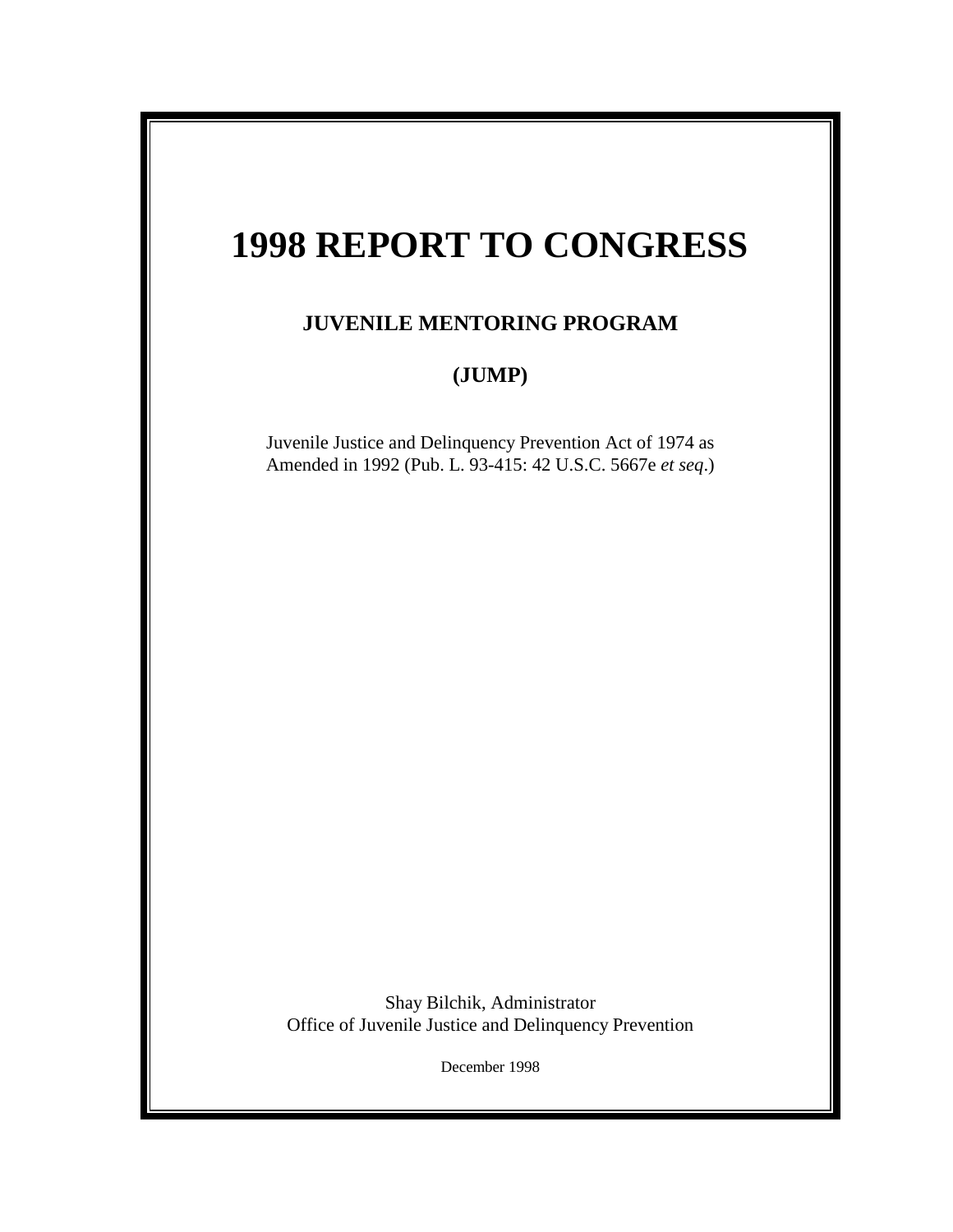**U.S. Department of Justice Office of Justice Programs Office of Juvenile Justice and Delinquency Prevention** 810 Seventh Street NW. Washington, DC 20531

#### **Janet Reno**

*Attorney General*

**Raymond C. Fisher** *Associate Attorney General*

**Laurie Robinson** *Assistant Attorney General*

## **Shay Bilchik** *Administrator* Office of Juvenile Justice and Delinquency Prevention

This report was prepared under grant number 97-JN-FX-0003 and 98-JG-FX-0002 funded by the Office of Juvenile Justice and Delinquency Prevention, U.S. Department of Justice.

The Office of Juvenile Justice and Delinquency Prevention is a component of the Office of Justice Programs, which also includes the Bureau of Justice Assistance, the Bureau of Justice Statistics, the National Institute of Justice, and the Office for Victims of Crime.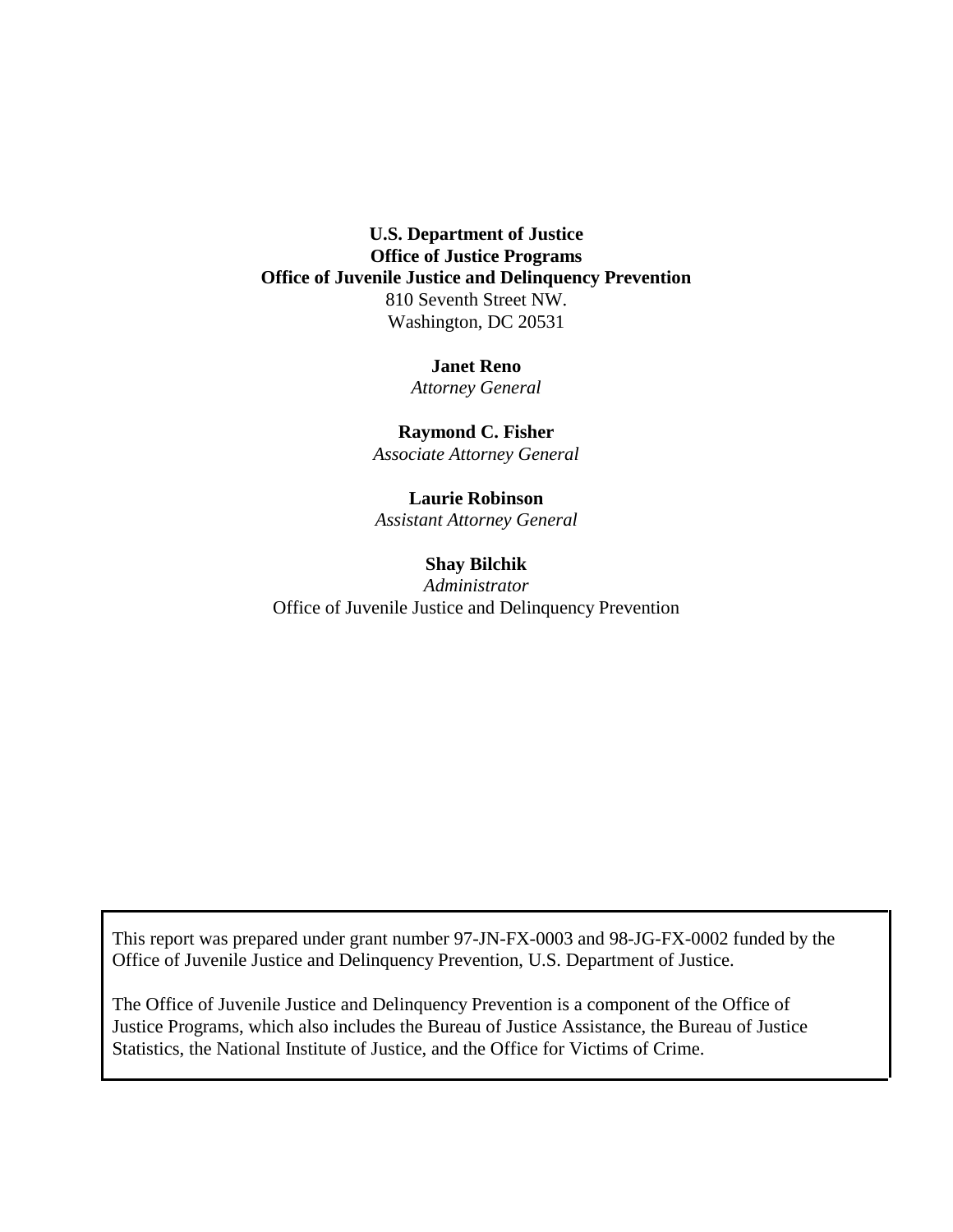A positive bond between a developing child and a nurturing adult pays rich dividends that can last a lifetime. With the growing erosion of family life and heavy demands on overburdened support systems, this attachment is increasingly problematic. When a child's family is unable or unwilling to provide adequate supervision and support, a mentor can help fill this critical gap.

In 1992, Congress responded to this need by amending the Juvenile Justice and Delinquency Prevention Act of 1974 to establish the Juvenile Mentoring Program (JUMP). The Office of Juvenile Justice and Delinquency Prevention (OJJDP) supports 93 mentoring projects under JUMP, in addition to mentoring initiatives funded through our Formula Grants Program—nearly 300 in 1997 alone.

This *1998 Report to Congress* describes the initial stages of OJJDP's ongoing evaluation of the 93 projects funded under JUMP and includes its preliminary findings, which are hopeful. Positive outcomes to date include reports from both mentors and youth that mentoring was a positive experience, and that youth benefitted from the experience, specifically in staying away from alcohol and drugs, avoiding fights and friends who are starting trouble, keeping away from gangs, and not using guns or knives.

As OJJDP continues to expand mentoring efforts through JUMP, it will also further develop the evaluation of mentoring. Data collection will be enlarged and refined, and more comprehensive analyses will be conducted. Furthermore, the evaluation time period will be extended to 2001. These enhancements should result in the most definitive national evaluation of mentoring to date. OJJDP will also strengthen local evaluations by developing a manual to assist JUMP sites in collecting and assessing program data.

The knowledge gained from the national and local JUMP evaluations should strengthen mentoring activities and enhance such beneficial results as reducing juvenile delinquency and gang participation, improving academic performance, and reducing the school dropout rate. The initial findings contained in this report to Congress give reason to expect these positive outcomes.

> Shay Bilchik Administrator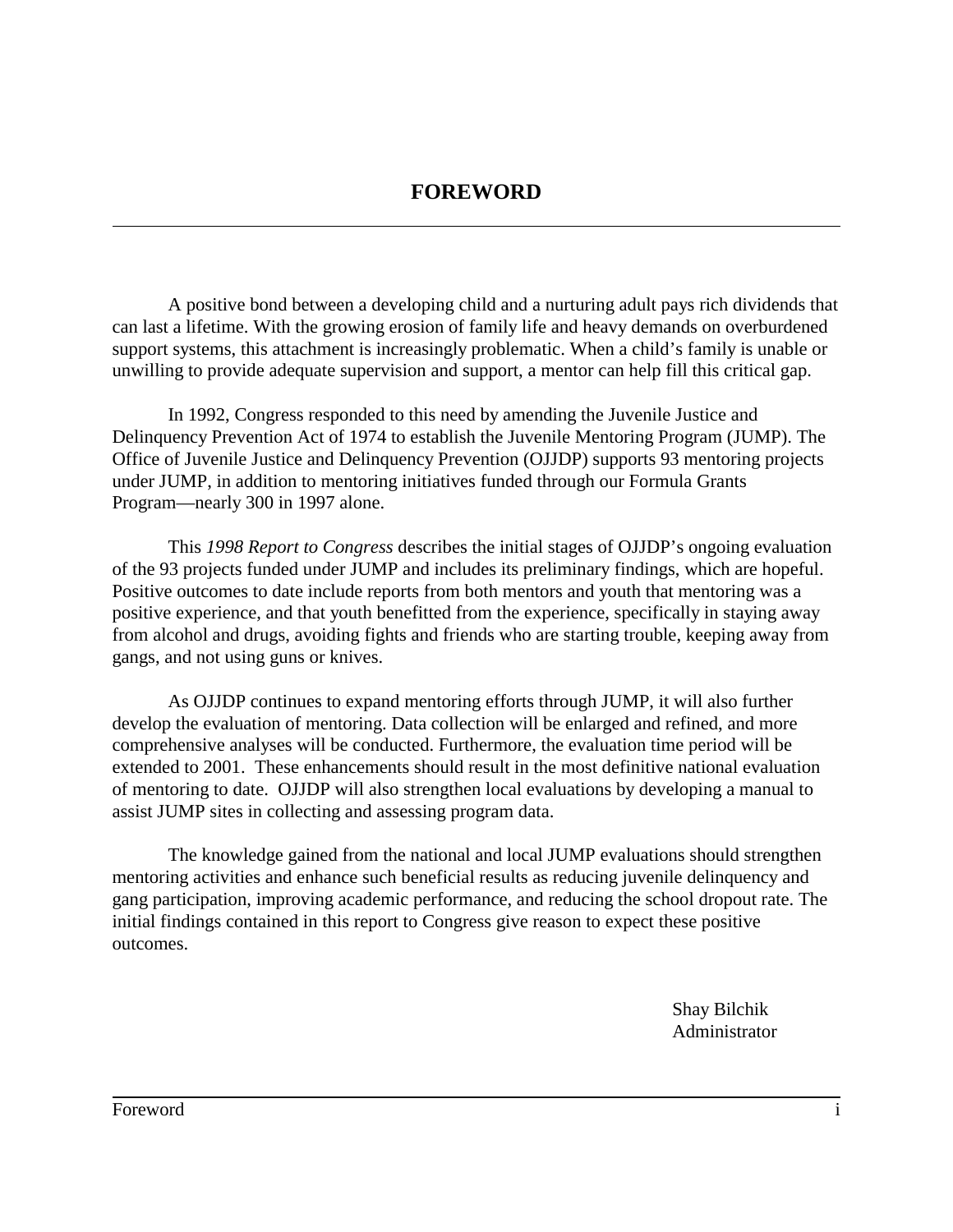This report would not have been possible without the help of the JUMP grantees who provided extensive information about their agencies, projects, youth, mentors, and the matches they are supporting with their JUMP grants. They helped us to get very personal knowledge of the issues in their communities that make mentoring such a necessary service for their youth at risk. They allowed us to "meet" the families they serve.

We want to give special thanks to the following organizations that gave extra time to provide additional information about their communities and stories about the struggles and successes of the young people with whom they work:

| California: | <b>Valley Youth Foundation</b>                  |
|-------------|-------------------------------------------------|
| Florida:    | Pinnellas County Education Foundation           |
| Maryland:   | Wicomico County Board of Education              |
| Minnesota:  | Big Brothers/Big Sisters of Greater Minneapolis |
| Ohio:       | Cincinnati Youth Collaborative                  |
|             | Washington: Center for Career Alternatives      |
| Wisconsin:  | Boys and Girls Club of Milwaukee                |

Names of youth and mentors whose stories have been shared by these grantees have been changed to protect the confidentiality of the individuals involved.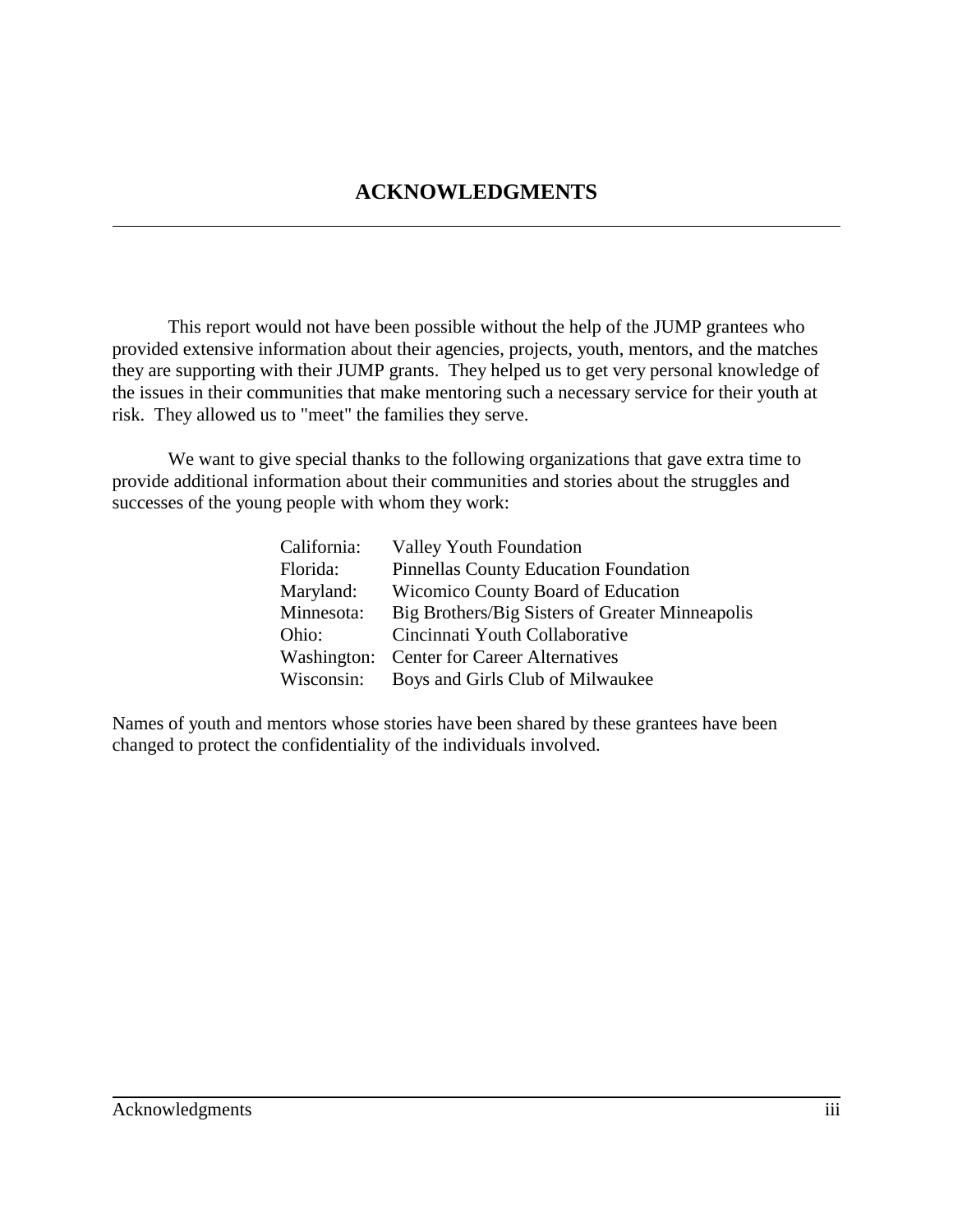## **TABLE OF CONTENTS**

| Community Collaboration is a Key Feature of JUMP Projects  14<br>Grantees Find Creative Solutions to Barriers to Project Success  18 |
|--------------------------------------------------------------------------------------------------------------------------------------|
|                                                                                                                                      |
|                                                                                                                                      |
|                                                                                                                                      |
|                                                                                                                                      |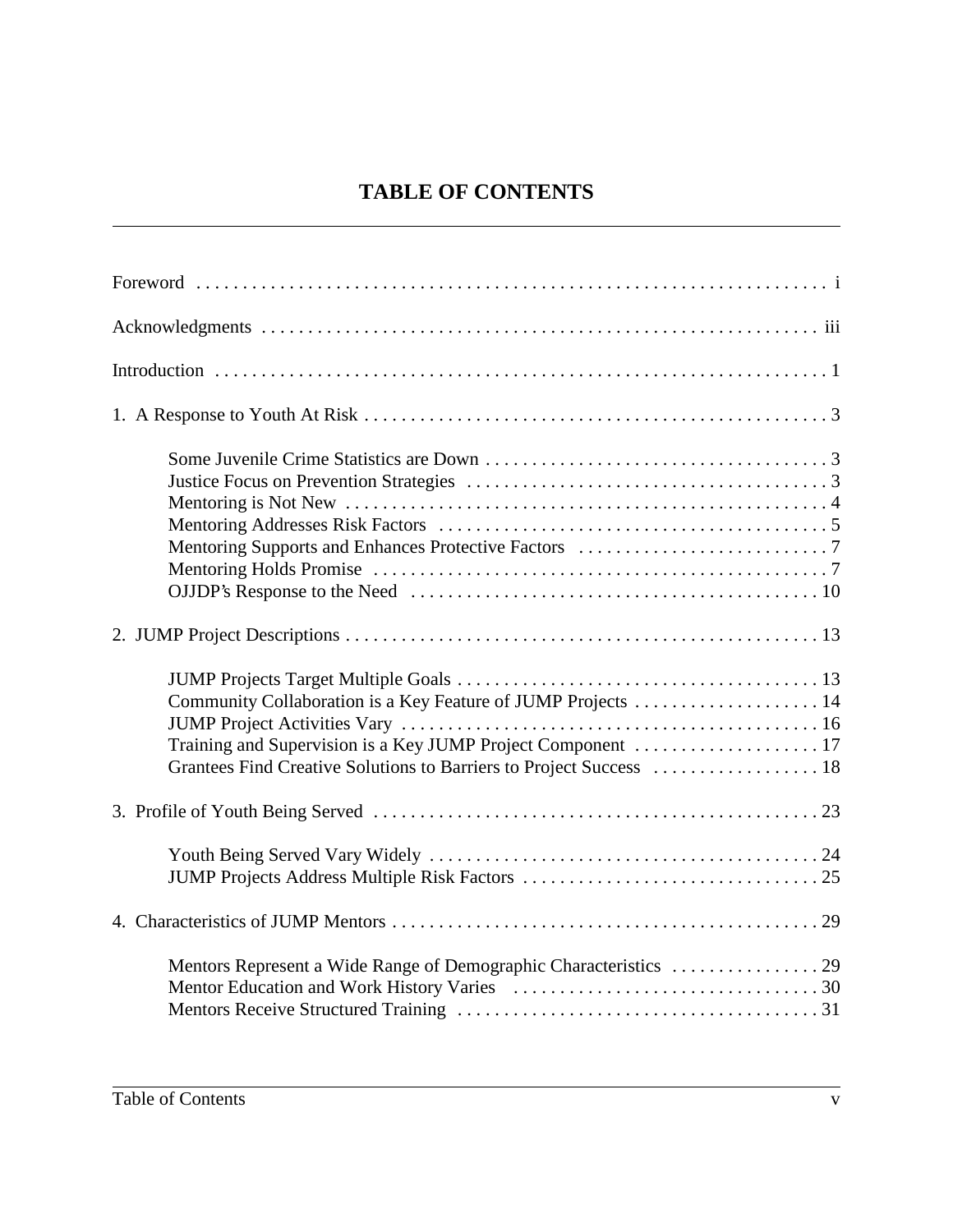| $\mathbf{A}$ and $\mathbf{A}$ are the set of $\mathbf{A}$ and $\mathbf{A}$ are the set of $\mathbf{A}$ |
|--------------------------------------------------------------------------------------------------------|

## Appendices:

| A: | <b>JUMP Grant Awards by State</b>   |
|----|-------------------------------------|
| B: | <b>Summary of JUMP Grant Awards</b> |

- C: JUMP Grantee Locations<br>D: Additional Resources
- Additional Resources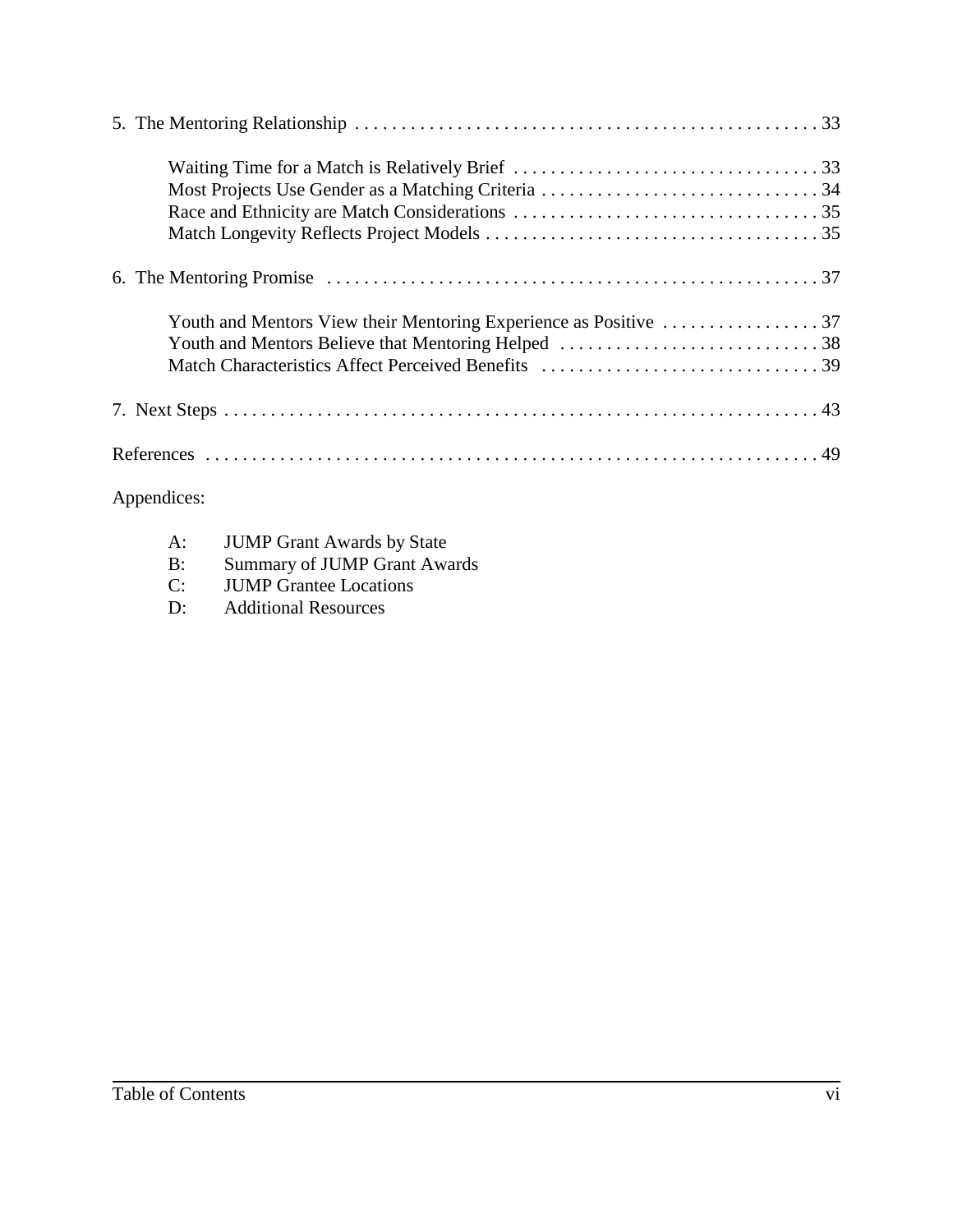## **INTRODUCTION**

Part G of the Juvenile Justice and Delinquency Prevention (JJDP) Act of 1974, as amended in 1992 (Pub. L. 93-415: 42 U.S.C. 5667e *et seq.*), established a new delinquency prevention program -- the *Juvenile Mentoring Program (JUMP).* Through the JUMP legislation, Congress authorized the Office of Juvenile Justice and Delinquency Prevention (OJJDP) to competitively award three year grants to community based not-for-profit organizations or to local educational agencies (LEA's) to support implementation and expansion of collaborative mentoring projects. JUMP is designed to provide one-to-one mentoring for youth at risk of delinquency, gang involvement, educational failure, or dropping out of school. Included in the authorizing legislation was a requirement that a report be prepared for Congress which describes the nature, status, and successes of the Juvenile Mentoring Program (Sec. 288H). OJJDP is pleased to provide this report.

Information for this report was gathered from JUMP grantee proposals, from regularly submitted grantee progress reports, and from direct phone contacts with program coordinators and other staff. The information primarily reflects activities that took place during the first quarter of FY 1998 (October 1, 1997-December 31, 1997), but also includes information from earlier fiscal years. This information represents initial data gathered as part of a national evaluation of mentoring as implemented through the individual JUMP projects. At the time of the preparation of this report, the two groups of grantees that contributed data were:

- Cohort I grantees that originally were funded in FY 1995 and were in their third year of operations, and
- Cohort II grantees that were funded in FY 1997 and were in their start-up year of operations.

The *1998 Report to Congress* begins with an overview of the principles guiding OJJDP's approach to juvenile crime prevention and the community environment impacting that approach. The second chapter describes the individual JUMP grants and the intervention models that grantees have selected to implement in their communities. Chapters 3, 4, and 5 provide descriptions of the youth being served, their volunteer mentors, and the nature of their mentoring relationship. Finally, the report examines initial evaluation findings and some promising indicators of success, and presents anticipated directions for future mentoring and mentoringrelated activities.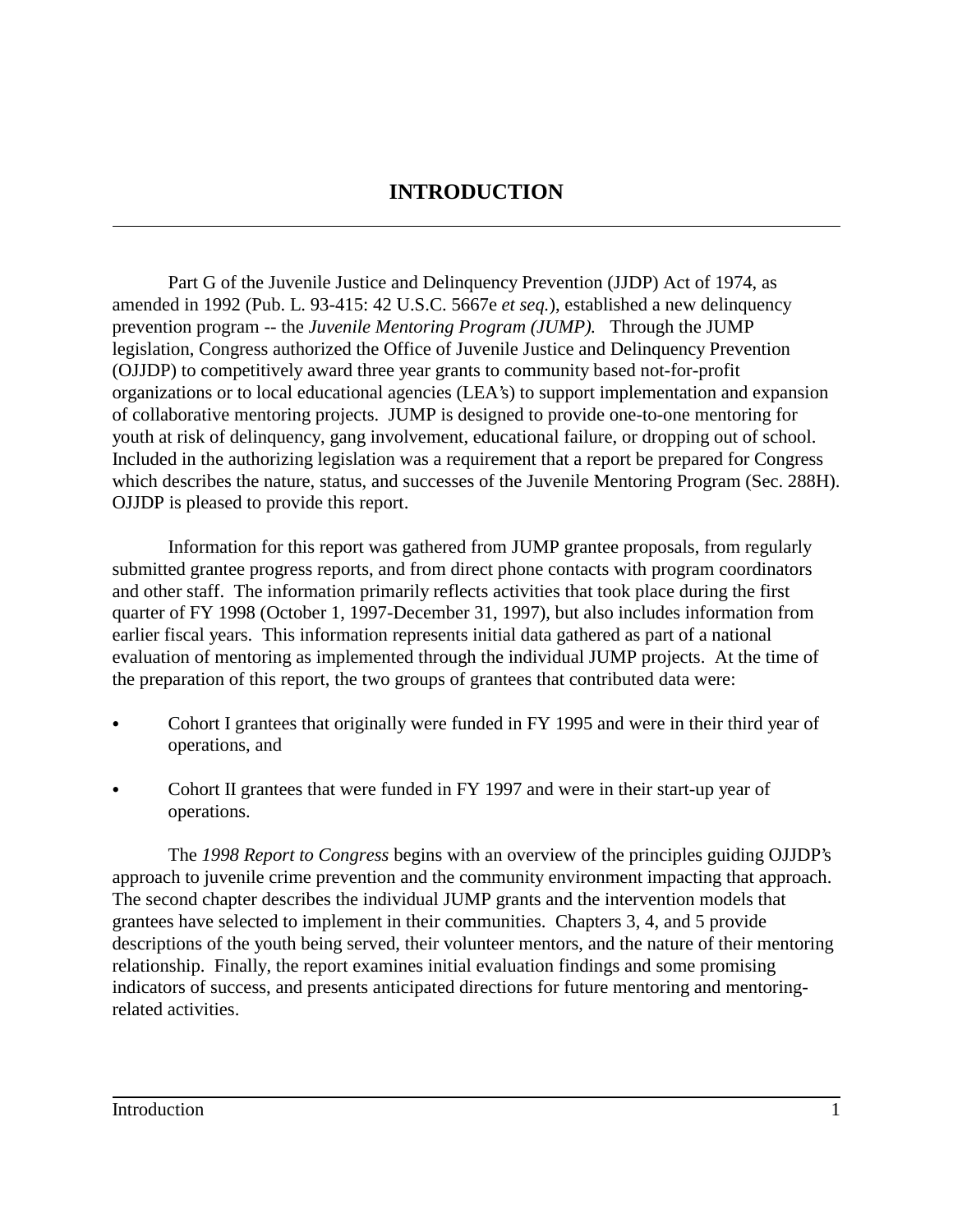## **1. A RESPONSE TO YOUTH AT RISK**

## **Some Juvenile Crime Statistics Are Down**

A recent report on juvenile arrests (Snyder, 1997) brings welcome news of a decrease between 1995 and 1996 in several indicators of juvenile crime, including:

- a 9% decrease in the juvenile violent crime arrest rate;
- a 14% reduction in the number of juveniles arrested for murder;
- 9% and 10% reductions respectively in weapons related arrests and motor vehicle theft; and
- an 8% reduction in the number of juveniles arrested for robbery.

This was the second year in a row these numbers reflected an overall decline in juvenile violent crime. These are reassuring data, but there is still much to be done.

Juvenile crime remains unacceptably high. Youth involvement with gangs and associated gang related criminal activities continues to be a problem for many of our communities. Use of drugs, especially alcohol, prevents many young people from meeting their full potential. Our national high school dropout rate of approximately 10% (Kids Count, 1998) results in too many young people entering adulthood without the necessary skills and resources to maintain productive adult lives. Members of our neighborhoods still do not feel safe. The projection of further growth of our juvenile population indicates that we must enhance prevention efforts to continue the progress we have seen in the past few years.

## **Justice Focus on Prevention Strategies**

In response to juvenile crime and violence, the Office of Juvenile Justice and Delinquency Prevention (OJJDP) has initiated a wide range of coordinated programs to address the needs indicated by these statistics. OJJDP's *Comprehensive Strategy for Serious, Violent, and Chronic Juvenile Offenders* (Wilson and Howell, 1993) and its companion *Guide to Implementing the Comprehensive Strategy for Serious, Violent, and Chronic Juvenile Offenders* (Howell, Ed., 1995) provide a comprehensive framework for establishing a continuum of care system -- from prevention to early intervention to graduated sanctions for juveniles who enter the juvenile justice system -- in communities across the country. The National Juvenile Justice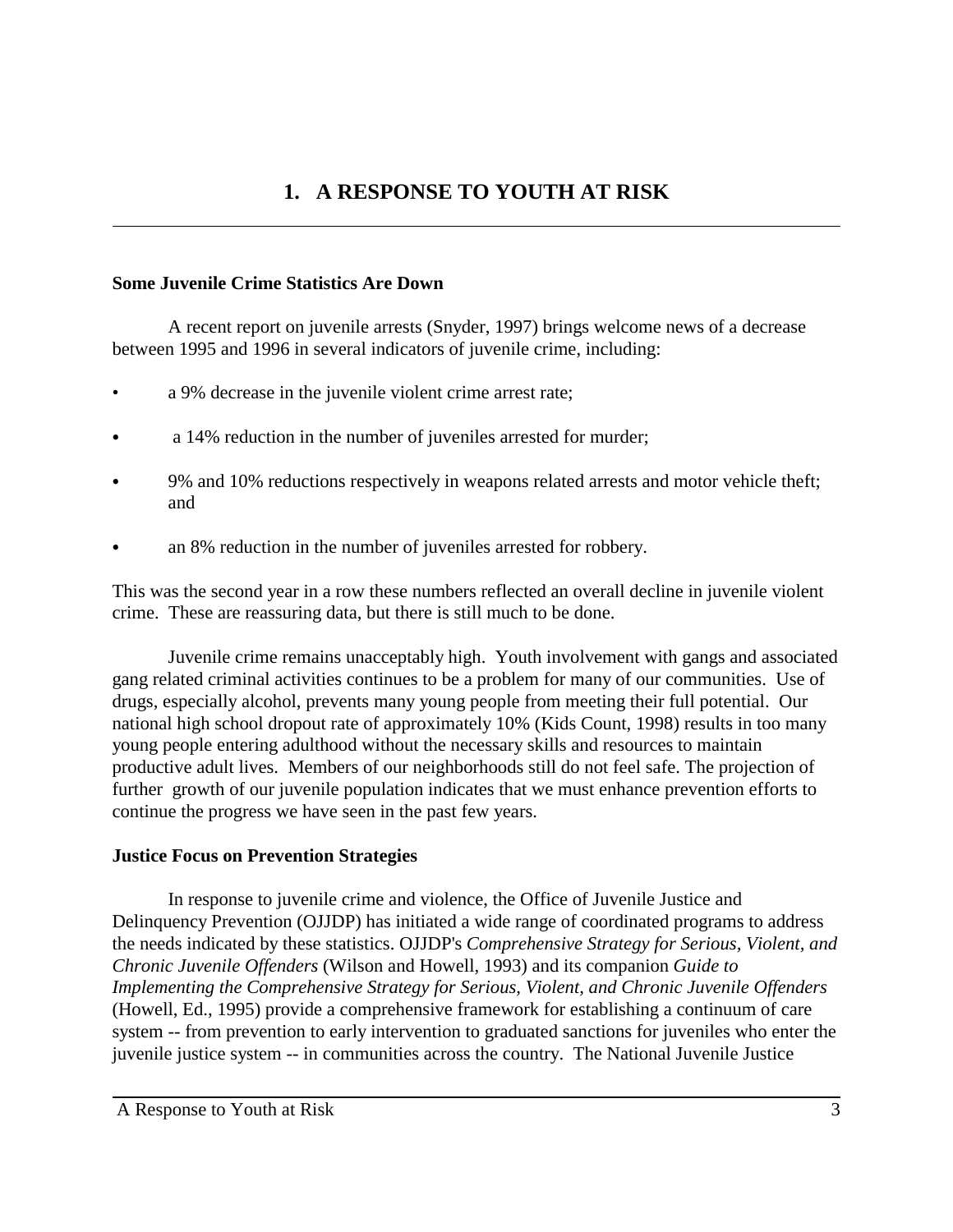Action Plan established by the Coordinating Council on Juvenile Justice and Delinquency Prevention (1996), provides further guidance to communities. The *Comprehensive Strategy* and the *Action Plan* are dedicated to supporting healthy youth development and the primary prevention of juvenile crime. They recognize, however, that some youth still will enter the juvenile justice system, and these youth must be held accountable for their actions. Through a system of graduated sanctions, treatment and rehabilitation services, and aftercare services, they provide the tools needed to reduce the rates and seriousness of repeat offenses.

To ensure that our efforts address the complexity of factors influencing today's youth, OJJDP has developed a blueprint for a *Juvenile Justice System for the 21st Century* (Bilchik, 1998) that is grounded in the knowledge that effective prevention must both reduce factors that increase risk and enhance protective factors that buffer children from risk. Such "risk-focused prevention" strategies identify risk factors and introduce protective factors at the earliest possible time to reduce and counter those risks (Hawkins & Catalano, 1992).

The legislation authorizing the JUMP program focuses on providing an intervention for youth at risk of entering or reentering the juvenile justice system. The intervention - provision of a mentor -- offers youth a protective factor to counter the risks they face in their daily lives. The ultimate goal is to support the development of a population of healthy youth that will become a part of the solution to the Nation's juvenile crime problem -- a solution

*Provision of a mentor offers youth a protective factor to counter some of the many risks they face in their daily lives.*

evidenced by reductions in juvenile delinquency and gang participation, improved academic performance, and a decrease in school dropout rates.

## **Mentoring is Not New**

Although the exact nature and application of mentoring has varied over time, it generally is defined as a one-to-one relationship between a pair of unrelated individuals, usually of different ages. Within this relationship, one individual (the mentor) supports, teaches, counsels, and assists another (the mentee) on a regular basis over an extended period of time (DHHS, in press; Saito, 1994). As a concept, mentoring is not new. Examples can be found as far back as the late 19th century when the Friendly Visiting campaign, supported by charitable societies, recruited hundreds of middle-class women to work with poor and immigrant communities (Freedman, 1993). These women were charged with "raising the character" and "elevating the moral nature" of the poor families with the hope of smoothing class tensions.

Big Brothers/Big Sisters (BB/BS) of America, founded in 1904, is a well known successor to the Friendly Visiting campaigns. BB/BS primarily connects middle-class adults with disadvantaged youth. Although nearly as unstructured as the Friendly Visiting movement in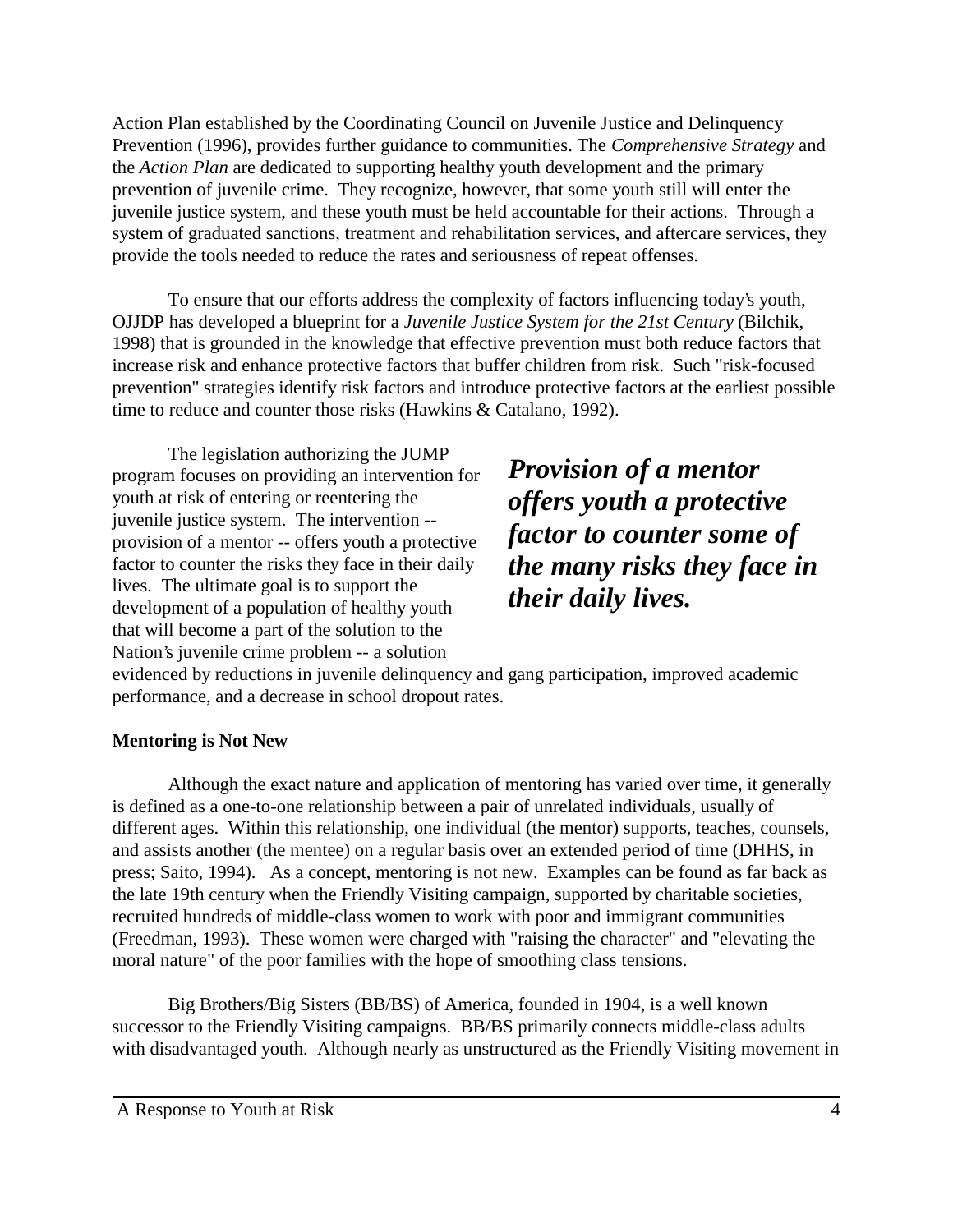its early years, the BB/BS program has become more defined, with the mentoring relationships more closely supervised.

Historically, the notion of one individual providing caring support and guidance to another individual has been reflected in a variety of arenas. In the clinical mental health field, we talk about *bonding* and the importance of a child feeling connected to a nurturing adult in the early years of life. In the adoption field, we talk about need for *attachment*. In schools, *tutors* help support successful educational experiences. In juvenile and family court, Court Appointed Special Advocates (*CASA*'s) provide support and advocacy for children in need of assistance. In the substance abuse field, we make use of *sponsors* to support sobriety. In the business field, we create *teams* to ensure that new employees have the support they need to be successful in the corporate organizational system. Currently, there are many types of formal mentoring programs generally distinguishable by the goals of their sponsoring organization. Most youth oriented programs recognize the importance of ensuring that each child they serve has at least one significant adult in his/her own life that can be friend, role model, guide, and teacher of values. If that person is not available in the child's family, mentors can help fill the critical gap.

*Formal mentoring programs such as JUMP address the needs of at-risk youth by structuring relationships that might not otherwise happen.*

Mentoring can take place in two ways - informally (naturally), and through direct formal programming (Bernard, 1992; Brown, 1996; Crockett & Smink, 1991; Freedman, 1993). Informal, natural mentoring occurs as a result of frequent, unstructured contacts over an extended period of time. While some children are fortunate to be part of large social networks where they are exposed to numerous positive adult influences, many other children have fewer such natural resources. For at-risk youth, the

extra attention, affection, and guidance afforded by relatives, neighbors, and others in their community often is not available. Formal mentoring projects have been established in communities across the country to address the needs of these at-risk youth by structuring one-toone relationships that might not otherwise happen.

## **Mentoring Addresses Risk Factors**

Youth today face a world that is vastly different from the one in which children grew up even a few years ago. A confluence of events and circumstances has resulted in an environment that hosts a substantially different social and familial landscape. Generally recognized risk factors for youth exist in several domains including community, family, school, and personal/peer (Hawkins, Catalano & Miller, 1992; Catalano & Hawkins, 1995; Howell, 1995). Risk factors within these domains include poverty, availability of drugs, family conflict, academic failure, peers who are engaged in delinquent behaviors, and inability to gain positive attention and engage in healthy relationships. The risk factors are influenced further by the fact that: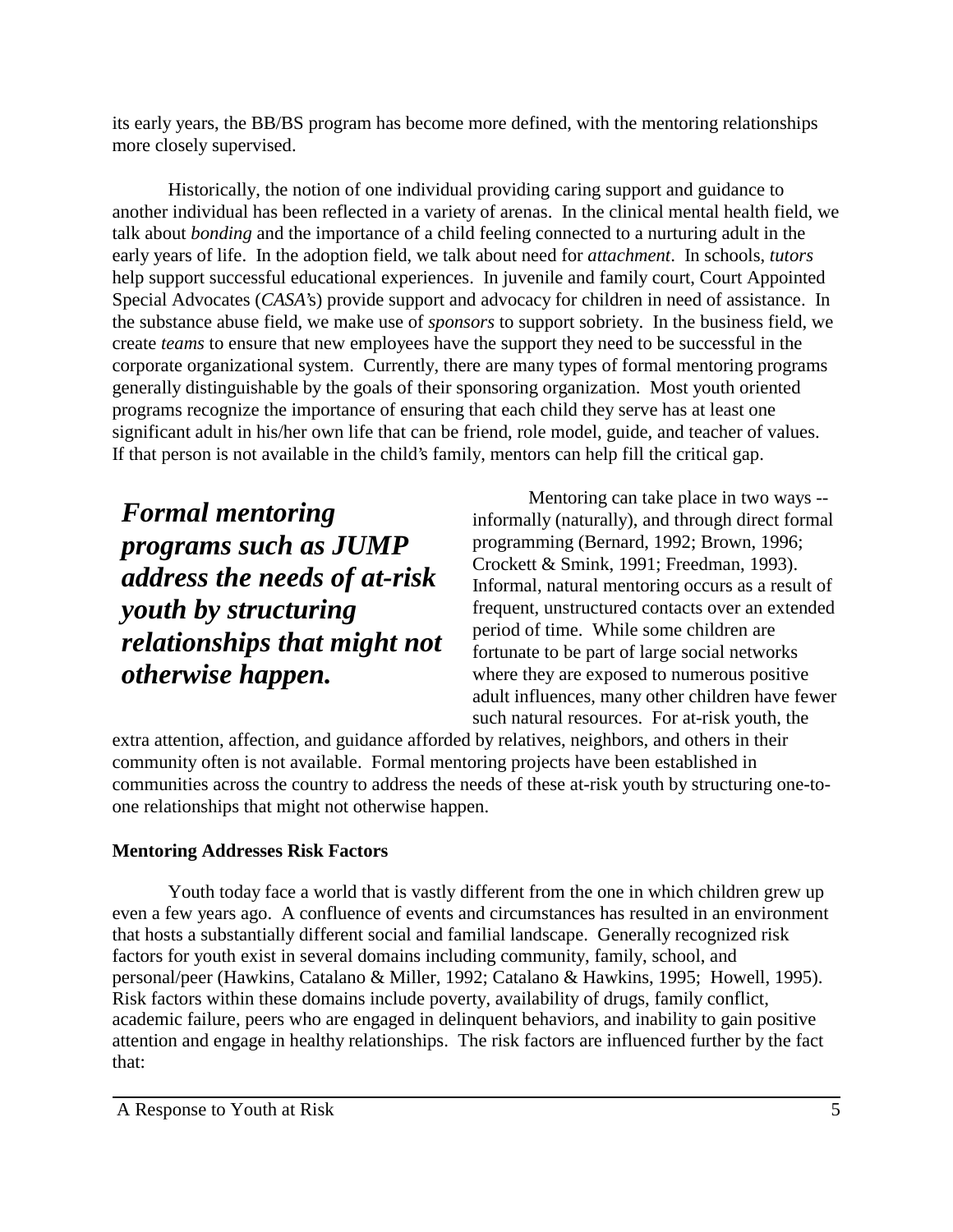- $\blacktriangleright$  family members no longer routinely remain in the communities in which they grew up  $\blacktriangleleft$ families often are isolated;
- < fathers, mothers, and older children frequently work outside of the home creating an increased need for alternative child care for younger children, and a higher incidence of unsupervised youth in the absence of such alternative care;
- < the increases in both rates of divorce and rates of births to single teens during the early 1990's resulted in more families being headed by one rather than two parents -- further exacerbating parental isolation;
- < increases in gang crime and domestic violence and other violent behaviors have diverted scarce community resources from family support services to criminal investigations and prosecutions;
- **Example 1** prevalence of alcohol and drug abuse has led to both family and community upheaval, and to physically, mentally, and emotionally damaged youth who must struggle to function effectively and productively; and
- ready availability of guns increases the likelihood that crimes will be increasingly lethal.

Each of these influences adds to the growing number of risks that must be navigated by today's youth. Alone or in combination, these risks can make it difficult for families to ensure that their children develop the knowledge, skills, and positive life values needed to achieve success and avoid problems later in life. While any one risk factor increases the likelihood of negative life outcomes, at least one researcher (Rutter, 1979) concluded that the presence of two or three risk factors interacting together have a negative impact that is even greater than double or triple the original risk.

Several studies address the issue of lack of supervision, showing that in single-parent households and in households where both parents work, alcohol and drug use among young people is higher (Buckhalt, Halpin, Noel, & Meadows, 1992; Carnegie Council on Adolescent Development, 1992; Dornbusch et al., 1985; Richardson et al., 1989; Stanton, 1979; VanNelson,

Thompson, Rice, & Cooley, 1991). Lack of parental supervision may have more acute consequences among youth from low-income backgrounds because they have fewer options for supervision (Austin & Bickel, in press).

Mentoring can directly address the lack of parental supervision. The very presence of a mentor in a youth's life can help to reduce isolation and provide needed supervision and

*The very presence of a mentor in a youth's life can help to reduce isolation and provide needed supervision and support.*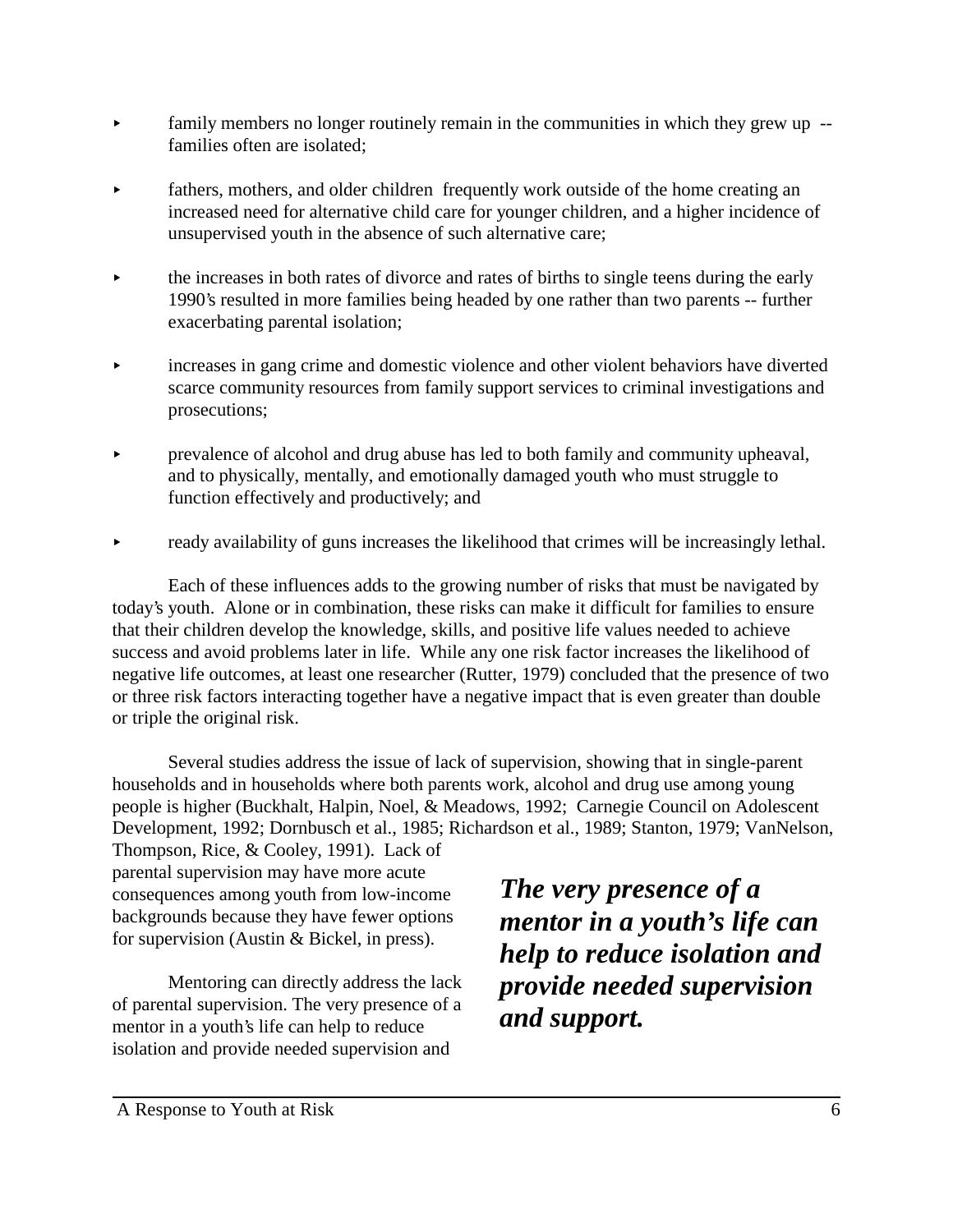support. A positive adult role model offers new perspectives to youth who live in situations rife with substance abuse and violence. The tutoring and other school support a mentor offers may open an opportunity for academic and future career success that is not otherwise available.

## **Mentoring Supports and Enhances Protective Factors**

Within this same social context, protective factors buffer the negative impact of identified risks, allowing one child to succeed while another child flounders (Resnick, 1997). Some of the frequently noted categories of protective factors are related to the categories of risk factors addressing environmental or community supports, family conditions, school, and personal/peer factors. Exhibit 1:1 provides examples of risk and protective factors in each of these four categories.

One comprehensive review of literature and research on the development of competence of children in both favorable and unfavorable environments (Masten and Coatsworth, 1998) points to key "systems for competence" that appear to be essential for healthy development. One of these key systems is the capacity, ability, and opportunity to build *relationships with caring adults*. The JUMP program addresses the *opportunity* for building healthy relationships with caring adults by providing a mentor.

## **Mentoring Holds Promise**

In recent years, much has been written about mentoring as an effective intervention, and anecdotal evidence points to the importance of mentor-like relationships in children's successful development (Rak & Patterson, 1996; Bolig & Weddle, 1988; Garmezy, 1981; Hauser et al., 1985; Grossman & Garry, 1997). The fact that mentoring programs, both formal and informal, have been established in so many different arenas is further indication of the growing popularity and acceptance of mentoring as an effective tool for supporting healthy growth and development.

Despite a growing belief in the effectiveness of mentoring in helping children negotiate risks, there have been few research or evaluation studies that provide concrete and measurable evidence of mentoring effectiveness. One notable exception is a study of the Big Brothers/Big Sisters mentoring model (Tierney, Grossman & Resch, 1995) which compared data from youth actively enrolled in a mentoring program with those youth on a waiting list. The goal of the study, conducted by Public/Private Ventures (P/PV), was to determine whether participation in a BB/BS mentoring experience made a tangible difference in the lives of the young people involved. P/PV examined seven broad areas that mentoring might affect: antisocial activities, academic performance, attitudes and behaviors, relationships with family, relationships with friends, self-concept, and social and cultural enrichment.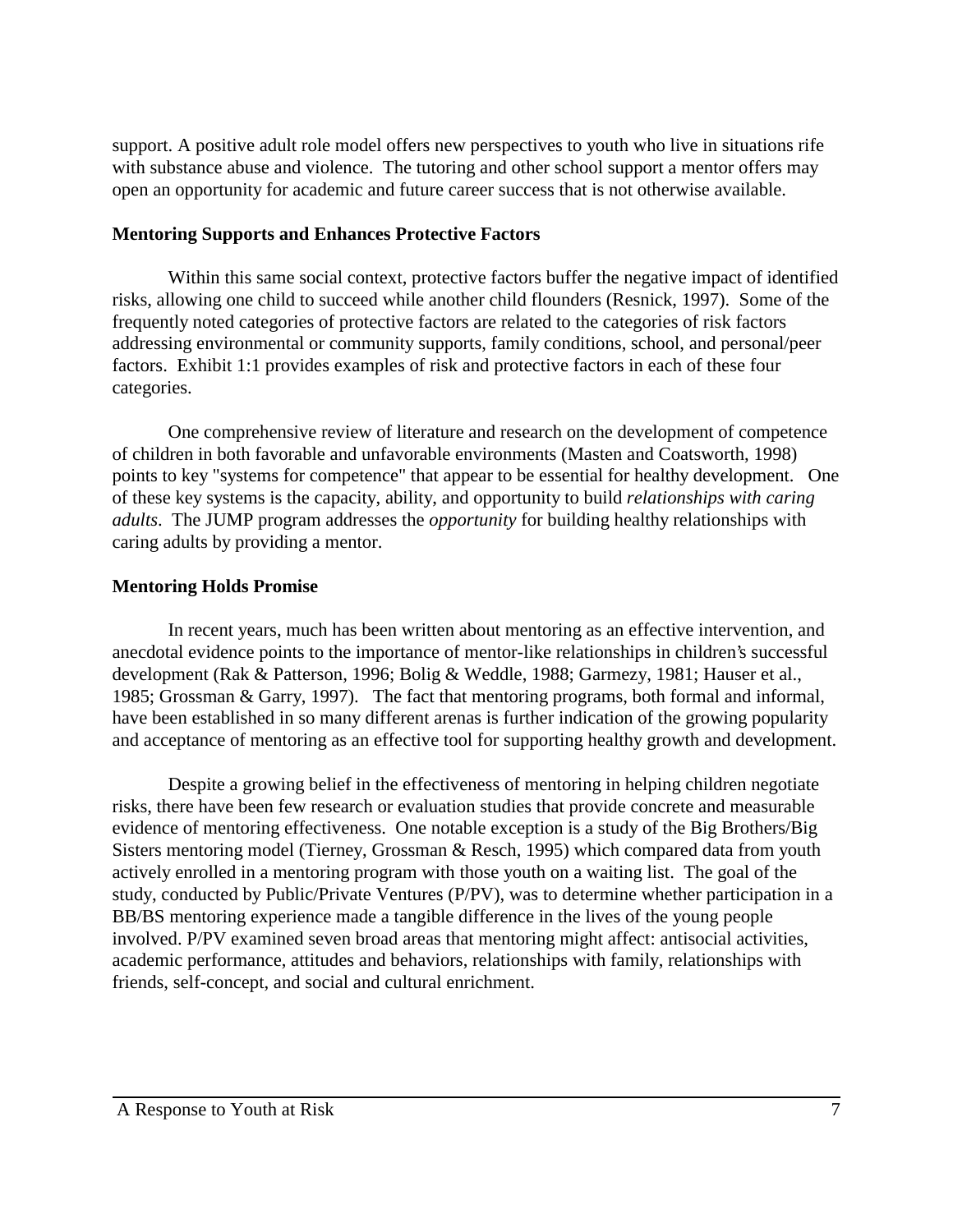

**Exhibit 1:1 Examples of Risk and Protective Factors**

P/PV used two criteria to select eight local BB/BS agencies for the study -- a caseload large enough to ensure sufficient youth for the research sample, and geographic diversity. The 959 youth included in the study were assigned randomly to either the mentor group or the wait list group. Findings were based on self-reported information gathered from baseline and followup interviews, or on information contained in forms completed by agency staff.

At the end of the 18 month study period several positive results were documented for those youth involved in the mentoring program. Although the study found few effects on social and cultural enrichment, self-concept, or relationships with friends, it did find that mentored youth who had not already initiated drug use, reported being 47% less likely to begin using drugs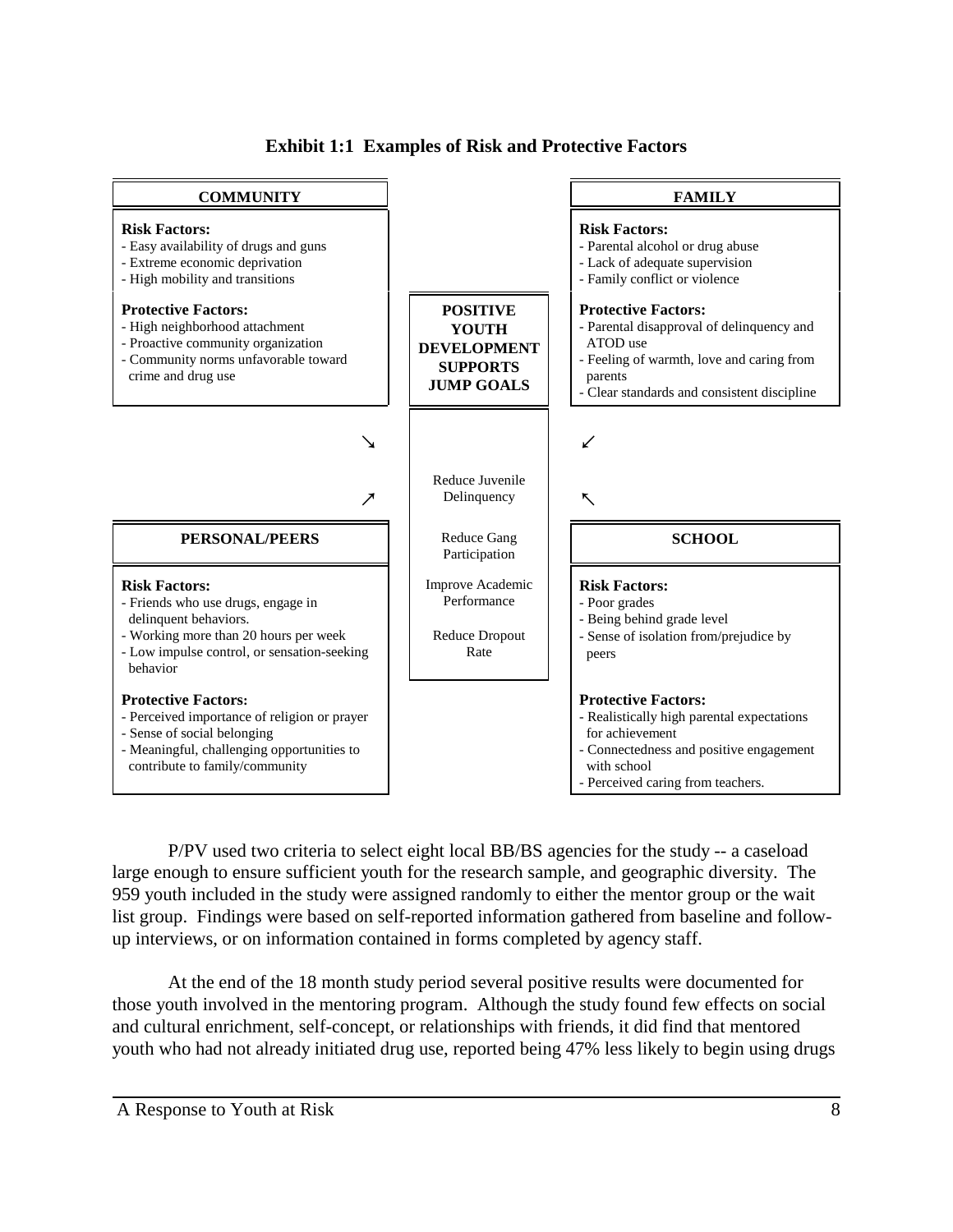than their non-mentored counterparts. This finding primarily was based on minority youth. Of the minority youth who had not already initiated drug use, matched youth were 70% less likely to report having initiated drug use than similar minority youth on the waiting list. Among youth who reported no prior drinking behavior, matched youth were 27% less likely to report initiating alcohol use during the study period than non-mentored youth on the waiting list. In addition, mentored youth reported being less likely to hit someone, and reported skipping half as many days of school as the youth on the waiting list.

Another study (Turner and Scherman, 1996) of the impact of mentoring on self-concept and behavioral functioning of male youth in divorced families yielded mixed results. There was some evidence that having a mentor positively impacted the boys' self-concepts. While measures of behaviors indicated positive trends, there was no significant difference between the matched and the control groups.

Resilience research provides additional clues to possible reasons for mentoring's success, and supports the assumption that appropriate, constructive adult guidance and supervision are key components in the development of resilient youth. For children, resilience is the capacity of those who are exposed to identifiable risk factors to overcome those risks and avoid long term negative outcomes such as delinquency or school problems (Rak and Patterson, 1996). Two factors that are frequently cited as predictors of a child's resilience are a close bond with a caregiver during the first year of life and a personal temperament that elicits positive responses from both family members as well as strangers. In other words, both the presence of someone to relate to and the ability to generate that relationship are related to later success (Werner, 1984).

In particular, Werner found that resilient children often had at least one significant person (not necessarily a family member) who accepted them unconditionally (Werner, 1985; Werner &

Smith 1992). Other resiliency researchers also identified adult role models outside the family as potential buffers for at-risk children (Garmezy, 1985; Beardslee and Podorefsky, 1988; Dugan and Coles, 1989). They suggest that at-risk youth who are involved with at least one caring adult are more likely to withstand a range of negative influences, including poverty, parental addiction, family mental illness, and family discord than are their peers who are not involved in a similar relationship. These caring adults included teachers, coaches, clergy, neighbors and others. The researchers also found that resilient children often had a number of different significant adults who appeared to have served in mentoring roles throughout

#### *Beth*

*Beth's mother is a crack addict who is in and out of prison, leaving Beth to help her grandmother raise her three younger siblings. Before getting a mentor, Beth had poor school attendance and grade performance. She was suspended several times for fighting, and most of her friends were pregnant, dropping out of school, or both. Project staff interceded, matching Beth with a young, professional woman who has helped her set personal and academic goals, giving her direction. After a year together, Beth's attendance and grades have soared, and she is beginning to thrive.*

*- Cincinnati Youth Mentoring Program*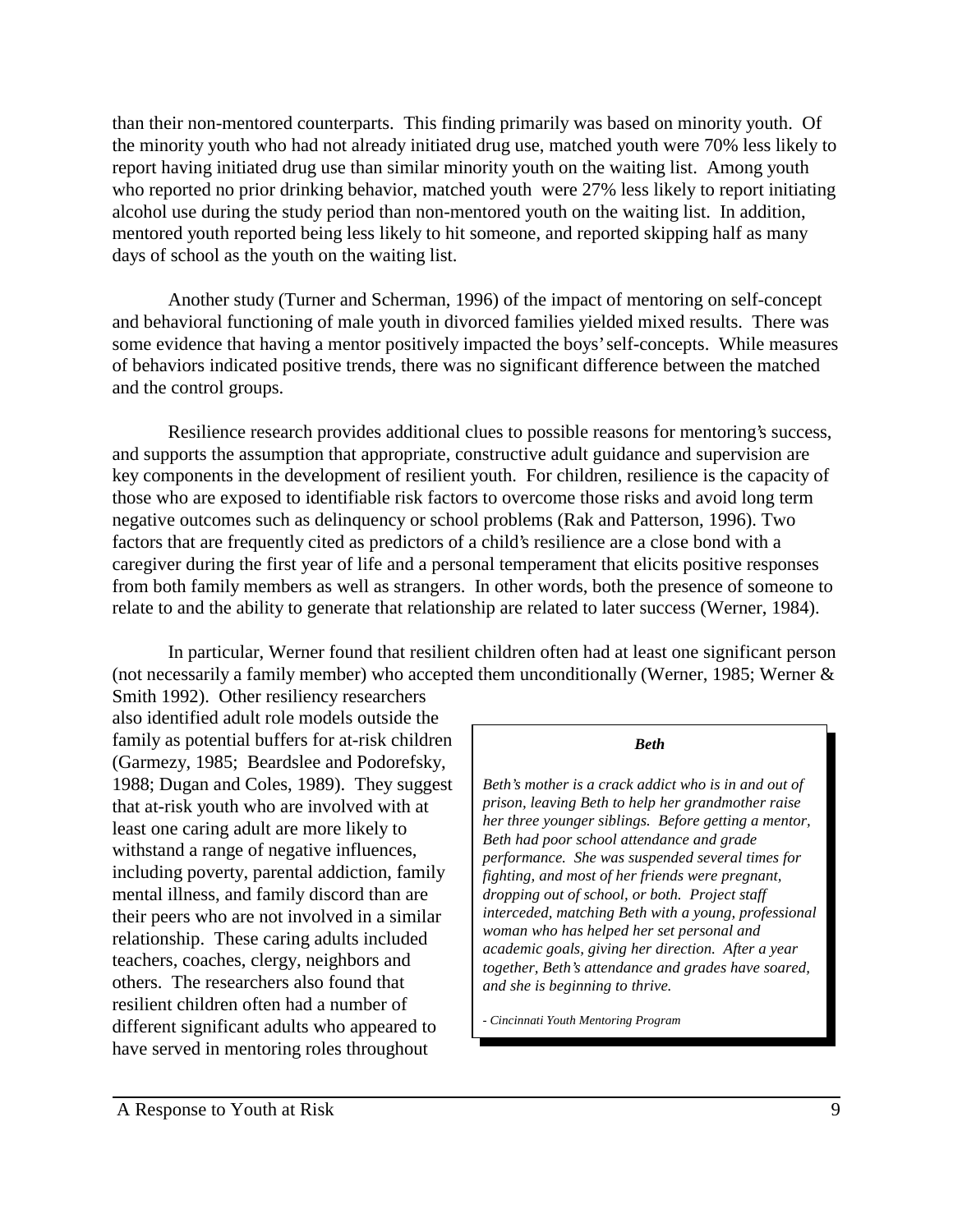the child's development (Anthony & Cohler, 1987; Brook, Whiteman, Gordon, Nomura, & Brook, 1986; Grossman et al., 1992; Rhodes, Gingiss & Smith, 1994).

The strength of mentoring may come from the fact that mentoring can impact many different risk factors and can support many different protective factors at the same time. A mentor's presence can provide a youth with personal *connectedness*, supervision and guidance, skills training, career or cultural enrichment opportunities, a knowledge of spirituality and values, a sense of self-worth, and perhaps most important, goals and hope for the future. The complex interrelationships among and between the risk and protective factors require prevention interventions that can take into account this complexity.

## **OJJDP's Response to the Need**

To build on the promise of mentoring as an effective prevention strategy, and add to the understanding of mentoring as a protective factor, OJJDP announced the availability of combined fiscal year (FY) 1994 and 1995 funds and competitively awarded grants of up to \$180,000 each for a 3-year period to 41 recipients to implement juvenile mentoring projects (JUMP) for at-risk youth. Another 52 agencies were awarded grants of up to \$190,000 with combined FY 1996 and 1997 funds for a total of 93 grant projects. In FY 1998, a third announcement of availability of funds was made, with an additional 23 to 26 grant projects to be funded. A complete list of funded Cohort I and Cohort II JUMP projects is included in Appendix A.

Additional funding for mentoring was provided through OJJDP's SafeFutures initiative. OJJDP has awarded grants to each of six communities for a 5-year project period that began in FY 1995. The six communities that received competitively awarded SafeFutures grants are:

| -- Boston, Massachusetts, |                                              | -- Imperial County, California, |
|---------------------------|----------------------------------------------|---------------------------------|
|                           | -- Contra Costa County, California,          | -- Seattle, Washington, and     |
|                           | -- Fort Belknap Indian Reservation, Montana, | -- St. Louis, Missouri.         |

The SafeFutures long term goal is to prevent and control youth crime and victimization through the creation of a continuum of care that responds to the needs of youth at critical developmental stages in their lives. This continuum includes programs that provide appropriate prevention, intervention, treatment and sanctions for youth at risk of entering, or who already have entered, the juvenile justice system. Mentoring is one component of each SafeFuture projects.

In addition to providing JUMP and SafeFutures project grants, the JJDP Act funds support mentoring through the State Formula Grants program. Many projects funded through the Formula Grants program include mentoring as a part or all of their project activities. OJJDP also funds a variety of auxiliary services intended to support mentoring, including research and evaluation, training and technical assistance, and information and technology transfer.

Currently, two mentoring evaluation projects are underway. One, a national evaluation of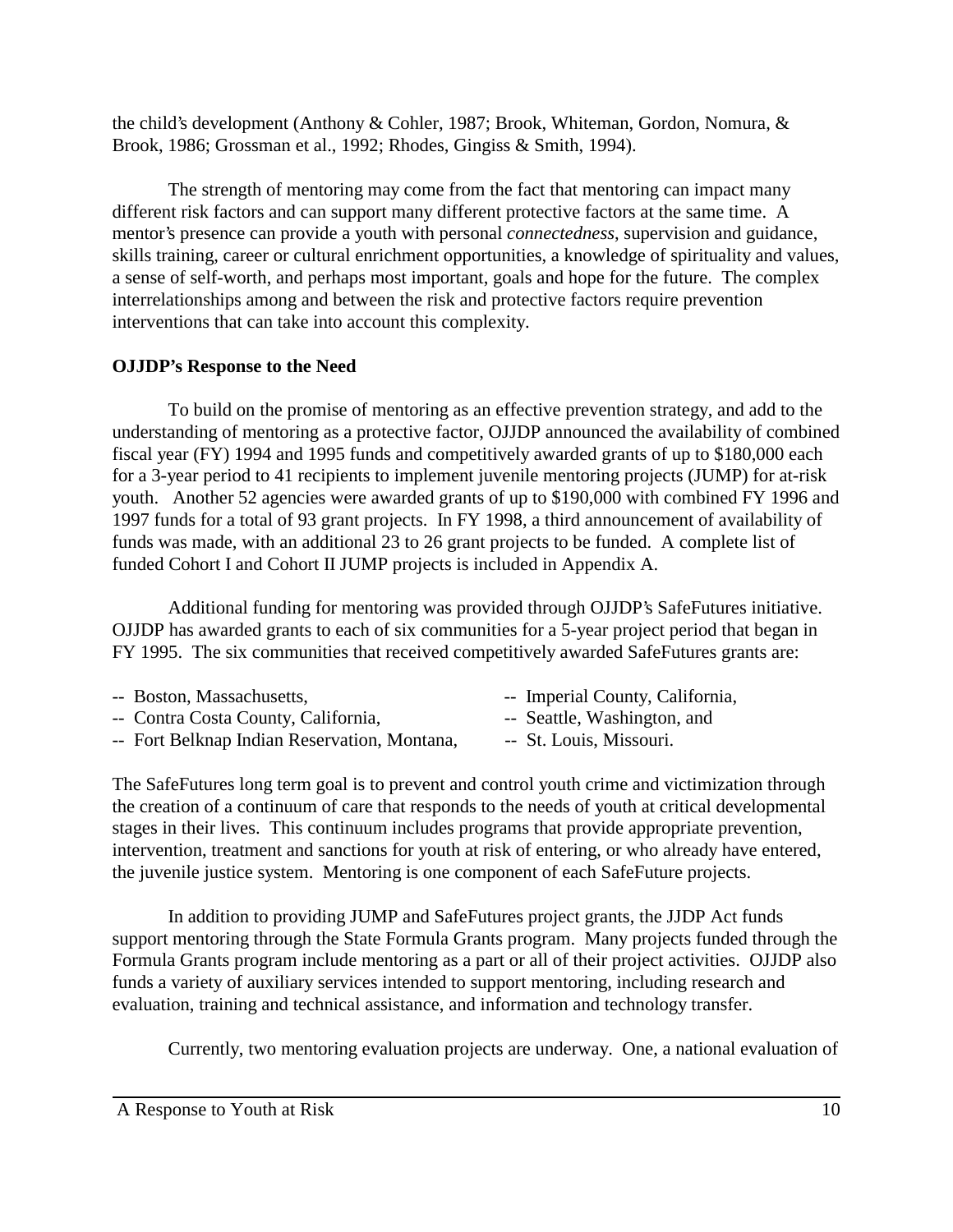SafeFutures, will measure the success of the SafeFutures initiative and record lessons learned at each of the six sites. One goal of this evaluation is to assess the extent to which each project has mobilized its community to develop and implement an integrated system of services. Outcomes are being tracked and analyzed in relation to service utilization data. Mentoring is one service component that is being tracked. The second, a national JUMP evaluation will assess the extent to which participation in a mentoring relationship changes youth behaviors that may be expected to impact the long term JUMP goals of reducing juvenile delinquency and gang participation, improving academic performance, and reducing drop-out rates.

OJJDP has committed training and technical assistance (T&TA) resources to both JUMP and SafeFutures through a full-time T&TA coordinator for SafeFutures, and through the National T&TA Center for JUMP. All lessons learned from the implementation of the projects and from the evaluations will be disseminated to the mentoring community through a variety of means.

| JUVENILE MENTORING PROGRAM (JUMP) BUDGET   |                |                |              |              |  |  |
|--------------------------------------------|----------------|----------------|--------------|--------------|--|--|
| Program Element                            | FY 1994 & 1995 | FY 1996 & 1997 | FY 1998      | <b>TOTAL</b> |  |  |
| Costs Funded from Part G                   |                |                |              |              |  |  |
| Implementation Sites (non-<br>SafeFutures) | \$7,080,000    | \$9,800,000    | \$6,900,000  | \$23,780,000 |  |  |
| <b>SafeFutures Mentoring</b>               | \$920,000      | \$1,200,000    | \$1,200,000  | \$3,320,000  |  |  |
| Training and Technical Assistance          | $-()$ -        | $-()$          | \$2,000,000  | \$2,000,000  |  |  |
| Evaluation funded by Part G                | $-()$ -        | $-()$          | \$900,000    | \$900,000    |  |  |
| <b>Big Brothers/Big Sisters</b>            | $-0-$          | $-0-$          | \$1,000,000  | \$1,000,000  |  |  |
| Total                                      | \$8,000,000    | \$11,000,000   | \$12,000,000 | \$31,000,000 |  |  |
| Part G Appropriations                      |                |                |              |              |  |  |
| FY 94 Part G Appropriation                 | \$4,000,000    |                |              | \$4,000,000  |  |  |
| FY 95 Part G Appropriation                 | \$4,000,000    |                |              | \$4,000,000  |  |  |
| FY 96 Part G Appropriation                 |                | \$4,000,000    |              | \$4,000,000  |  |  |
| FY 97 Part G Appropriation                 |                | \$7,000,000    |              | \$7,000,000  |  |  |
| FY 98 Part G Appropriation                 |                |                | \$12,000,000 | \$12,000,000 |  |  |
| Costs Funded from Part C                   |                |                |              |              |  |  |
| Evaluation                                 | \$43,789       | \$149,573      |              | \$193,362    |  |  |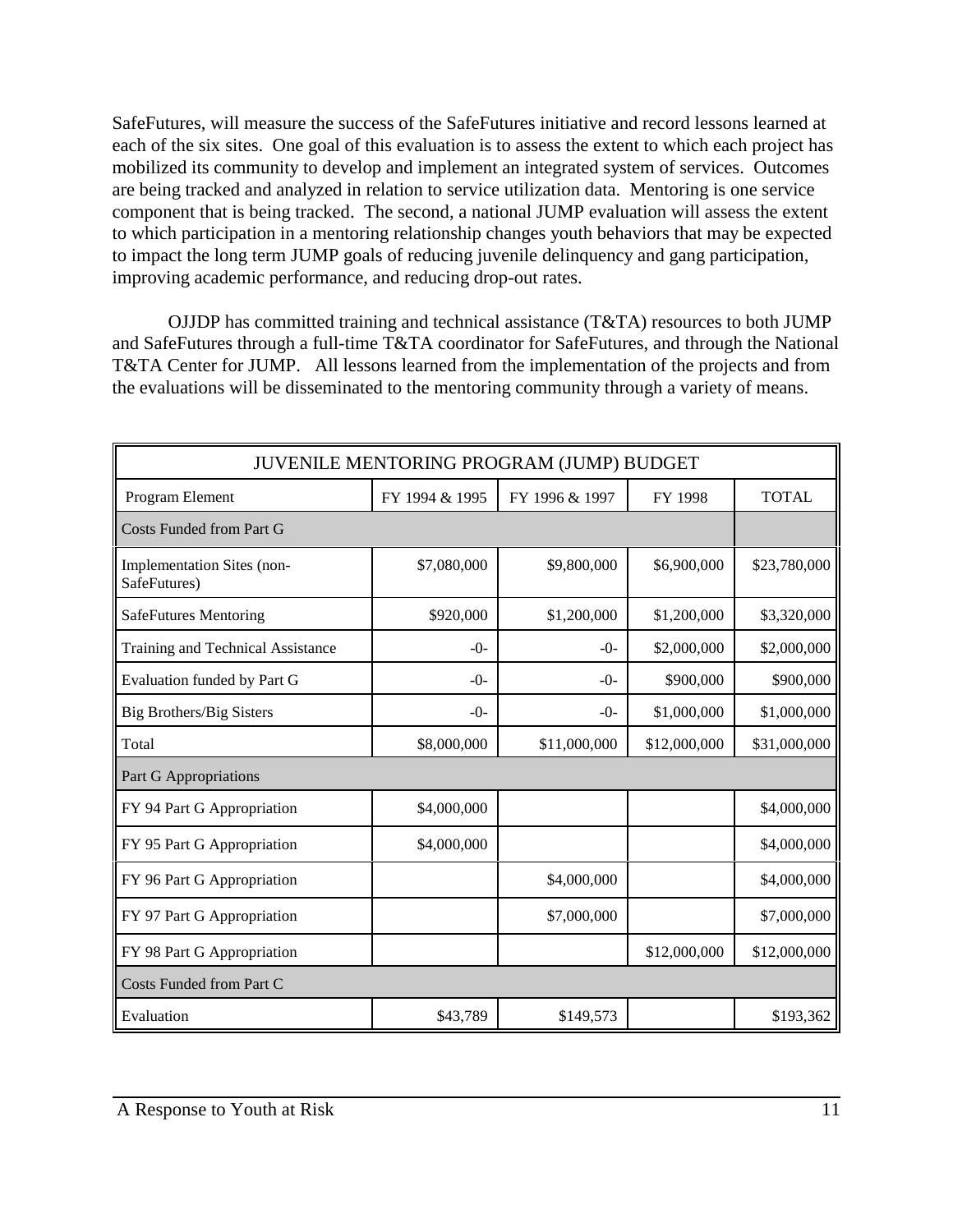JUMP program guidelines were published in July, 1994 to ensure adherence to the intent of the JUMP legislation and to provide the framework within which the grantee projects would operate. The guidelines emphasize:

- < clearly defined collaborative relationships between community-based providers and local education agencies (LEA) with a focus on the goals of improving school performance, reducing school drop out rates, and reducing juvenile delinquency;
- < thorough background checks for all volunteer mentors to establish a safe environment for each child;
- **Example 3** careful assessments of youth so appropriate matches that maximize opportunities for success are established;
- < mentor and project activities designed to enrich and enhance youth opportunities and experiences; and
- **Example 2** procedures for gathering and routinely reporting programmatic data to support both internal self-evaluations and a national JUMP evaluation.

Within these parameters, grantees have developed models for their mentoring projects that most appropriately respond to the needs of their communities and the youth they are seeking to serve. The following chapter describes the JUMP grantee projects and the models of mentoring they have implemented.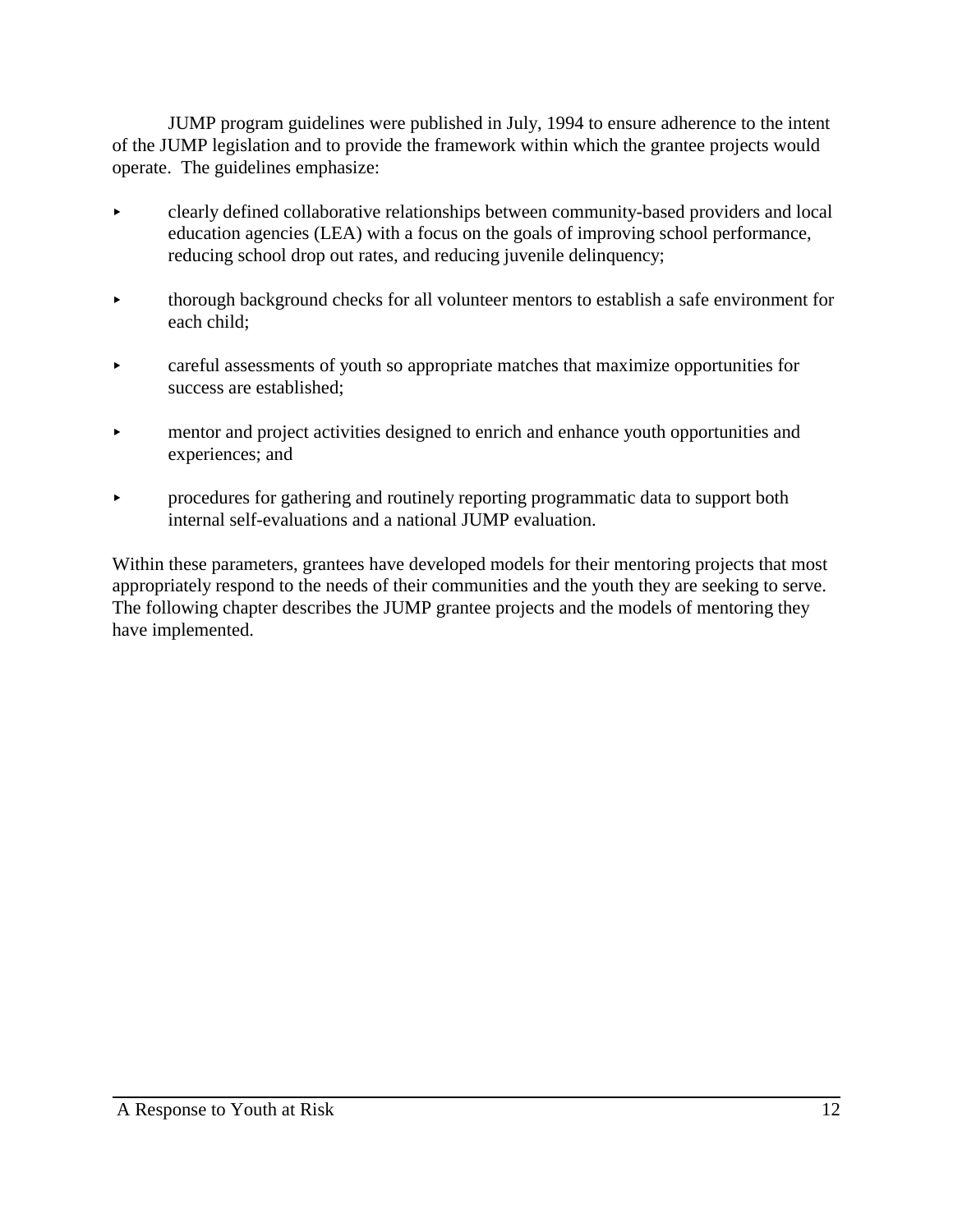Within the program operation guidelines that OJJDP established, JUMP grantees are able to design a mentoring project that best meets the needs of the communities in which they operate and of the youth they serve. This chapter provides a summary of some of the primary JUMP project features, barriers faced by JUMP grantees, and the creative approaches they have taken to address those barriers. Data used in the preparation of this report was gathered through Quarterly Progress Reports submitted by grantee organizations and phone interviews conducted by evaluation staff.

JUMP projects match an adult mentor with a youth who may be at risk for delinquency, gang involvement, drug use, and failing or dropping out of school. The intent of the mentoring relationship is to provide one-to-one support, guidance, and supervision for participating youth to help buffer the risks that may interrupt their healthy development. JUMP projects may operate as a component of a larger agency, or may stand alone to provide only mentoring services. To be considered eligible for a JUMP grant, organizations must have identified:

- a community need,
- a Local Educational Agency (LEA) with whom they will partner if they are not such an organization themselves,
- a plan for recruiting, screening, training, supervising, and retaining volunteer mentors,
- the defined at-risk youth population they are planning to serve,
- procedures for ensuring appropriate matches between youth and mentors,
- clear guidelines for the frequency, duration, and nature of the mentor/youth meetings,
- a plan for project implementation, and
- procedures for monitoring their own progress toward project goals.

Each grantee has developed its mentoring project to meet specifically identified community needs, and has structured its activities to ensure youth safety and to maximize the opportunity for a positive mentoring relationship.

## **JUMP Projects Target Multiple Goals**

Most JUMP projects cite delinquency prevention and improved school performance as two of their primary project goals. In addition, most projects have a variety of other intended goals for their mentoring relationships. The following are the overall JUMP project goals in the order of frequency with which they were reported by the grantees: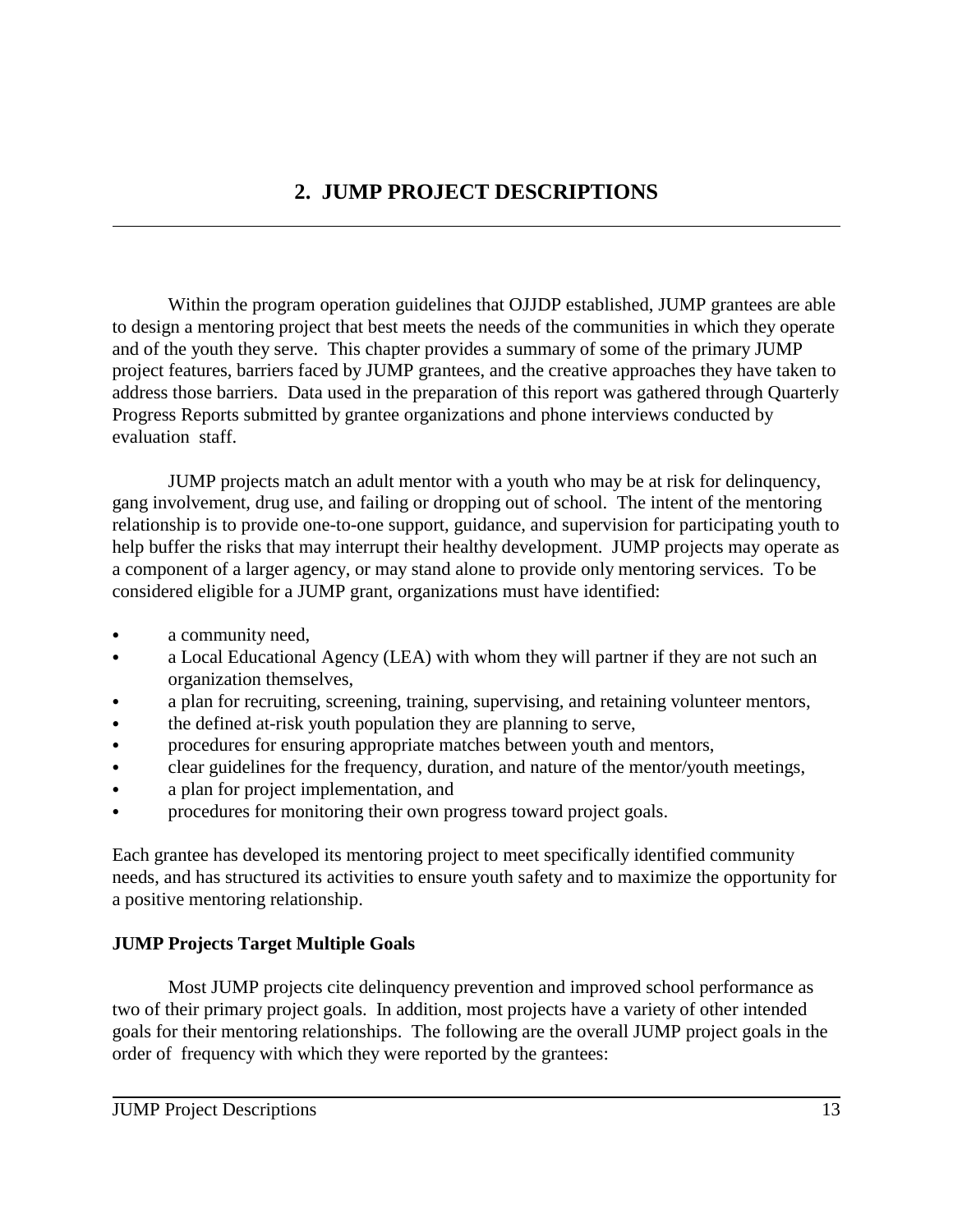- $\blacktriangleright$  delinquency prevention (69),
- $\blacktriangleright$  improved school performance (69),
- $\blacktriangleright$  increased school attendance (67),
- $\blacktriangleright$  violence prevention (41),
- $\triangleright$  prevention of gang involvement (37),
- $\blacktriangleright$  career development (31),
- $\blacktriangleright$  goal planning (29),
- $\blacktriangleright$  anger management (17),
- prevention of alcohol, tobacco, and other drug (ATOD) use (14), and
- < development of independent living skills (7).



Other JUMP projects also sought to impact early parenting and poor self esteem. In addition, a number of projects focused on teaching youth, by example and by direct involvement in community service activities, the importance of citizenship and the role each youth plays in developing healthy communities. Goals are established based on community needs, and may vary depending on whether the project is in an urban or rural area. Most JUMP projects are located in urban areas, with a few in suburban or rural locales (Exhibit 2:1).

## **Community Collaboration is a Key Feature of JUMP Projects**

The need for a multi-dimensional intervention requires that community-based organizations and agencies work together to provide a comprehensive continuum of care for the youth they are serving. Because risk factors are highly interrelated, no single intervention is as

#### *Jeremy Jeremy is living in a community that is facing many challenges. The school dropout rate is over four times the statewide average; the truancy rate is unacceptably high (61%); and scores on third-grade reading comprehension tests are well below average. Add to this his family circumstances, and eleven year old Jeremy would appear to be a child with little chance for success. Cared for by an emotionally unstable mother and an abusive grandmother, his situation is further complicated by auditory and written processing disabilities that make school especially difficult for him. The mentoring program director worked persistently with Jeremy's mother over the course of the year he has been with the program, and finally managed to get her to request an educational evaluation. Working collaboratively with other community services, the mentoring program has arranged for Jeremy to receive special services to help him compensate for his learning disability, and as a result, he is happier and harder working. The program also has arranged counseling to help him deal with the stress of living with a parent who is mentally ill. Since Jeremy was matched with his mentor a year ago, he has learned how to use a computer, became a member of the track team, joined Little League baseball and is discovering that life can have hope.*

*- Milwaukee Youth Mentoring Network*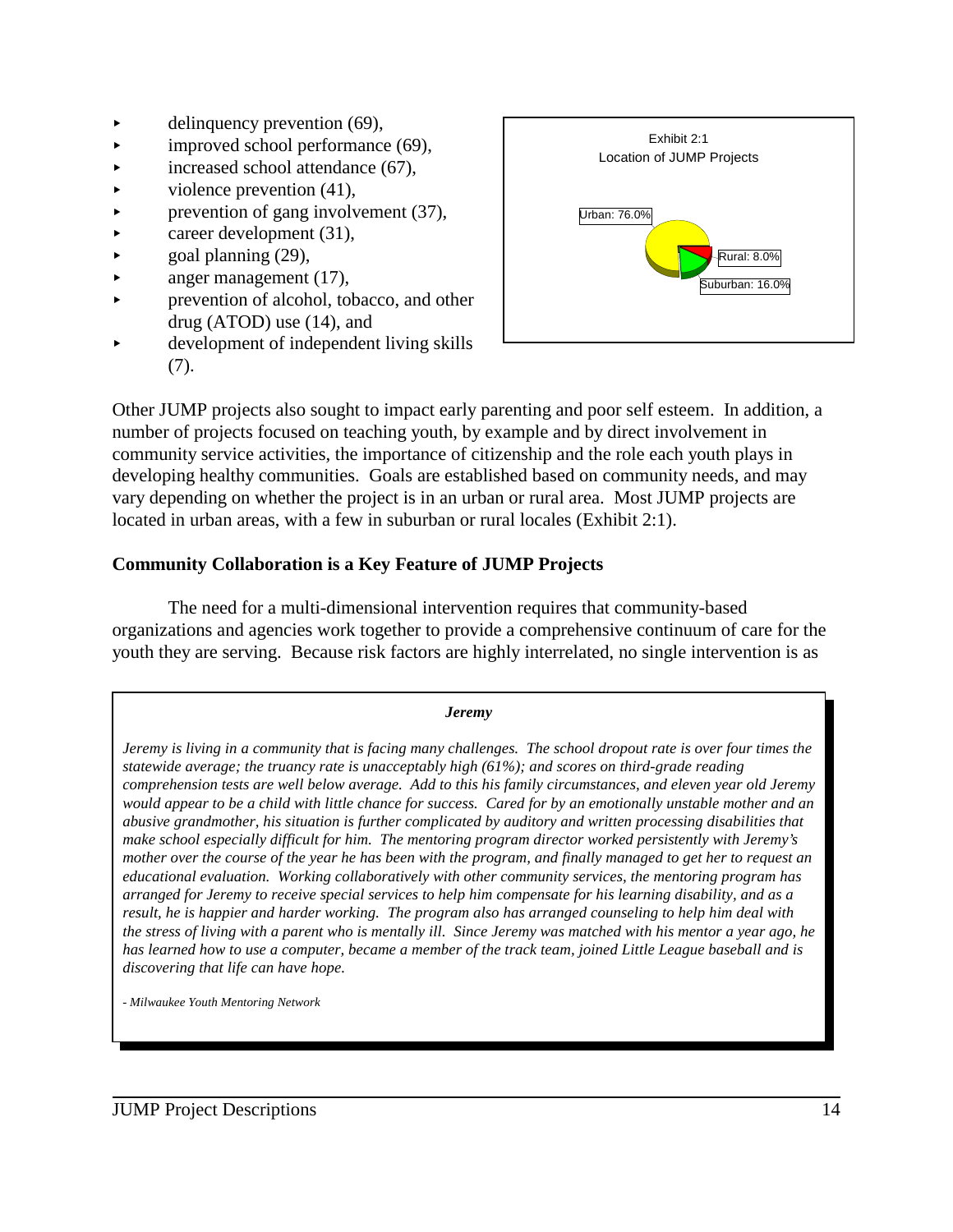effective as a coordinated effort. Typically, such coordination involves mental health centers, substance abuse treatment programs, recreation centers, or medical service providers. This collaboration is evidenced in the ways the non-LEA JUMP grantees work with LEA's, the specific youth targeted for mentoring services, and the development of supplemental sources of funding.

Those JUMP grantees that are not themselves educational institutions are required to have an established collaborative relationship with a local educational agency. This collaboration varies considerably in nature and content among the grantees. Many of the non-LEA JUMP grantees have fully integrated the project with school activities and operate on school grounds during the school day. In these instances, school staff – frequently a school counselor – may serve as the official liaison between JUMP project staff and school personnel. Other projects utilize a more remote relationship that is represented primarily through a defined referral system. Likewise, many LEA grantees collaborate with local community agencies to enhance their school-based services. Regardless of the nature of the relationship, JUMP grantees benefit from this community-school relationship in a number of ways, including using shared information and resources. Under some formalized agreements, the collaboration allows community-based grantees to access student academic and attendance information or to use school facilities and equipment. These types of support from schools, and the frequency with which grantees report receiving them, are summarized in Exhibit 2:2. It is important to note that reporting agencies were permitted to list more than one type of support that they received from LEA's, therefore totals are expressed as numbers, not as percentages.

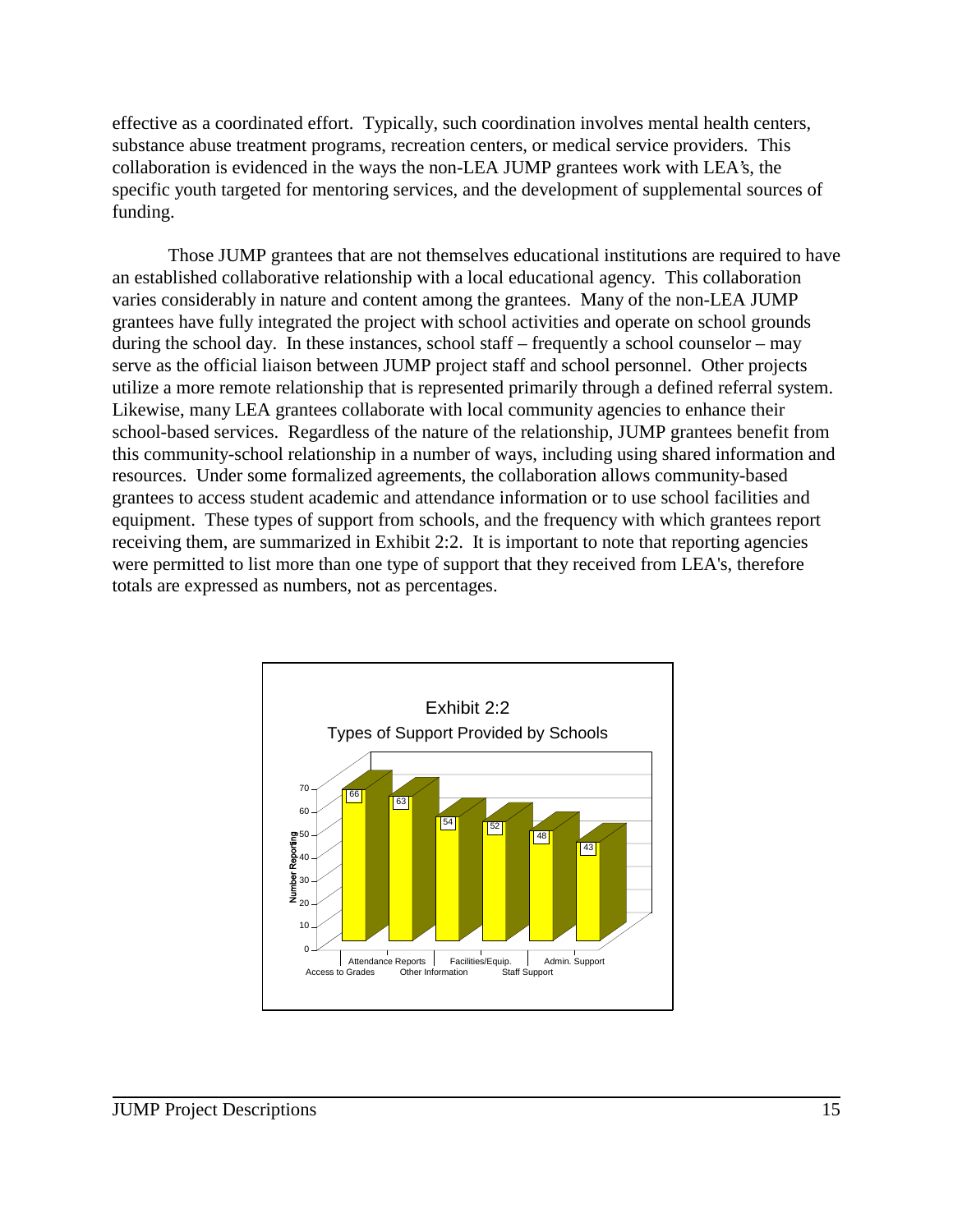A few grantees collaborate with community-based organizations to provide mentoring support specifically to youth in residential facilities. These projects generally focus on providing support that will sustain a youth as he/she transitions from a more restricted to a less restricted environment. Some examples include projects that serve youth in residential educational facilities or in juvenile justice facilities.

Almost 75% of JUMP grantees utilize funds other than their JUMP grant to assist in the operation of their mentoring projects. In addition to *in-kind* or supplemental agency funds, many grantees receive support from state and local agency (education and substance abuse) budgets. Some also receive private funds through individual donations and foundation or corporate grants (Exhibit 2:3).



\*Other funding includes public ATOD funds, other Federal grants, and monies raised by community fundraising events.

## **JUMP Project Activities Vary**

Twenty-three percent of JUMP projects operate on a nine-month school year schedule and provide mentoring support only between September and June. Forty percent operate on a 12-month basis, and the rest (37%) provide services primarily during the school year with some supplemental activities conducted during the summer break (Exhibit 2:4). For the most part, activities in which the mentor and mentee participate are selected and implemented individually by each mentee/mentor pair (84%). Many projects, however, also include structured social/recreational activities (49%),

structured educational/vocational activities (27%), and community service activities (16%).

Mentors generally are expected to have contact with their mentee an average of once per week, but many keep in much closer contact with additional visits and phone calls. Most grantees sponsor project-wide activities and special events in which all mentors and mentees participate together. These typically are holiday celebrations, field trips to museums or sporting events, or recognition ceremonies. Strong relationships with other agencies and organizations in the community often make such

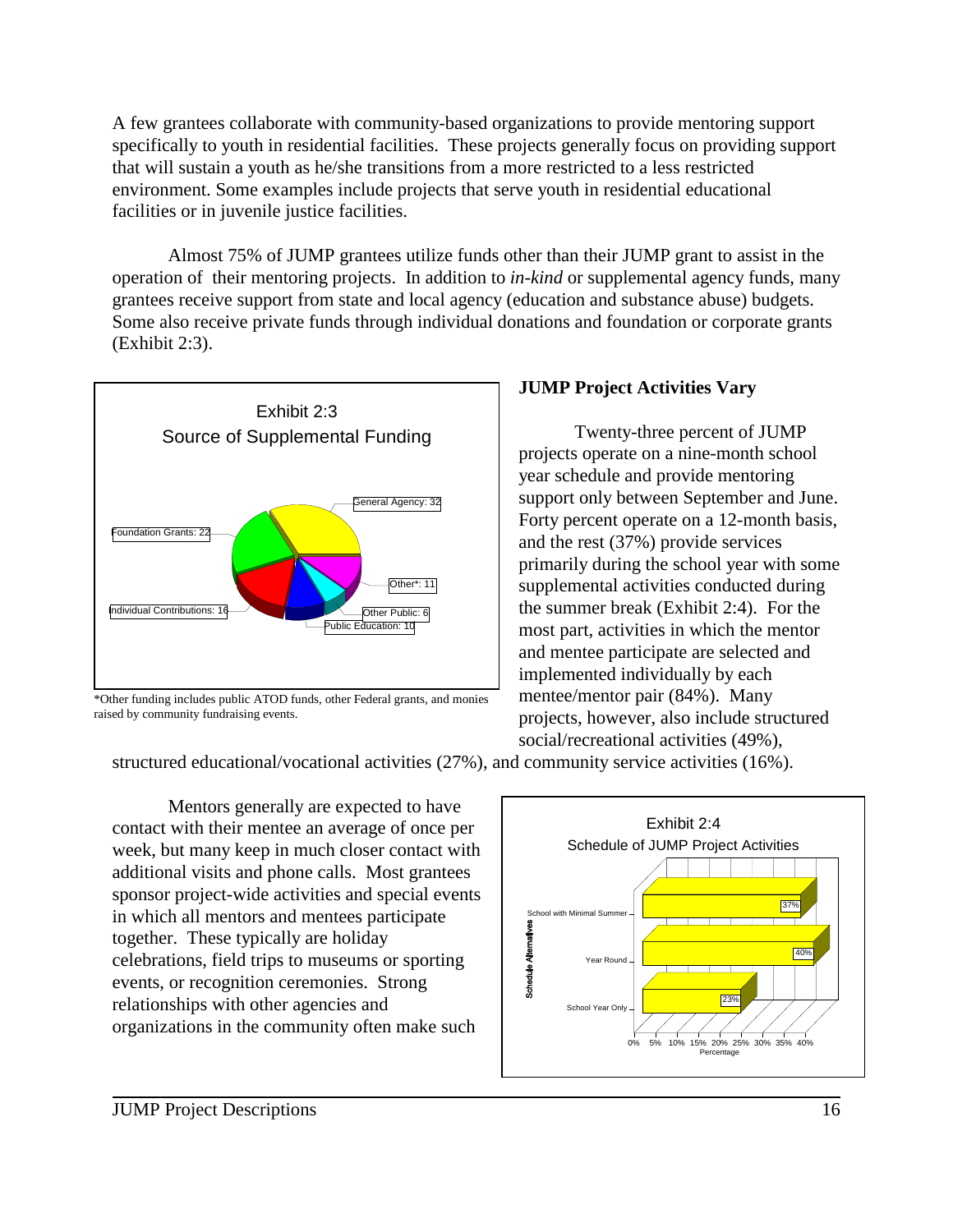major events possible. Grantees rely on the donation of tickets, supplies, facilities, and other forms of support to fully implement their project plan.

Many JUMP projects supplement their core mentoring activities with a variety of additional services for mentees and their families. Most frequently reported supplemental activities include:

- < parent support groups,
- $\blacktriangleright$  self-help groups,
- $\blacktriangleright$  in-agency referrals,
- $\triangleright$  referrals to other community organizations,
- **Example 2** case management, and
- $\blacktriangleright$  advocacy.

Each project involves parents in a different way. JUMP projects require that parents provide written consent for their child(ren) to participate in the mentoring relationship. For some projects this is the only family contact. At the other end of the continuum are projects that expect parental participation in all aspects of the project including selection and approval of the mentor and attendance at regularly scheduled activities. Most project models operate somewhere in the middle with limited expectations and requirements for parents (Exhibit 2:5).

| Minimum Involvement<br>Maximum Involvement |               |                          |               |                                                                                 |               |                                                      |               |                                                                                           |               |                                                                 |
|--------------------------------------------|---------------|--------------------------|---------------|---------------------------------------------------------------------------------|---------------|------------------------------------------------------|---------------|-------------------------------------------------------------------------------------------|---------------|-----------------------------------------------------------------|
| Provide<br>Permission                      | $\rightarrow$ | Help<br>Select<br>Mentor | $\rightarrow$ | Meet with staff<br>and mentor to<br>develop and<br>review<br>mentoring<br>goals | $\rightarrow$ | Attend<br>orientation<br>and other<br>special events | $\rightarrow$ | Participate in<br>regular parent<br>activities (eg.<br>support group,<br>skills training) | $\rightarrow$ | Participate with<br>youth and<br>mentor in<br>weekly activities |

## **Exhibit 2:5 Continuum of Parental Involvement**

## **Training and Supervision is a Key JUMP Project Component**

JUMP grantees approach mentor training in a variety of different ways, typically requiring that mentors participate in orientation training sessions prior to being matched with a youth. Some projects conduct a series of intensive structured training sessions in the early months of mentors' participation in the project, and reduce the training schedule until it is on an "as needed" level -- essentially becoming one-to-one supervision. Other projects continue to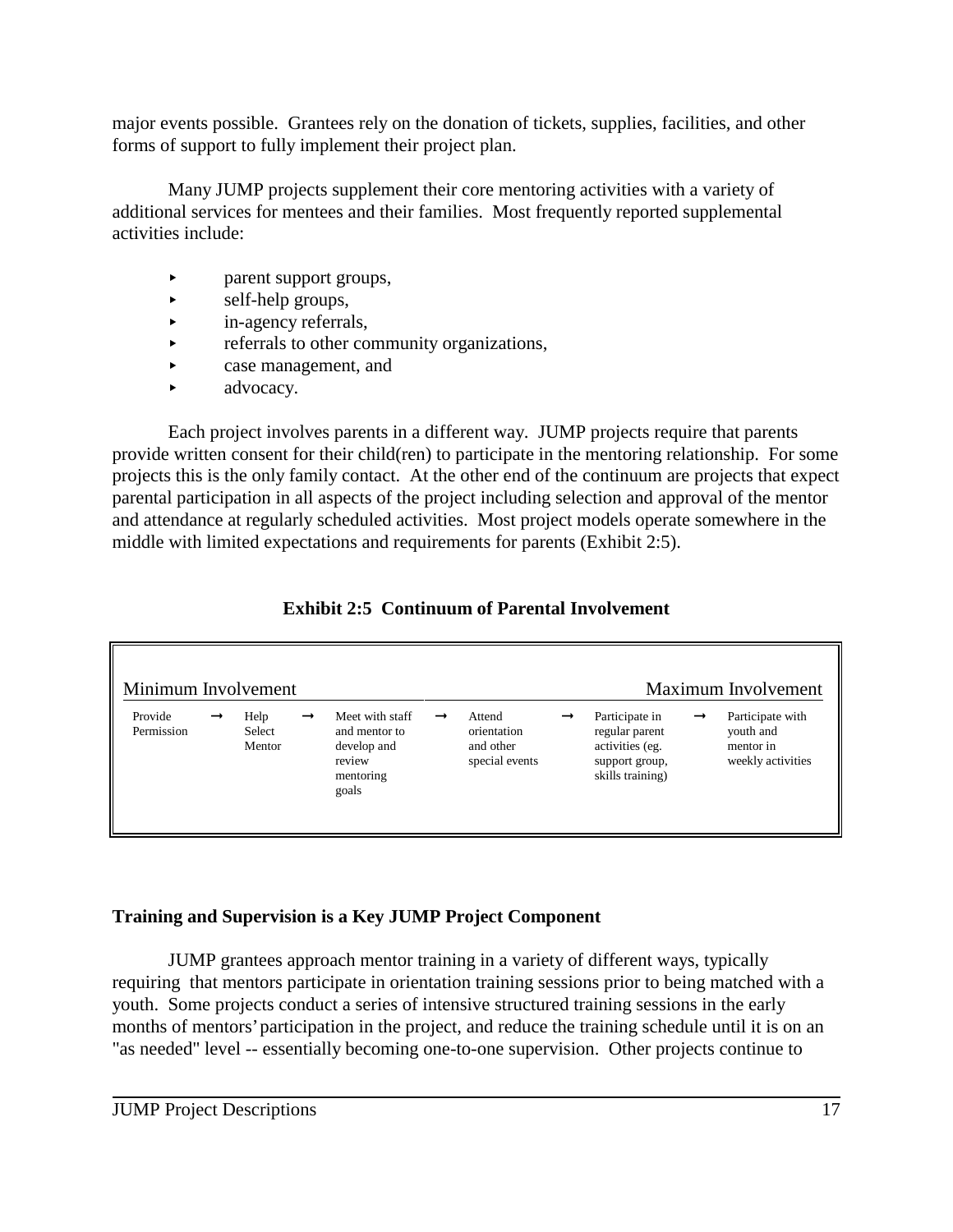conduct regularly scheduled training and supervision meetings for mentors throughout the duration of their mentoring contract. Some of the important training issues that have been identified by many JUMP projects include: adolescent development, behavior modification skills, listening skills, identification of drugs and drug use, mediation, and anger management.

In addition to the formal training, grantee staff carefully monitor and supervise the activities of the mentors through regular in-person or phone contacts. Most agencies also require mentors to submit reports of their activities and contacts with youth for staff review. Generally, JUMP project staff supervise mentors a minimum of once a month (Exhibit 2:6).



## **Grantees Find Creative Solutions to Barriers to Project Success**

JUMP staff have encountered a variety of unanticipated barriers that required creative solutions. Most frequently noted barriers cluster in five major categories:

- **Example 21** unrealistic project goals,
- $\rightarrow$  inadequate staff and volunteer resources,
- **EXECUTE:** lengthy and cumbersome screening procedures,
- < insufficient community support, and
- **Exercise 2** lack of adequate parental involvement.

As projects evolved, and staff gained more experience, many were able to modify their project plans and strategies to effectively address these barriers. Exhibit 2:7 summarizes some of the issues grantees have faced and examples of ways they have addressed them. This information was gathered from regularly submitted grantee progress reports and from direct phone and inperson conversations with project staff. Because many grantees reported similar barriers, what is presented here represents a summary of their comments.

Many projects responded to barriers with a change in their project procedures or model. When youth were unable to get to regular activities, one project developed a system for providing transportation. Another project changed the location of the activities to a more central site. To make it easier for mentors and youth to gain access to meeting places and special events, one project created official identification badges. In response to feedback from youth and mentors alike regarding limited *one-on-one time*, one project reduced the frequency with which it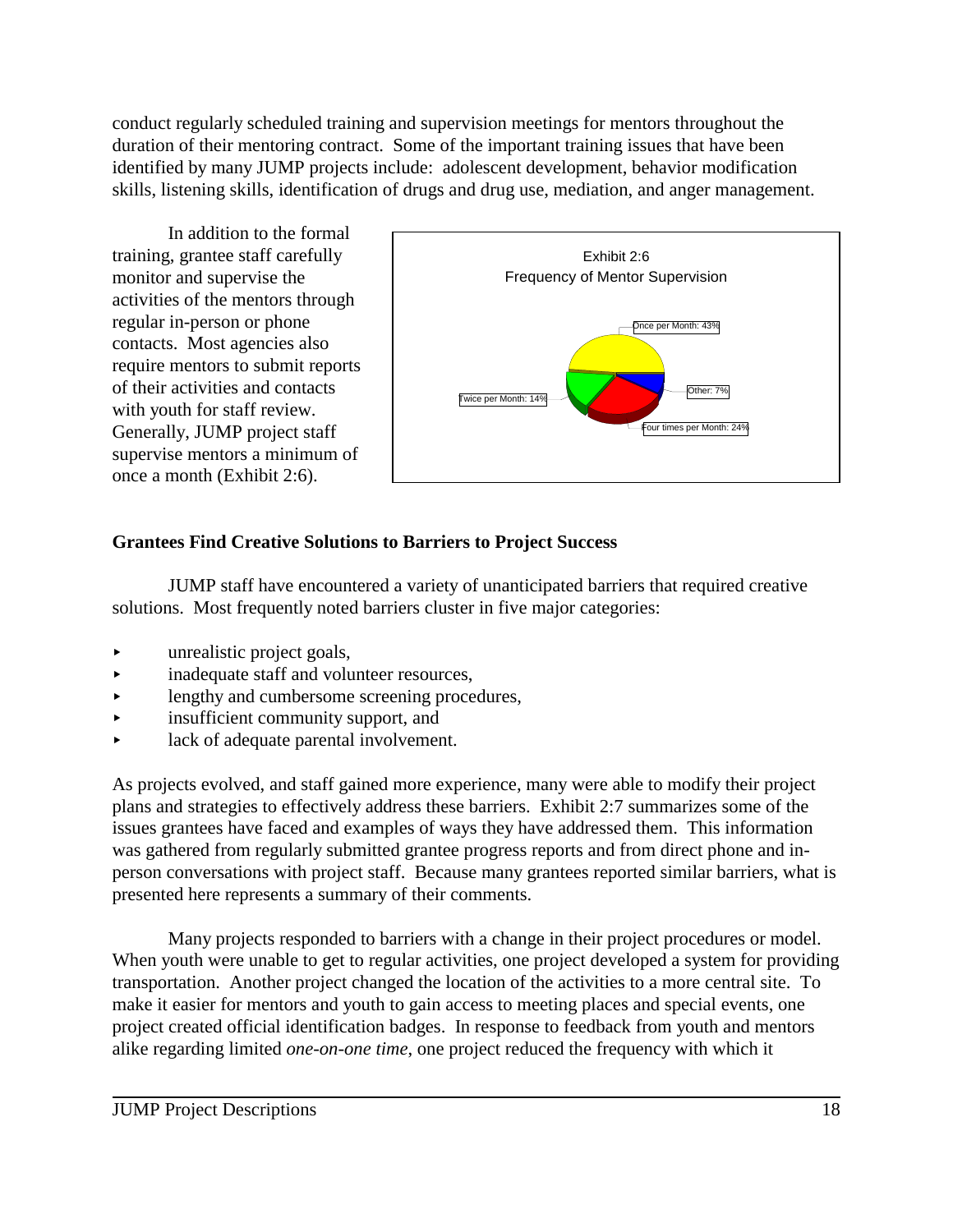conducted structured group activities. Several projects extended the length of the officially sanctioned program when it became apparent that the youth needed more time in their consistent, stable mentoring relationship. A project that served youth in a residential treatment center (RTC) extended its program for those youth who did not return directly home upon discharge from the RTC, but rather went to an intermediate facility. One goal of the mentoring process was to provide support for the youth's transition and aftercare, and staff decided that it was important to do this regardless of where the youth currently was residing.

| <b>BARRIER</b>                                                                                                                                                                                                                                                        | <b>SOLUTION</b>                                                                                                                                                                                                                                                                                                                                                 |  |  |  |
|-----------------------------------------------------------------------------------------------------------------------------------------------------------------------------------------------------------------------------------------------------------------------|-----------------------------------------------------------------------------------------------------------------------------------------------------------------------------------------------------------------------------------------------------------------------------------------------------------------------------------------------------------------|--|--|--|
| <b>Unrealistic Project Goals</b>                                                                                                                                                                                                                                      |                                                                                                                                                                                                                                                                                                                                                                 |  |  |  |
| Based on the original interest expressed in the community, we<br>thought we would have more mentors than we needed and<br>could serve all the youth that showed an interest in having a<br>mentor.                                                                    | We redefined our service goals and the eligibility criteria by<br>which we accepted referrals and we expanded the pool from<br>which we recruit mentors. To ensure that no child went un-<br>served while waiting for a match, we initiated some regular<br>group activities in which they could participate while<br>waiting for a mentor to become available. |  |  |  |
| Our planned weekly meetings with the mentors were very<br>poorly attended and we realized that most mentors just did not<br>have that much time to give.                                                                                                              | We changed our mentor supervision and training meetings<br>from weekly to monthly. Now we survey the mentors to<br>learn what issues they want help with and plan our program<br>around specific topics. Attendance has increased and<br>remains consistent.                                                                                                    |  |  |  |
| Many of the youth referred to the project really were not<br>interested in having a mentor. This left us with a cumbersome<br>screening process that did not result in enrolled youth. We<br>never imagined that a youth might not want a mentor!                     | We worked with staff in the referring agencies to help them<br>develop and implement some pre-referral screening criteria.<br>This has helped to narrow the referrals to those children<br>that are at least interested in finding out more about the<br>program.                                                                                               |  |  |  |
| We expected miracles! Most of the youth we are serving are<br>surrounded with too many risk factors and have too few<br>protective factors. In one school year, with one or two mentor<br>contact hours each week, a major transformation was not<br>going to happen. | We began developing specific, realistic goals for each child<br>we serve. We now are looking for small steps that actually<br>are achievable, like staying in school for the full day, or not<br>getting a discipline referral for one week. We all feel more<br>successful and know that these small steps lead to bigger<br>ones.                             |  |  |  |
| Our anticipated implementation schedule was much too<br>optimistic. We did not appreciate how much time it would<br>take to implement, let alone institutionalize, our operating<br>procedures.                                                                       | We did a really careful program review to determine what<br>activities we could start right away. Then we prioritized<br>steps for implementing the rest of our program plan<br>systematically.                                                                                                                                                                 |  |  |  |

## **Exhibit 2:7 JUMP Project Barriers and Creative Solutions**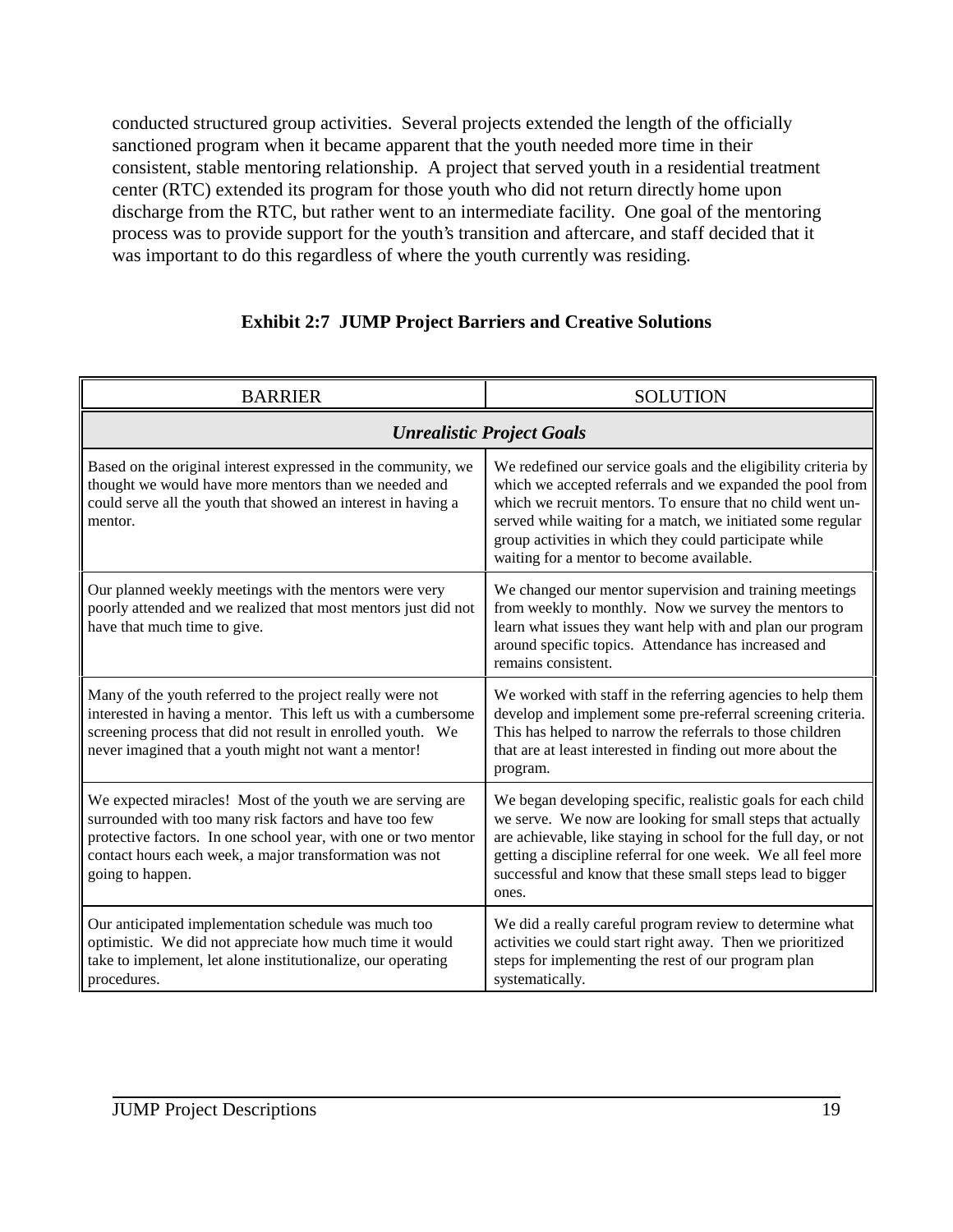| <b>BARRIER</b>                                                                                                                                                                                                                                      | <b>SOLUTION</b>                                                                                                                                                                                                                                                                                                                                                                                                                                                                                                        |  |  |  |  |
|-----------------------------------------------------------------------------------------------------------------------------------------------------------------------------------------------------------------------------------------------------|------------------------------------------------------------------------------------------------------------------------------------------------------------------------------------------------------------------------------------------------------------------------------------------------------------------------------------------------------------------------------------------------------------------------------------------------------------------------------------------------------------------------|--|--|--|--|
| <b>Inadequate staff and volunteer resources</b>                                                                                                                                                                                                     |                                                                                                                                                                                                                                                                                                                                                                                                                                                                                                                        |  |  |  |  |
| As the only full-time paid staff, I found that I was trying to be<br>all things to all people. It was an impossible task!                                                                                                                           | There were no budget resources to hire additional staff so<br>we began recruiting volunteer help to do some of the<br>administrative tasks. We found several people who did not<br>feel they could serve as mentors, but wanted to support the<br>program in some tangible way.                                                                                                                                                                                                                                        |  |  |  |  |
| Because of our limited staff resources, we were not able to<br>implement some of the supplementary activities we originally<br>planned, such as a monthly newsletter.                                                                               | Rather than abandon the plan completely, we sought ways<br>to modify our approach to tasks. For example, we now<br>publish a periodic mentoring "bulletin" instead of a<br>newsletter. It takes less staff time, and its focus is of more<br>interest to the mentors and general community.                                                                                                                                                                                                                            |  |  |  |  |
| We have an ongoing problem recruiting enough mentors --<br>especially males, and especially males from targeted<br>populations.                                                                                                                     | We still don't have a total "solution," but we have made<br>progress. We expanded the pool of organizations from<br>which we recruit. We spend much more time out in the<br>community making presentations to target groups. We have<br>had particular luck with businesses that identify our<br>program as the focus for their community service project<br>for the year. When one company allowed its staff to take a<br>few hours during the work day to mentor, our mentor pool<br>increased dramatically.         |  |  |  |  |
|                                                                                                                                                                                                                                                     | Lengthy and cumbersome screening procedures                                                                                                                                                                                                                                                                                                                                                                                                                                                                            |  |  |  |  |
| We believe that rigorous screening of mentors is essential,<br>however, it took us so long that we lost some potential<br>mentors in the process.<br>It took a very long time to receive the results from the police<br>criminal background checks. | We have instituted a graduated process which allows<br>mentors to begin participating in limited aspects of the<br>program as they complete each phase of the screening.<br>They are not assigned to, nor do they have individual<br>contact with, a youth until the entire process is completed,<br>but there are some things they can do in the interim. This<br>has helped keep them interested and actually serves as part<br>of the training process, too.                                                        |  |  |  |  |
| Our youth screening process included home visits and other<br>requirements for the parents. For youth who do not have<br>supportive or available families, this presented a real<br>difficulty that often eliminated that youth from service.       | We believe that for mentoring to be effective, parents need<br>to understand what we are doing and support our goals for<br>their child. Without parental support, the risk of a<br>dissolution of the match greatly increases. Rather than<br>change our screening procedures, we are exploring ways to<br>work with parents to get their cooperation. We also<br>recognize that mentoring may not be the best intervention<br>for all youth, and are working with other agencies to<br>provide alternative services. |  |  |  |  |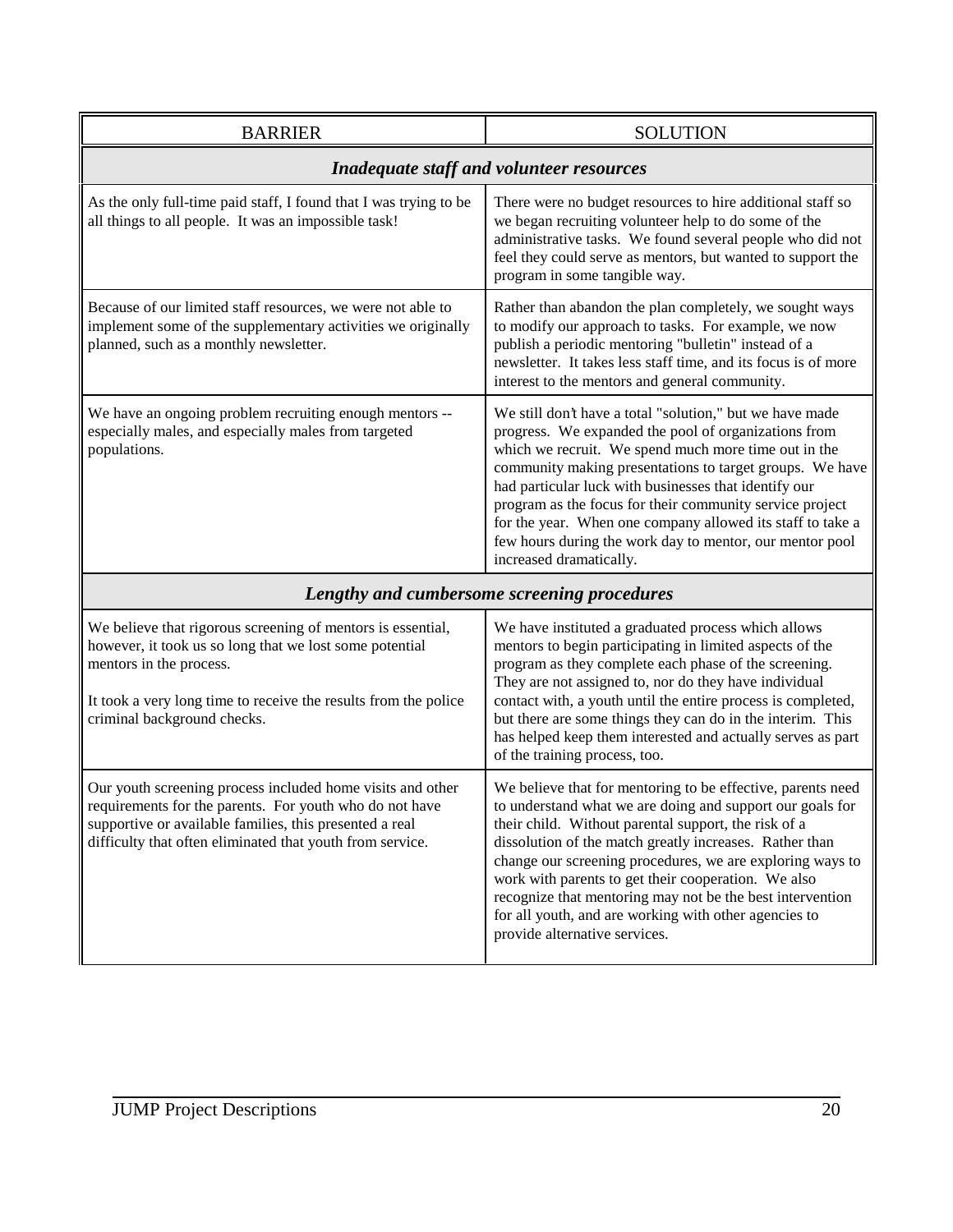| <b>BARRIER</b>                                                                                                                                                                                                                                                                                                             | <b>SOLUTION</b>                                                                                                                                                                                                                                                                                                                                                                                                                                                                                                                                   |
|----------------------------------------------------------------------------------------------------------------------------------------------------------------------------------------------------------------------------------------------------------------------------------------------------------------------------|---------------------------------------------------------------------------------------------------------------------------------------------------------------------------------------------------------------------------------------------------------------------------------------------------------------------------------------------------------------------------------------------------------------------------------------------------------------------------------------------------------------------------------------------------|
| We had to find a way to better screen potential staff members<br>to reduce our rate of staff turnover.                                                                                                                                                                                                                     | Part of our initial difficulty stemmed from our own<br>unrealistic expectations. No wonder our key staff left! As<br>we have gained experience, we have been able to develop<br>more appropriate position descriptions for our Program<br>Director and other staff members, identify ways to utilize<br>volunteers for many routine tasks, and coordinate<br>responsibilities more effectively with our partners.                                                                                                                                 |
|                                                                                                                                                                                                                                                                                                                            | <b>Insufficient community-based support</b>                                                                                                                                                                                                                                                                                                                                                                                                                                                                                                       |
| Everyone in our community wanted the mentoring project, but<br>when it came to providing tangible support, it was a different<br>story.                                                                                                                                                                                    | It helped when we got very specific about what our needs<br>were, and translated that into how their support would<br>actually help a youth. We had to educate our community<br>organizations. We did lots of outreach to help them find<br>creative ways that they could help. We were fortunate to<br>have made a connection with a local paper. Some of their<br>human interest stories generated substantial support. The<br>key, however, is that we had to keep working at this. It is<br>not a one-time effort.                            |
| In our rural area, getting corporate support is very difficult<br>because no major corporations are located in our immediate<br>community.                                                                                                                                                                                 | This remains a problem, but we are hopeful that we have<br>been able to persuade several smaller companies to work<br>together. It would benefit us and the community at large to<br>strengthen such community collaboration.                                                                                                                                                                                                                                                                                                                     |
|                                                                                                                                                                                                                                                                                                                            | Lack of adequate parental involvement                                                                                                                                                                                                                                                                                                                                                                                                                                                                                                             |
| One of the issues for the youth we serve is the lack of parental<br>involvement in all aspects of their lives. This creates a real<br>"catch 22" because these are the youth who usually are in<br>most need of a mentor and we are lucky if we can even get<br>permission from the families for the youth to participate. | We have done a variety of things just to make a connection<br>with the parent(s). Sometimes the school staff will let us<br>know when a parent is scheduled to be in school for a<br>meeting and we try to be there. We also have conducted in-<br>home visits. Neither of these is a perfect solution, but both<br>work sometimes.                                                                                                                                                                                                               |
| Part of our project model is to provide services to the parents,<br>but attendance was always very limited. Once they learned<br>what we were all about, they were more likely to return, but<br>getting them there the first few times was very tough.                                                                    | We began to think about what would serve as an incentive<br>for parents (most often mothers) to participate in the<br>various parent support groups and classes we offer. By far<br>one of the most effective incentives was a visit to the local<br>food bank for those parents who showed up. We also had a<br>guest speaker come in from a local department store to do<br>"make-overs" for the moms. As trust built, we were able to<br>engage the parents themselves in the recruitment process<br>for other parents in their neighborhoods. |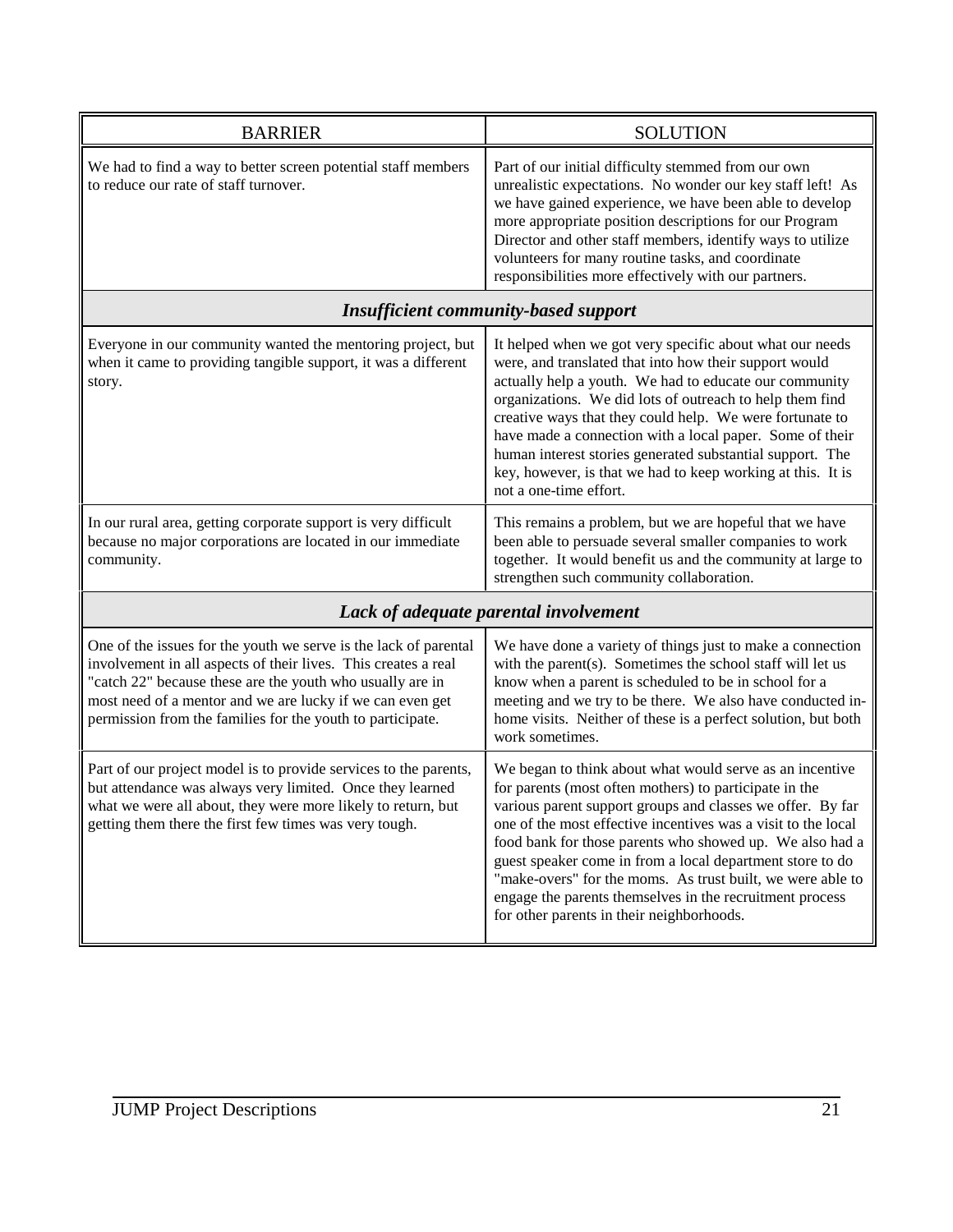Each JUMP project is finding unique ways to best serve the community. One program strength is the willingness of JUMP project staff to share their experiences and the lessons they have learned with one another. This peer support, both among staff members in the same project, as well as with other projects, has maximized opportunities for mentoring project success and for strengthening the protective factors that help shield youth from the many risks in their lives. The following chapter provides a profile of those youth that are being served in JUMP projects. It is followed in the next chapter by a profile of the mentors, and finally by a description of the characteristics of mentee/mentor matches.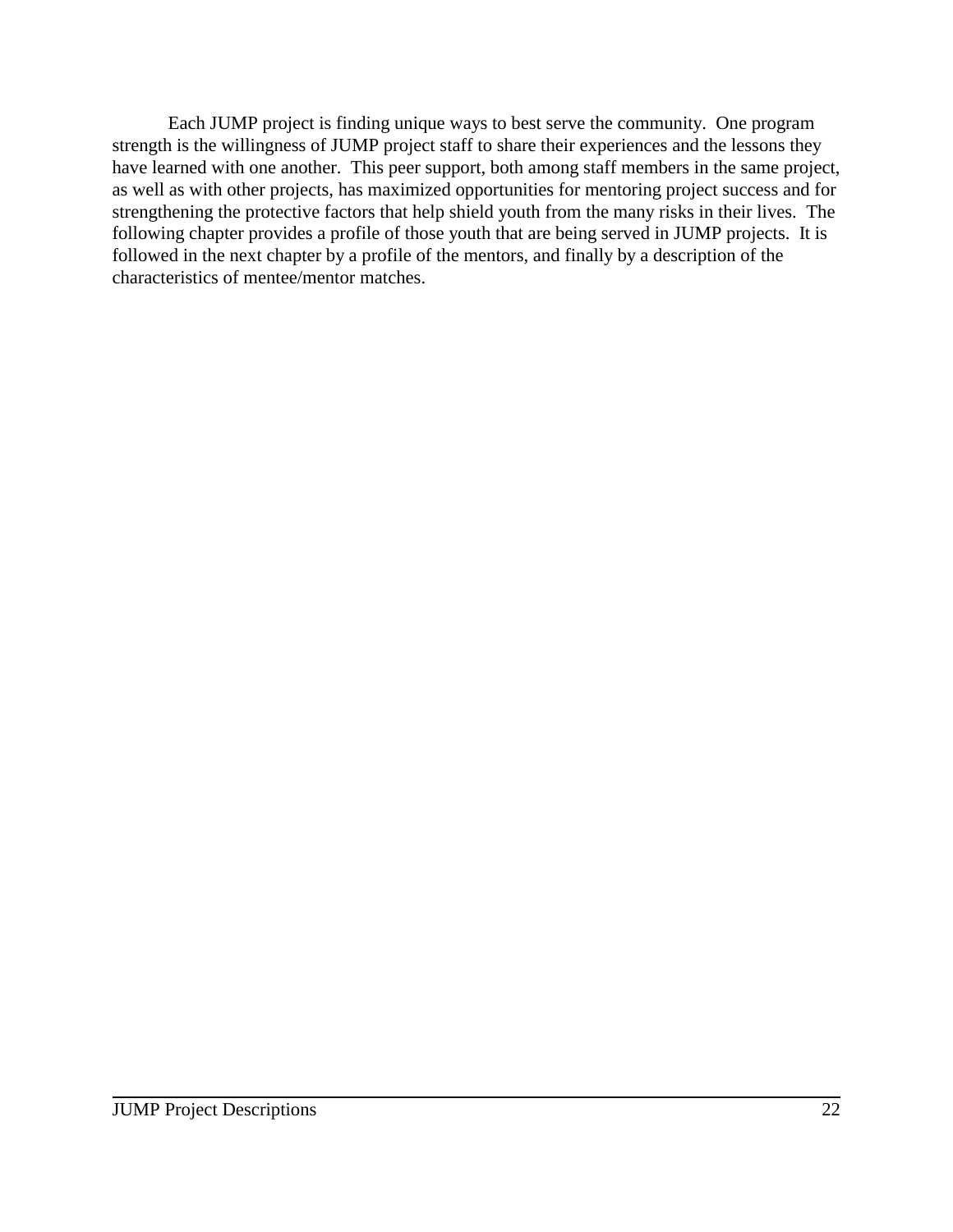In this chapter and the two that follow, we present descriptive information about the youth being served in the JUMP projects, the volunteer mentors at the heart of the projects, and the nature of the matches between the youth and mentors. This information was obtained from the grantees as reported in their regularly submitted status reports using a standardized reporting format to ensure some cross site consistency in the information. The review and analysis of this initial information was undertaken as a part of the national JUMP evaluation currently being conducted. The evaluation is examining mentoring outcomes, with particular focus on how the outcomes may relate to the JUMP Program goals of reducing delinquency, gang participation,

school failure, and dropout rates. The evaluation is also attempting to identify effective practices that maximize opportunities for success of projects in reaching these goals.

Data in these chapters represent primarily those youth, mentors, and matches that were enrolled and active during one defined period of time -- October 1, 1997 through December 31, 1997. Data were drawn from 26 Cohort I grantees (1,631 youth) and 38 Cohort II grantees (1,449 youth) for which data were available. Because Cohort I grantees were in their third year of operation, and Cohort II grantees were in their first year start-up phase of operations, it is not possible to draw conclusions about differences or similarities between these two groups. Unless otherwise

#### *Dante*

*Dante entered the Doorway Scholarship Program in 9th grade and has been with his mentor for the past two years. Prior to his enrollment, his future was bleak. He is one of 13 children, who have six different fathers. He lives in a disadvantaged neighborhood, was involved in delinquent activity, and had dropped out of high school. Dante's mentor provided the guidance and motivation that helped him get back on track to achieve his dreams. Through the scholarship program, Dante will have the opportunity to attend college. He now is an accomplished student with a 3.5 GPA, a member of the school's basketball team, an officer of several school based clubs, and was recently named student of the month.*

*- Pinellas County Education Foundation*

noted, data from the two Cohorts have been combined for the purposes of this report. A number of analyses were conducted on sub-sets of data in an attempt to identify differences that may be attributable to project models or community characteristics. The one sub-set of projects for which the data did reveal evidence of some substantial difference was those JUMP grantees that identified themselves as Big Brother/Big Sister (BB/BS) affiliates. The national BB/BS organization provides uniform guidelines and requirements for program affiliation. Consequently, it is not surprising that these affiliated projects, as a group, demonstrate some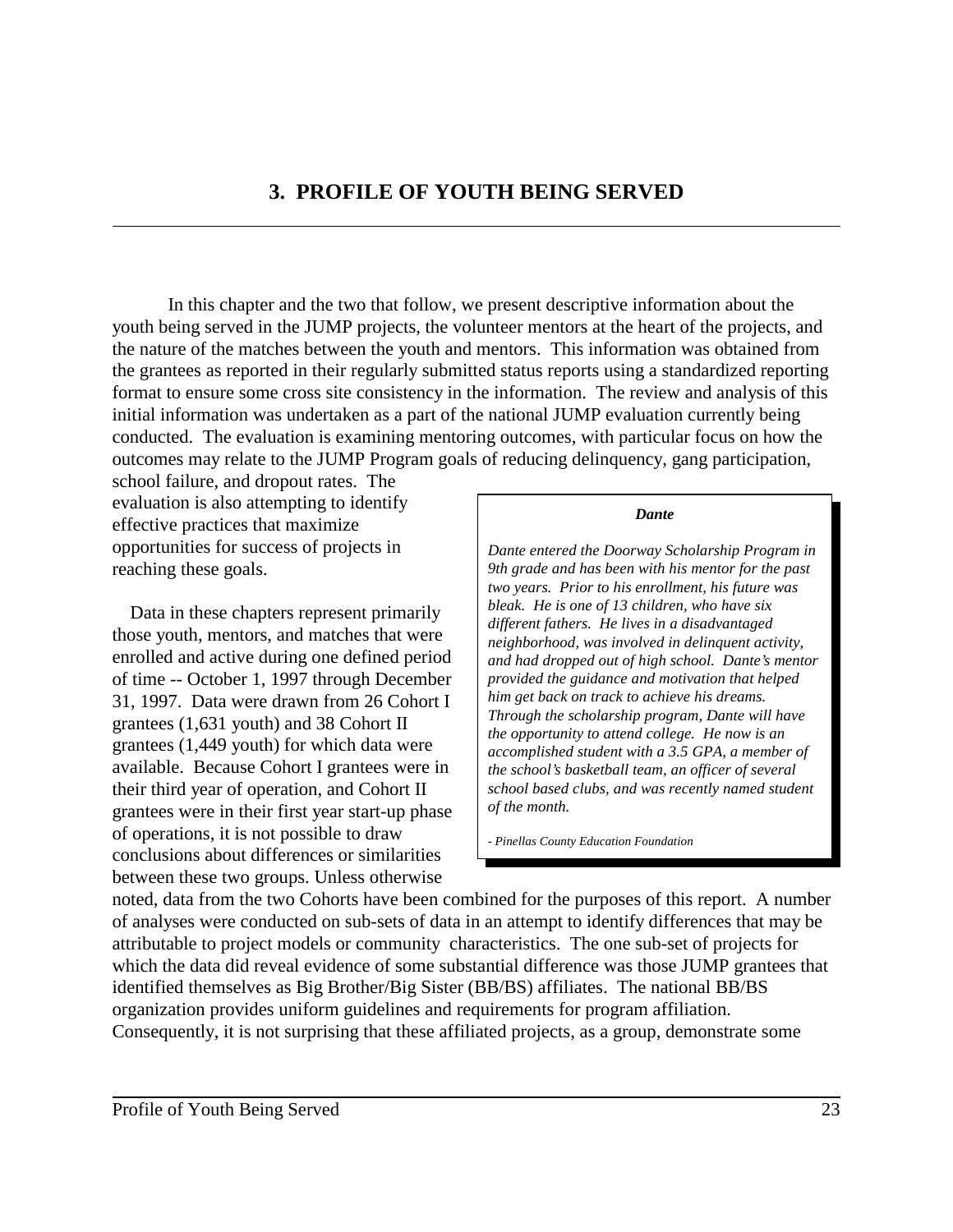differences from non-affiliates. This report identifies those areas in which there appear to be differences between BB/BS projects and non-BB/BS projects.

During the first quarter of fiscal year 1998, over 3,000 youth were being served by the reporting agencies. Because the Cohort I grantees were more established at this point in time, it is understandable that they typically had more youth enrolled than the Cohort II grantees. Cohort I grantees had an average of about 63 youth per agency (ranging from 9 to 208), while the Cohort II grantees had an average of about 38 youth enrolled (ranging from 4 to 153).



## **Youth Being Served Vary Widely**

The typical JUMP youth is 12-14 years old with a range from 5 to 18 years old (Exhibit 3:1). There are slightly more girls being served by the JUMP projects (51.3%) than boys (48.7%) and, based on age at enrollment into the project, the girls are slightly older than the boys. The average age of girls in the program is 13.0 years, while for boys it is 12.7 years. In keeping with this age difference, girls also are slightly over-represented among the higher grades when compared with males (Exhibit 3:2). JUMP projects report targeting primarily youth in grades 4-9,



with special emphasis on the middle school years. Interestingly, these numbers seem to parallel those found among projects serving runaway and homeless youth with Federal grants from the Department of Health and Human Services (Sedlak, 1997). It may be that a variety of social pressures and general disengagement from positive school opportunities is more pronounced among the older boys. The age and grade disparity also may indicate the importance of early intervention especially with males who may move through the *pathways to delinquency*  (Kelly, Loeber, Keenan, and DeLamatre, 1997) earlier and faster than females. In

addition, as will be presented in the next chapter, JUMP projects have recruited substantially more female mentors than male mentors, and this may have encouraged or allowed more girls to participate in the projects.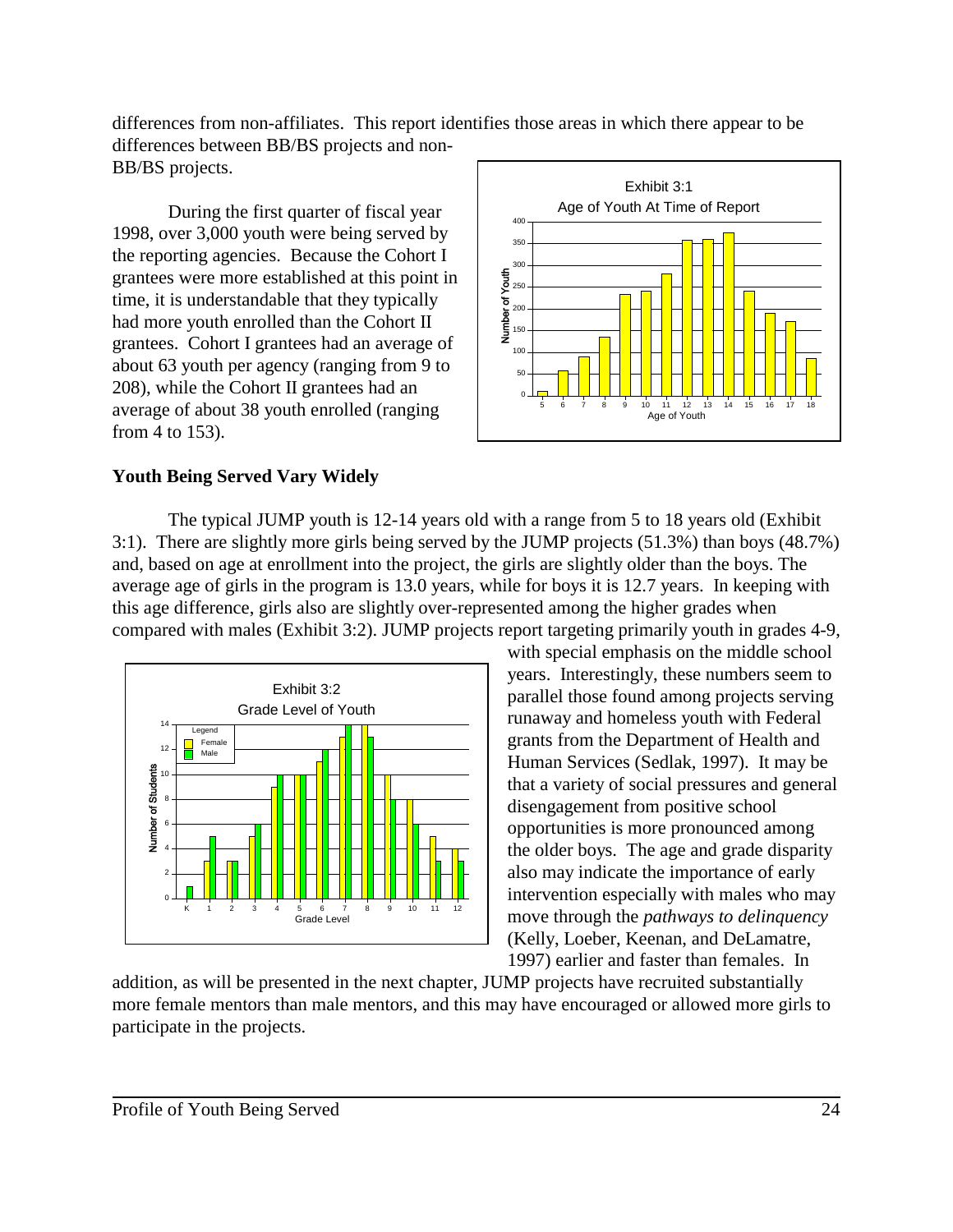Agencies reported ethnicity of youth by selecting one or multiple race/ethnic categories. Although grantees reported a single, primary ethnic category for most youth, 18 youth ethnicities were identified by multiple categories. African American youth make up the majority of those enrolled across all JUMP projects, with white and Hispanic youth making up most of the balance.

It is interesting to note that the percentage of American Indian youth is substantially higher for Cohort II grantees (Exhibits 3:3 and 3:4). This may be attributable to the addition of 1996 grant awards to agencies in South Dakota and Alaska, both of which serve a predominantly American Indian/Alaska Native population.



## **JUMP Projects Address Multiple Risk Factors**

A majority of youth being served through JUMP projects face multiple risk factors in the domains of their lives. Family related risk factors are commonly noted by grantees. In our sample, 57.3% of the youth enrolled come from a single parent household. Only 25% of the children live with their biological father (either as the single parent, or with the youth's mother or step-mother). The low percentage of youth with two parent households may, according to much of the research cited in Chapter 1, indicate family stress and disruption that often translates into greater risk of delinquent behaviors, school failure, or ATOD use. The mentoring projects seek to offer an adult role model especially to those youth whose family situations lack one or both parents. As with many at-risk populations, JUMP youth demonstrate the lack of a male parental figure. Unfortunately, as we will discuss in Chapter 5, one obstacle encountered by many grantees is recruitment of adequate numbers of male mentors.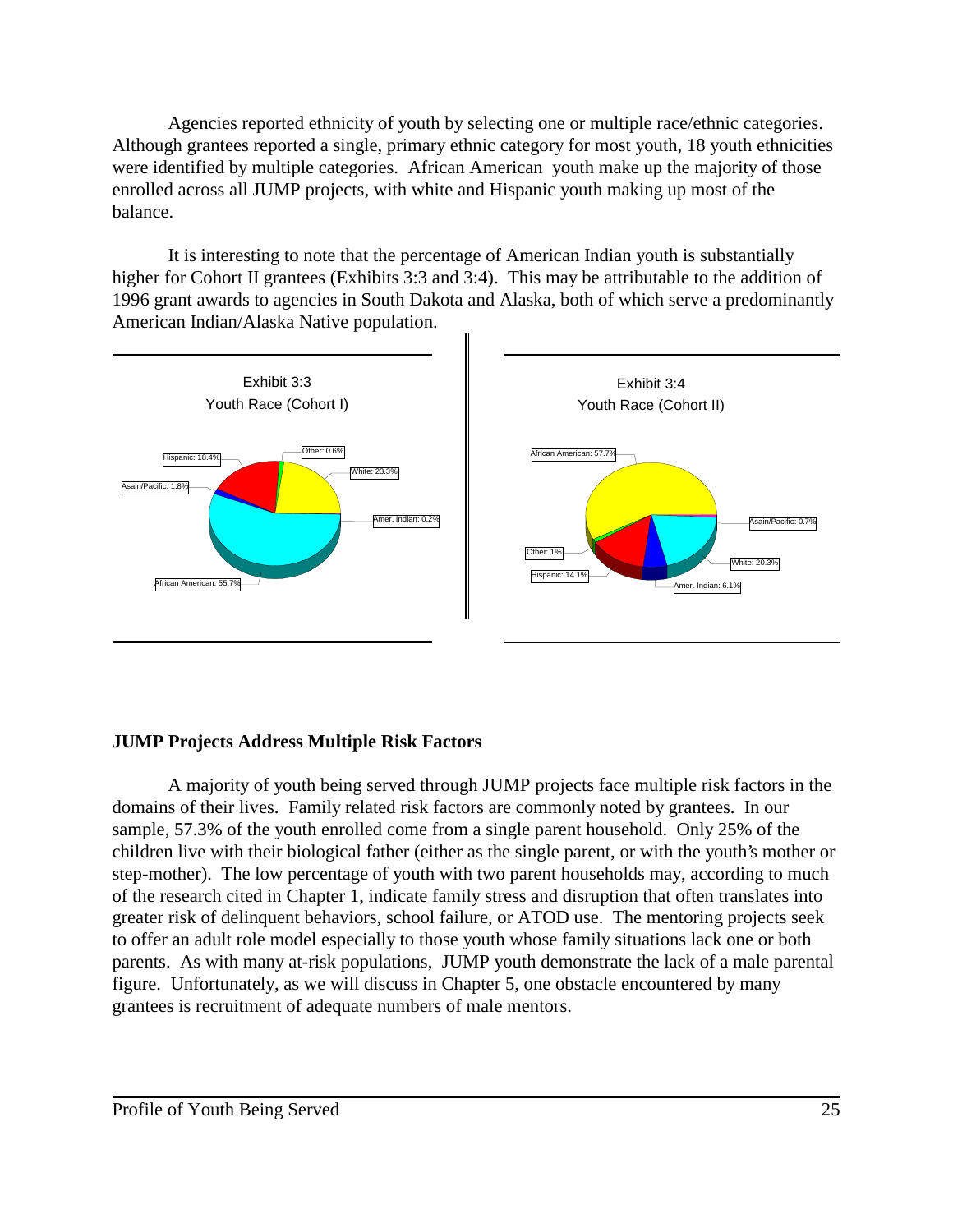In addition to the risks associated with family composition, JUMP grantees reported on the occurrence of other risk factors present in the lives of the youth they serve (Exhibit 3:5). Risk factors were classified into five primary categories:

- $\bullet$  school;
- social/family;
- $\bullet$  delinquency;
- alcohol, tobacco, and other drug use; and
- pregnancy (includes males who are, or think they are, responsible for a sex partner's pregnancy).

In general, grantees report that males enrolled in their projects face risks in more categories than their female counterparts. Further research may be important in order to learn more about the nature, intensity, duration, and age of onset of those risks.

| <b>RISK DOMAIN</b>     | <b>FEMALES</b> | <b>MALES</b> |
|------------------------|----------------|--------------|
| School Problems        | 64.5%          | 76.4%        |
| School Behavior        | 26.7%          | 40.4%        |
| Poor Grades/Failure    | 50.7%          | 60.2%        |
| Truancy                | 10.1%          | 11.1%        |
| Social/Family Problems | 57.7%          | 54.0%        |
| Delinquency:           | 10.3%          | 18.9%        |
| Fighting               | 8.1%           | 14.2%        |
| <b>Property Crimes</b> | 0.8%           | 3.7%         |
| Gang Activity          | 1.2%           | 3.8%         |
| Weapons                | 0.7%           | 1.2%         |
| Alcohol Use            | 2.0%           | 4.5%         |
| Drug Use               | 2.6%           | 5.1%         |
| Tobacco Use            | 2.2%           | 3.1%         |
| Pregnancy              | 2.4%           | 0.2%         |

## **Exhibit 3:5 Frequency of Reported Risk Factors**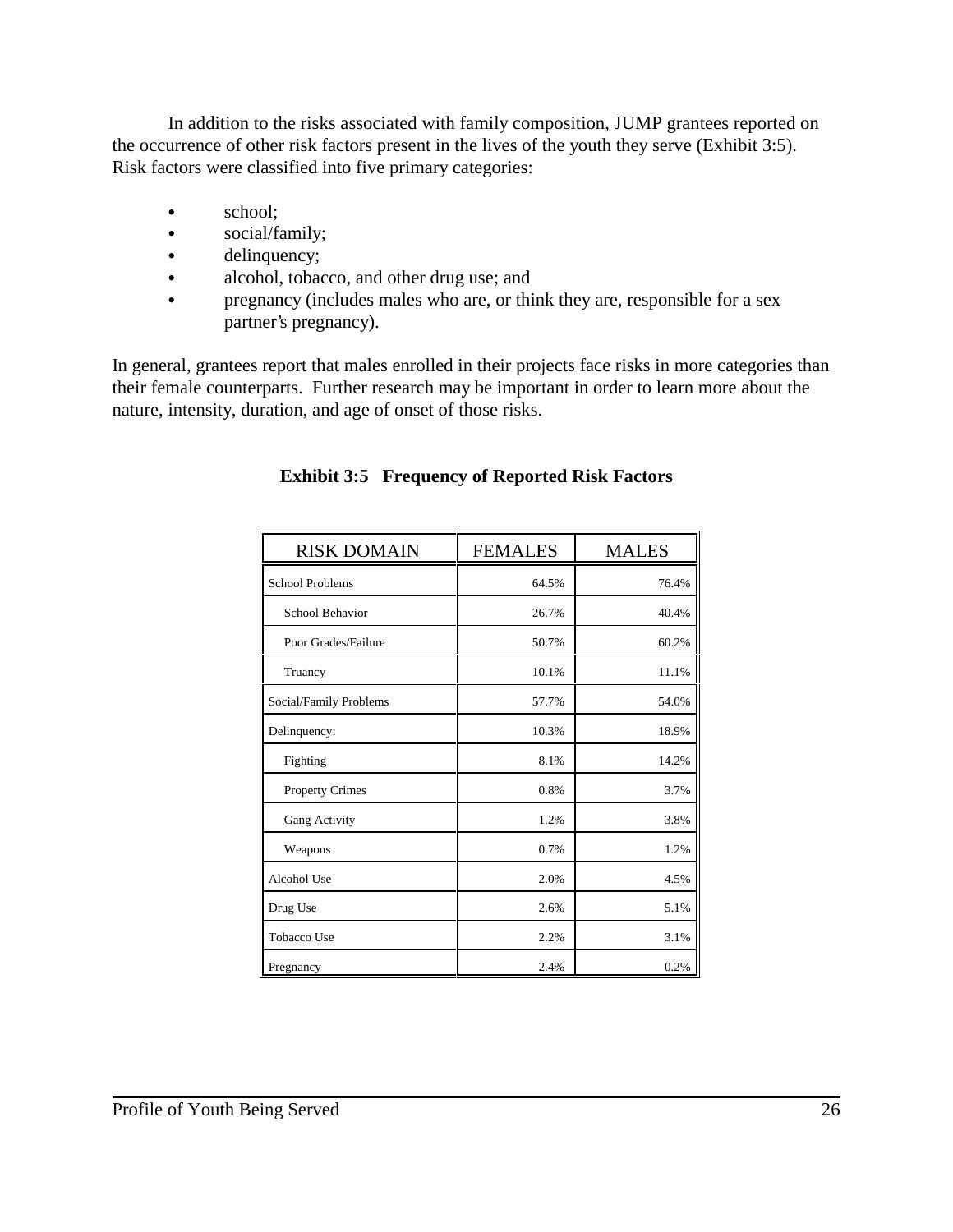The primary risks identified are related to problems in school. Because research has demonstrated that difficulties in school both constitute an immediate risk factor and serve as an indicator of potential future, more serious problems, the prevalence of school problems supports the need for early interventions such as those provided by mentoring. In addition, there are some youth who identified problems with gang, weapon, substance use, and pregnancy risk factors, indicating a subset of mentees who appear to be in a very high risk group. Projects operating in urban settings report more gang problems and truancy, while suburban projects report social/family problems and increased alcohol, drug, and smoking risks. Rural projects identify school failure and poor grades more often than the other locations.

JUMP projects serve youth across the country representing a variety of ethnicities, ages, geographic regions, and family structures. These young people also face a variety of risk factors identified as increasing their chances for school failure, gang membership, family problems, delinquency, ATOD use, and early parenthood. While not a substitute for appropriate family involvement and intervention, the JUMP program seeks to reduce the impact of these risk factors by providing positive relationships with adult role models for at-risk youth. The next chapter describes the mentor figure in these relationships and highlights characteristics of the adult volunteers on whom the JUMP projects are dependent for success.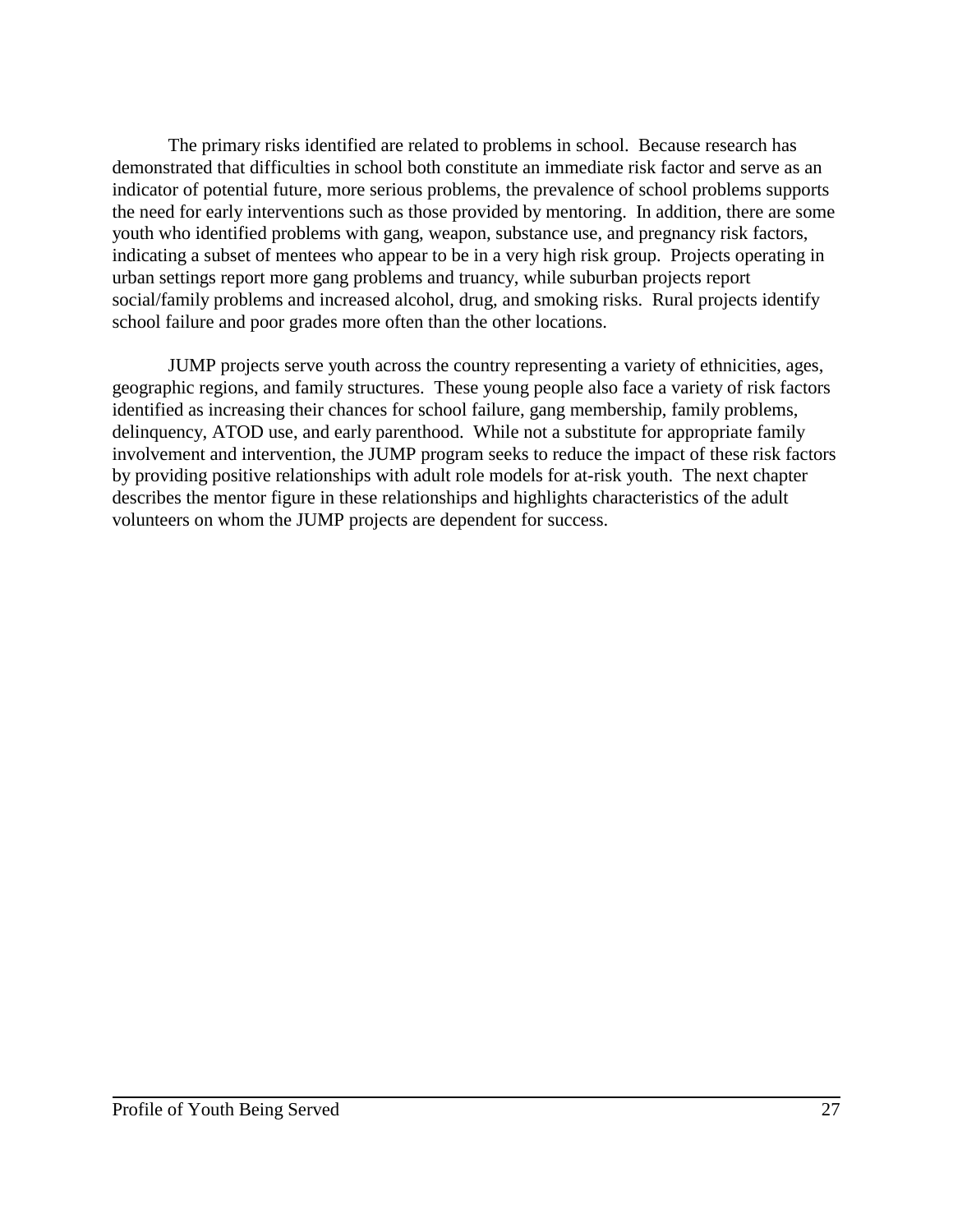## **4. CHARACTERISTICS OF JUMP MENTORS**

At the heart of the JUMP program are the volunteers who give their time and talent to spend time with youth who have multiple risk factors and are at high risk for future problems. Without the dedication of these men and women who believe in the importance of a significant, positive adult in the life of every youth, the JUMP program would not be possible. In this chapter, we provide a description of these adults who are making a difference by serving as mentors.

As with the youth, this information was obtained from the grantee progress reports and represents primarily those mentors that were fully approved (91.6%) and actively engaged with a youth in a mentoring relationship during the period from October 1, 1997 through December 31, 1997. Additional mentors were in the process of being screened and approved and, depending on the project model, were participating in limited ways, such as attending group activities or special project events. Data reported here are not a cumulative record of the entire funded period, but instead a snapshot of the activities in progress.

These data are based on reports regarding 1,510 mentors from 26 Cohort I grantees, and 1,148 mentors from 38 Cohort II grantees. Cohort I grantees reported an

*Ben*

*Fifteen year old Ben recently was matched with a mentor to help him improve his academic performance and low self-esteem. Due to his parent's drug history, he now lives with an aunt and uncle. Ben also has learning disabilities thought to result from his mother's drug and alcohol use during pregnancy. These circumstances present a challenge to Ben's mentor, who has used Ben's problems as positive learning experiences for them both. Ben's mentor has demonstrated patience and understanding, giving Ben the positive reinforcement that he needs. This is a relationship with its ups and downs, but through it all, the mentor has never shown any inclination to quit. Despite being given the opportunity to terminate the relationship, he is sticking with Ben.*

*- Valley Wide Youth Center*

average of 58 active mentors (ranging from 4 to 221); Cohort II grantees reported an average of 30 active mentors (ranging from 0 to 127). It is important to recall that the Cohort II grantees were in the first year start-up phase of project implementation and many were just beginning to recruit and screen mentors when these data were gathered.

## **Mentors Represent a Wide Range of Demographic Characteristics**

In general, grantees attempt to diversify their mentor pool. Still, about 52% of mentors are white. This differs substantially from the youths' ethnicity, which is primarily African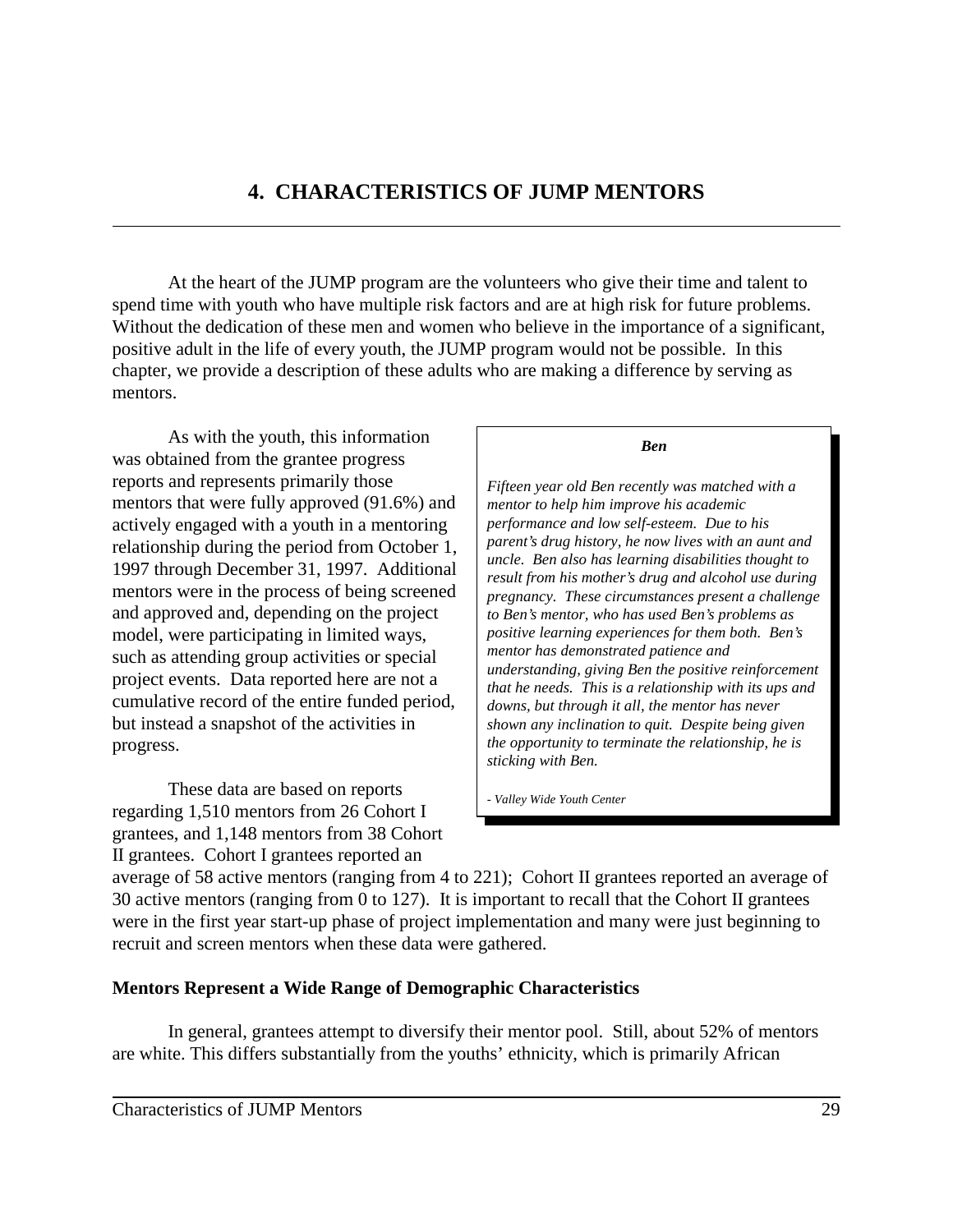American and is indicative of the difficulty agencies have recruiting mentors from minority populations. Especially among the Cohort I grantees, white mentors are over-represented when compared to youth ethnicity. All but ten mentor ethnicities were identified using a single ethnic category (Exhibits 4:1 and 4:2). There is a difference in the mentor ethnicity reported by BB/BS affiliates from that reported by non-affiliate agencies. In the BB/BS projects, 73.4% of the mentors are white, while only 44.5% of mentors in non-affiliate programs are white. Project location (urban, suburban, rural) did not fully account for this difference.



Grantees reported ages of mentors at the time of their enrollment in the JUMP project. Mentor ages varied considerably within a wide range. The median mentor age is 35 years (Exhibit 4:3).

## **Mentor Education and Work History Varies**

JUMP project mentors for the most part are highly educated with about 90% having at least some college experience, and over half (56%) having college or graduate degrees. Since mentors are sought to provide positive role models for the youth, especially with regard to educational achievement, the scholastic success of the mentors is an important characteristic. (Exhibit 4:4)

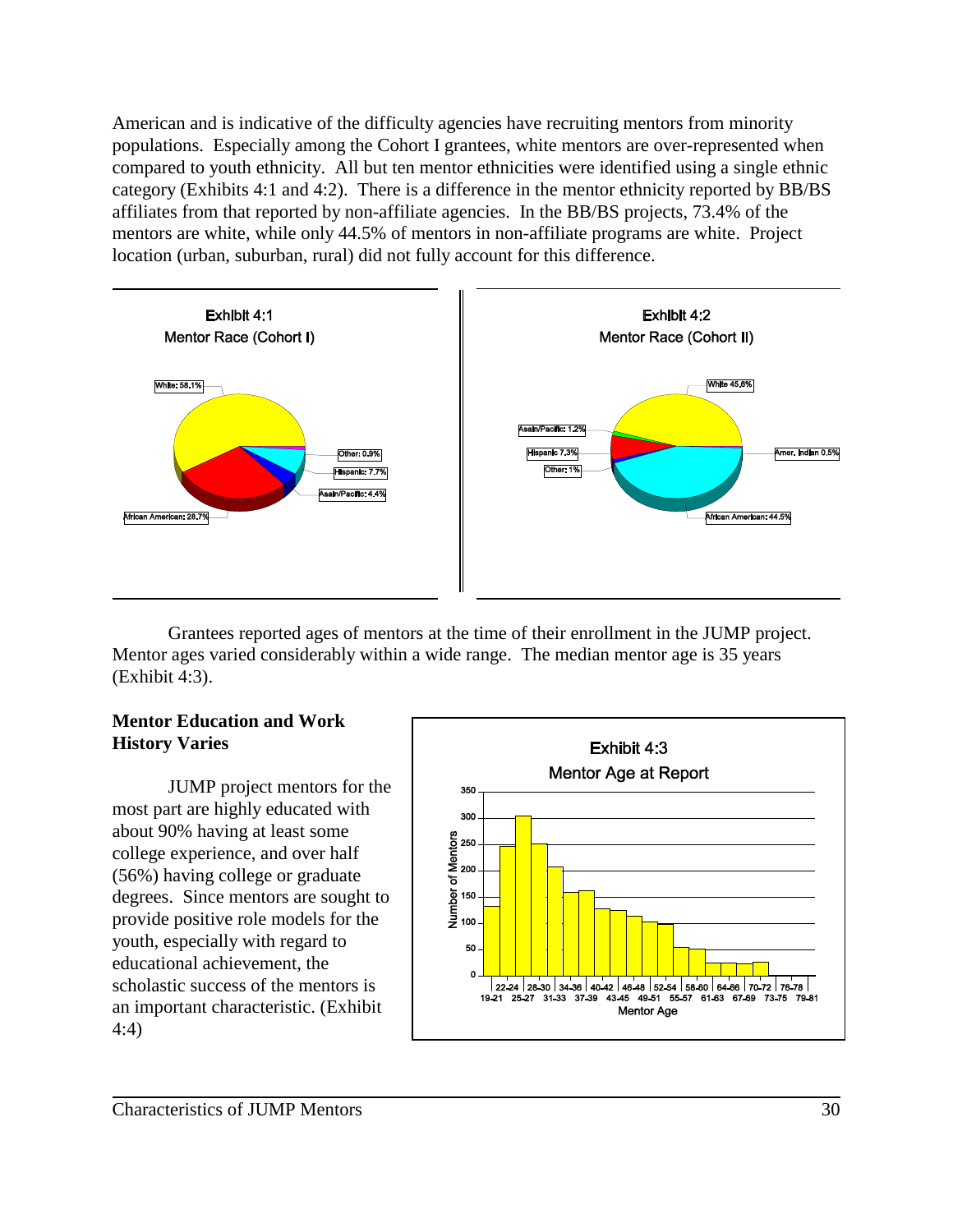While 13.7% of the JUMP mentors were reported to be full-time students, most of the mentors either are in the work force (79.4%), or have retired from it (4.4%). Of the 83.8% of those that work or are retired, the majority are (or were) in managerial (41.2%) or technical/sales (22.9%) positions. A small fraction of the mentors are from law enforcement or justice agencies (4.9%), or are associated with the military (2.5%). Because mentors serve as an important role model for a positive and productive self-sufficient adulthood, their experiences in the work force can be important factors in their relationship with youth.



In addition to work experience, many mentors are reported as having prior mentorlike experience either in a formal mentoring program, or an informal situation. Grantees report that almost one third (31.6%) have mentoring experience. In addition, many mentors are parents (40.7%) and thus presumably gained skills, knowledge, and understanding of youth through their experience raising their own children.

## **Mentors Receive Structured Training**

As described in Chapter 2, JUMP projects offer training and require that mentors participate in some orientation and training prior to being matched with a youth. At the time of this report, about 88% of the mentors had been offered some type of training. To make best use of valuable resources, some projects provide training only when there is a group of enrolled and approved mentors available to participate in the training. Because of this model, some mentors may be reported as enrolled without training having yet been provided.

Because they were in their early phases of project implementation, Cohort II agencies were more likely to be in the process of training their mentors than were Cohort I agencies. Although statistically significant, the difference was not large -- 68.7% of the Cohort II mentors completed their training, and 77.5% of the Cohort I mentors completed their training. For many grantees, training is an ongoing activity, and these figures primarily represent the initial training that is required to ensure that the mentors are able to fulfill their mentoring role in accordance with their own agency guidelines.

A mentor's relationship with a youth can be intense, complex, and challenging. The training and support provided by the JUMP project staff are essential for maximizing the success of the mentoring relationship. In the following chapter we discuss some characteristics of JUMP mentoring relationships.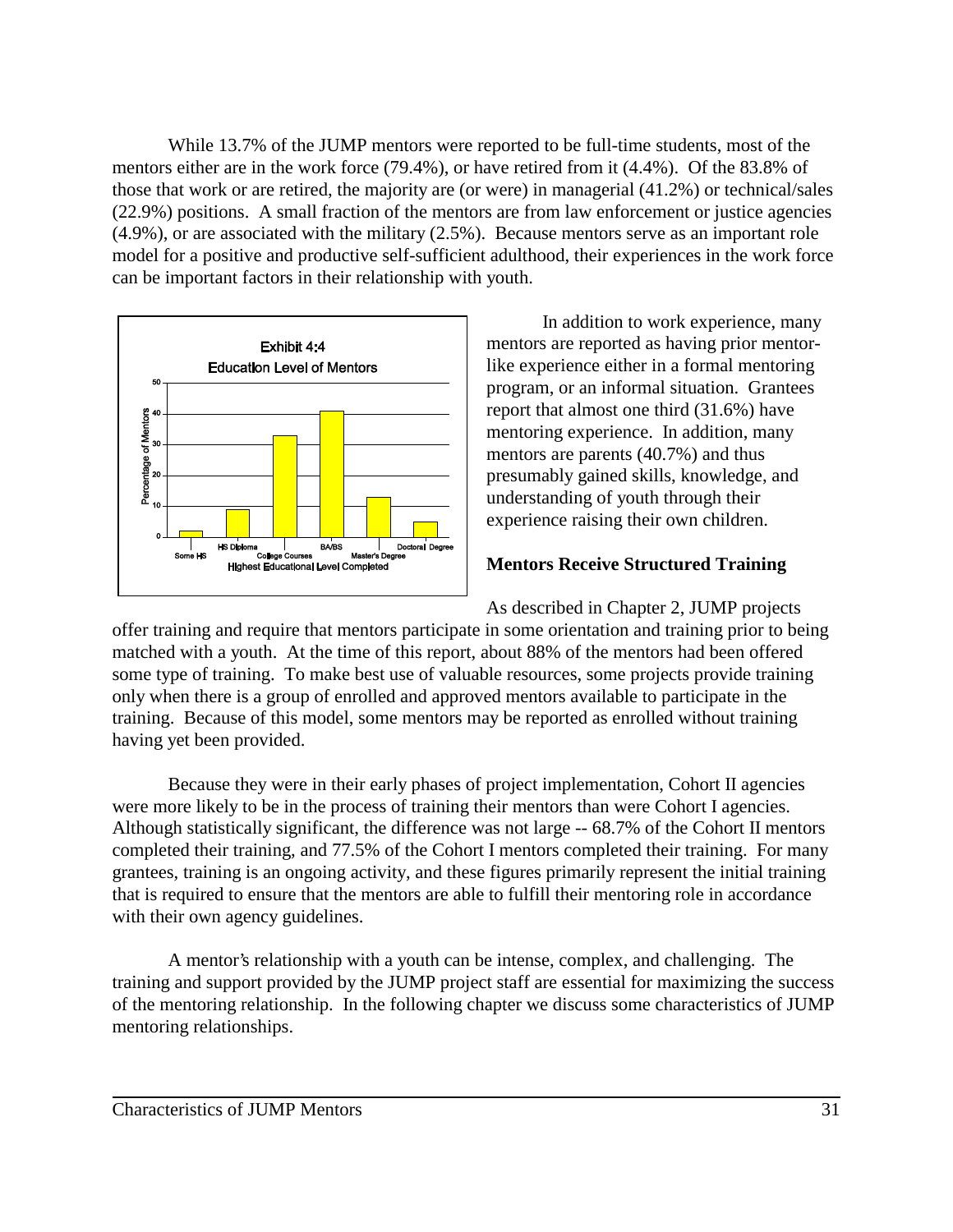## **5. THE MENTORING RELATIONSHIP**

One key to the effectiveness of mentoring as an intervention is the nature of the relationship established between a youth and his/her mentor. Each JUMP project is structured to support a relationship that will address its own uniquely defined project goals. A project that emphasizes improvement in school performance may look for the mentoring relationship to be based on formal tutoring sessions during the school day. Other projects that seek to provide more general support, encouragement, and enrichment for youth at risk may focus on social and cultural activities that the mentor and youth choose for themselves and carry out independently of any formal structure. In this chapter we present some of the project considerations when making matches, and some characteristics of the matches that are reported.

This information, gathered at the same time that the information about youth and mentors was being compiled, represents primarily those matches that were active during the period between October 1, 1997 and December 31, 1997. It includes only matches for which corresponding information also was available for both the youth and the mentors involved.

Cohort I agencies reported 1,666 matches, and Cohort II reported 986 matches for the period in question. The fact that there are more matches reported for Cohort I than there are mentors reflects the practice of some agencies to match multiple youth to a single mentor who is willing and able to work with more than one youth.

## **Waiting Time for a Match is Relatively Brief**

#### *Frank*

*Frank was severely burned in a house fire when he was a young child, leaving him badly scarred and disfigured. Now entering the 11th grade, Frank has suffered through his parents divorce (primarily the result of his father's heroin addiction) and the disparaging remarks his grandparents often make about his disfigurement. All of these factors resulted in Frank being socially withdrawn and having low self esteem. Always close to her son, Frank's mother enrolled him in Big Brothers, with the hope that an adult mentor would encourage him to participate in more social activities and improve his self esteem. For two years, Frank has had a big brother who motivated him to excel in school and participate in more activities. He is now involved in several sports teams, is participating in a school internship program, and completed a summer job tutoring younger children.*

*- A Midwestern JUMP Mentoring Project*

There is an average of 2.7 months from the time of enrollment to the date a match is reported to be made. This value may be somewhat distorted by the fact that about 42% of the matches appeared to have a zero wait time. Because of the way the information is recorded, it is unclear at this point whether these youth actually were matched upon their entry into the project,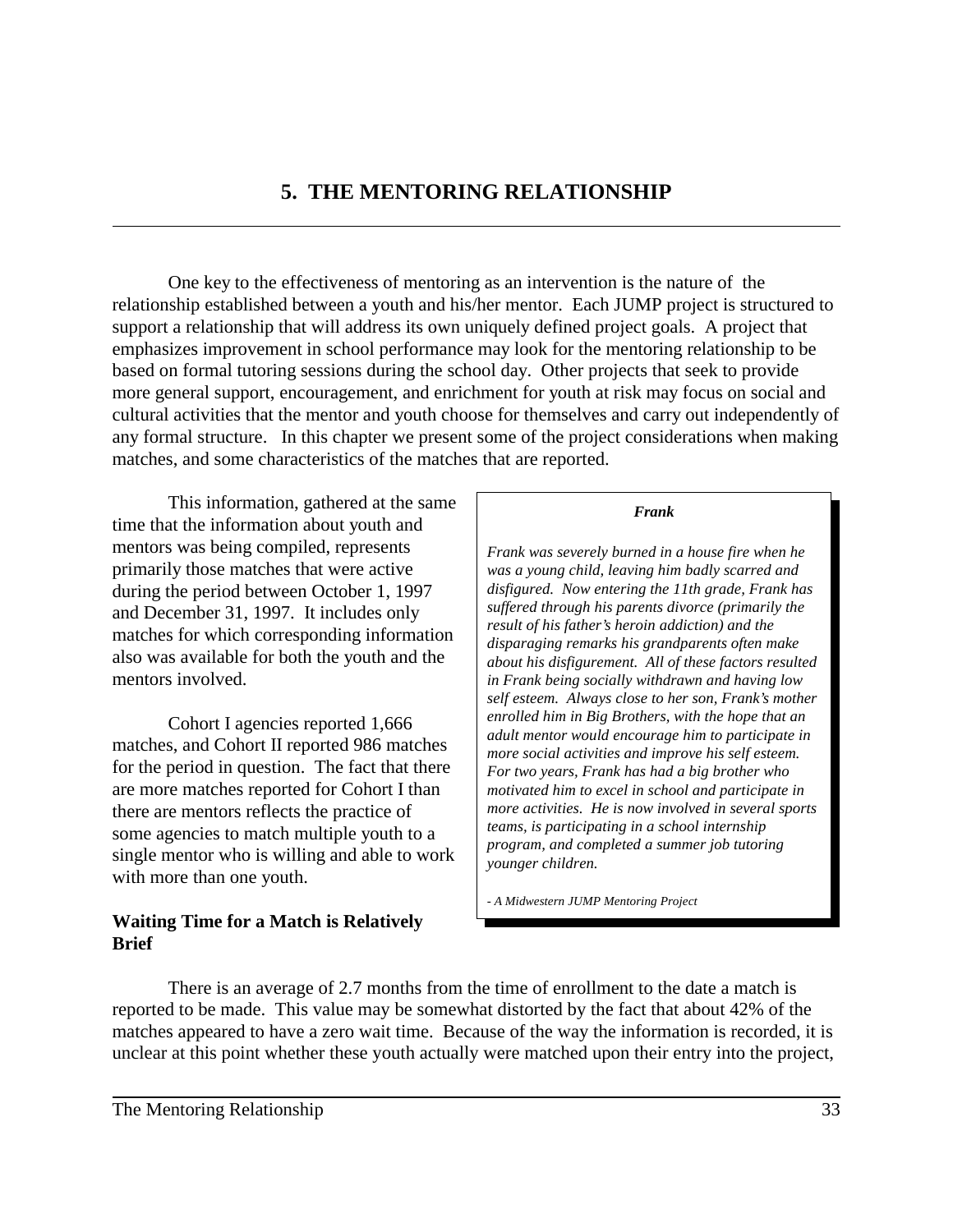or if they, in fact, waited some period to be matched. Regardless, there are some interesting patterns that emerge from the data that grantees provided. Boys wait, on average, about three weeks longer than girls to be paired with a mentor. Non-white youth wait about 3.5 weeks longer than white youth. There was no significant difference between cohorts, and no difference between JUMP projects affiliated with BB/BS and non-affiliated projects. The longer wait times for boys and non-whites likely reflects the preponderance of white-female mentors and grantee desire to match on race and gender.

## **Most Projects Use Gender as a Matching Criteria**

When making a match, gender is a strong determining factor. For those matches in which the gender of both the youth and the mentor was reported, male mentors were matched with boys 96.8% of the time, and female mentors were matched with girls 86.4% of the time. Only 2.3% of the girls are matched with a male mentor, however, 18.0% of the boys are matched with a female mentor. This may reflect the preponderance of women in the mentor pool. Whether same or cross-gender matches are better is not clear. Since girls are just as likely to be raised in a family without an adult male figure, it is reasonable to hypothesize that girls may benefit from a positive mentoring relationship with a man. However, the relative scarcity of male mentors, and the desire to match on gender means that, in practice, girls are rarely matched with male mentors. The mentor/mentee gender relationship is summarized in Exhibit 5:1.

|                    | <b>MENTORS</b> |        |  |  |
|--------------------|----------------|--------|--|--|
|                    | Male           | Female |  |  |
| Matched with Boys  | 96.8%          | 13.6%  |  |  |
| Matched with Girls | 3.2%           | 86.4%  |  |  |

## **Exhibit 5:1 Same Gender vs. Different Gender Matches**

|                                       | YOUTH       |       |  |
|---------------------------------------|-------------|-------|--|
|                                       | <b>Boys</b> | Girls |  |
| Matched with Male<br><b>Mentors</b>   | 82.0%       | 2.3%  |  |
| Matched with Female<br><b>Mentors</b> | 18.0%       | 97.7% |  |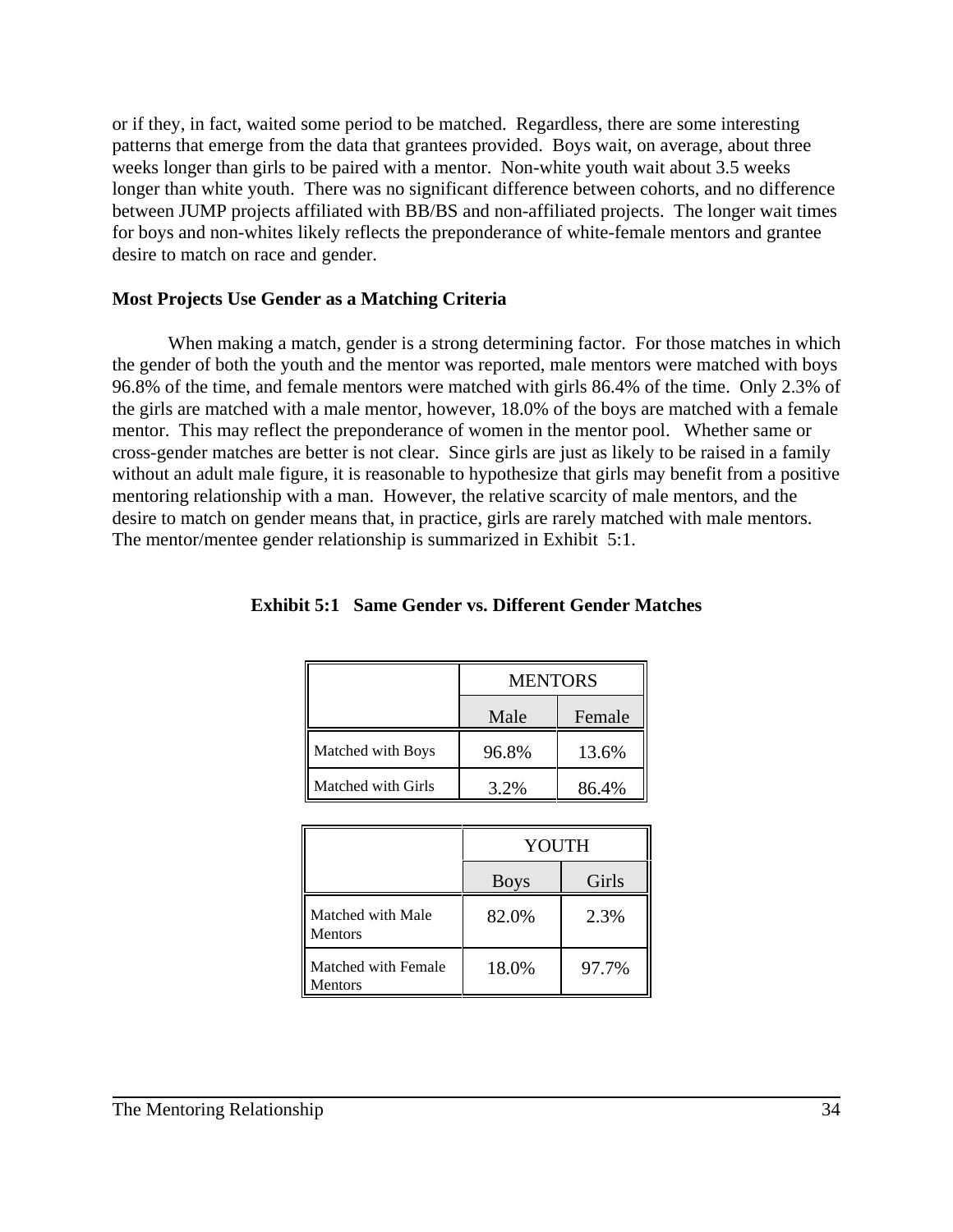## **Race and Ethnicity Are Match Considerations**

Although most of the agencies report that they do not use race as a match criteria, there appears to be a strong relationship between mentor and mentee race and ethnicity. About 60% of all youth are paired with a mentor of the same race/ethnicity. Since white mentors outnumber white youth by more than 2 to 1, it is understandable that many white mentors are paired with non-white youth. In those instances where youth and mentors are of different race/ethnicity, it is almost always a non-white youth paired with a white mentor (81.7% of the time). Asian mentors also outnumber Asian youth, so they also frequently are paired with youth of differing ethnicity. The opposite is true for African American, Hispanic, and American Indian mentors. For these groups, the youth outnumber the mentors so most of the mentors in these groups are paired with youth of their same ethnicity. For instance, 93% of African American mentors are paired with African American youth, and 71% of the Hispanic mentors are paired with Hispanic youth.

From the youth perspective, 92% of white youth are paired with a white mentor, while only 57.4% of African American youth, and 32.8% of Hispanic youth are paired with a mentor of the same race/ethnicity. It appears that a same-race match is made whenever possible. However, when minority mentors are not available, minority youth most often are paired with white mentors.

As discussed in Chapter 2, some agencies have developed more successful approaches for recruiting minority mentors and further research will be important to learn about effective recruitment practices that are sustained over a longer period of time. To date, there is little or no research that would support an assessment of whether same-race/ethnicity mentor matches are more effective or successful than cross-race matches. Either way, a successful mentoring relationship almost certainly depends on both the needs of the youth and the skills and sensitivity of the mentor.

## **Match Longevity Reflects Project Models**

The data available at the time information was gathered for this report are interim data and reflect ongoing mentor-youth matches. Because of this, accurate measures of match longevity are not currently available. Only 9.6% of the recorded matches had end dates, which indicated that the match was terminated at the time of reporting. The median length for terminated matches was approximately 6.5 months, with the termination dates often corresponding to the end of the school year. Many school-based projects routinely end matches in June and re-initiate them again in the fall at the beginning of the following school year. In January, when data for this report was gathered, the median length of continuing matches was 3.9 months. Note that this also fits the general pattern of school-year matching, and closely corresponds to a project model that initiates new matches each September when classes resume after the summer break. In future research, we will investigate more thoroughly the factors that relate to match longevity as we obtain information that is recorded for a longer period of time.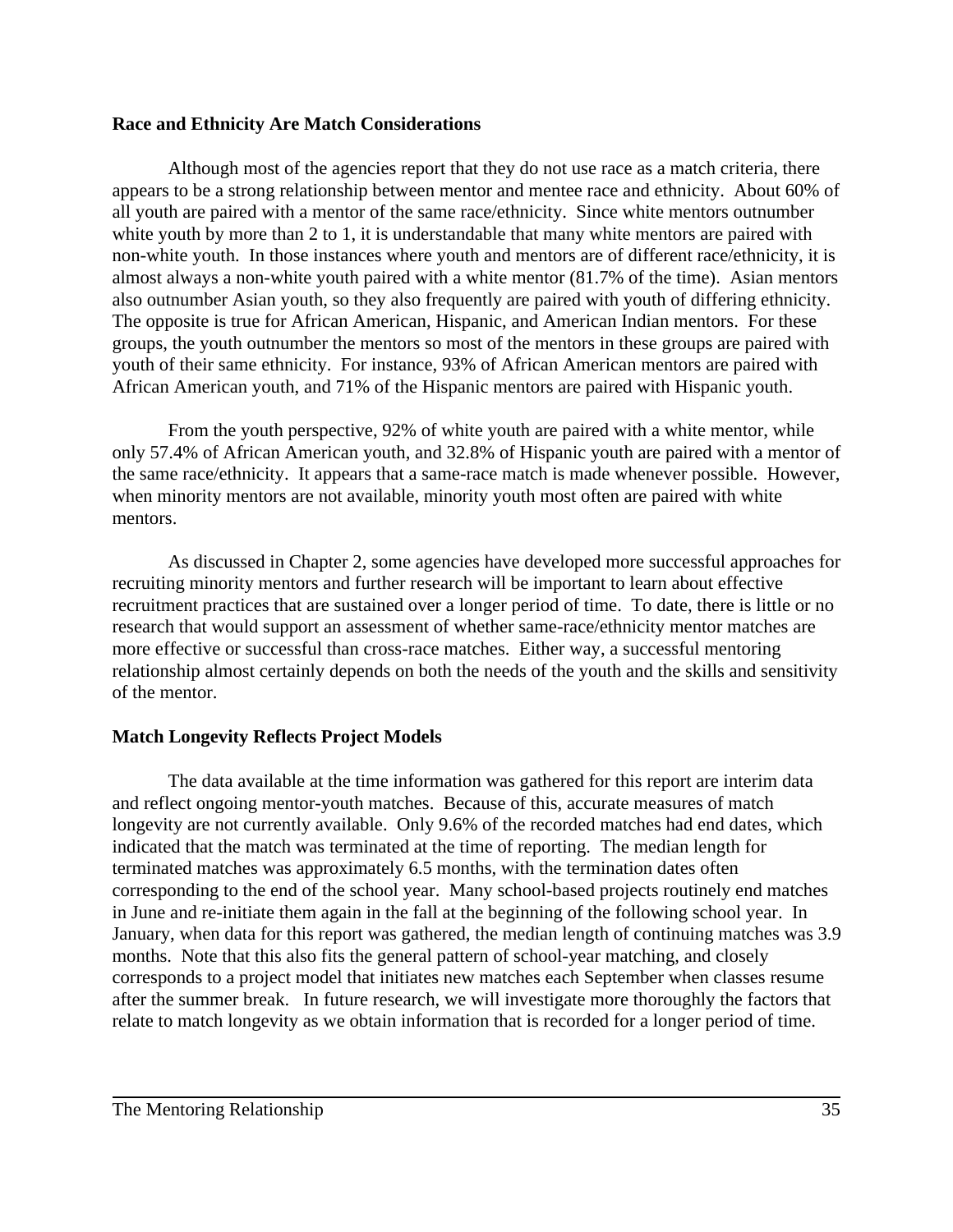JUMP project staff continue to refine their models, strengthen their mentor recruitment, and learn more about the factors that impact the longevity and ultimate long term success of the mentoring intervention in preventing school failure, dropping out, and involvement in delinquent and gang activities. While assessment of long term outcomes requires follow up studies, there are hopeful indications that mentoring does make a positive difference. The following chapter presents a discussion of the mentoring promise.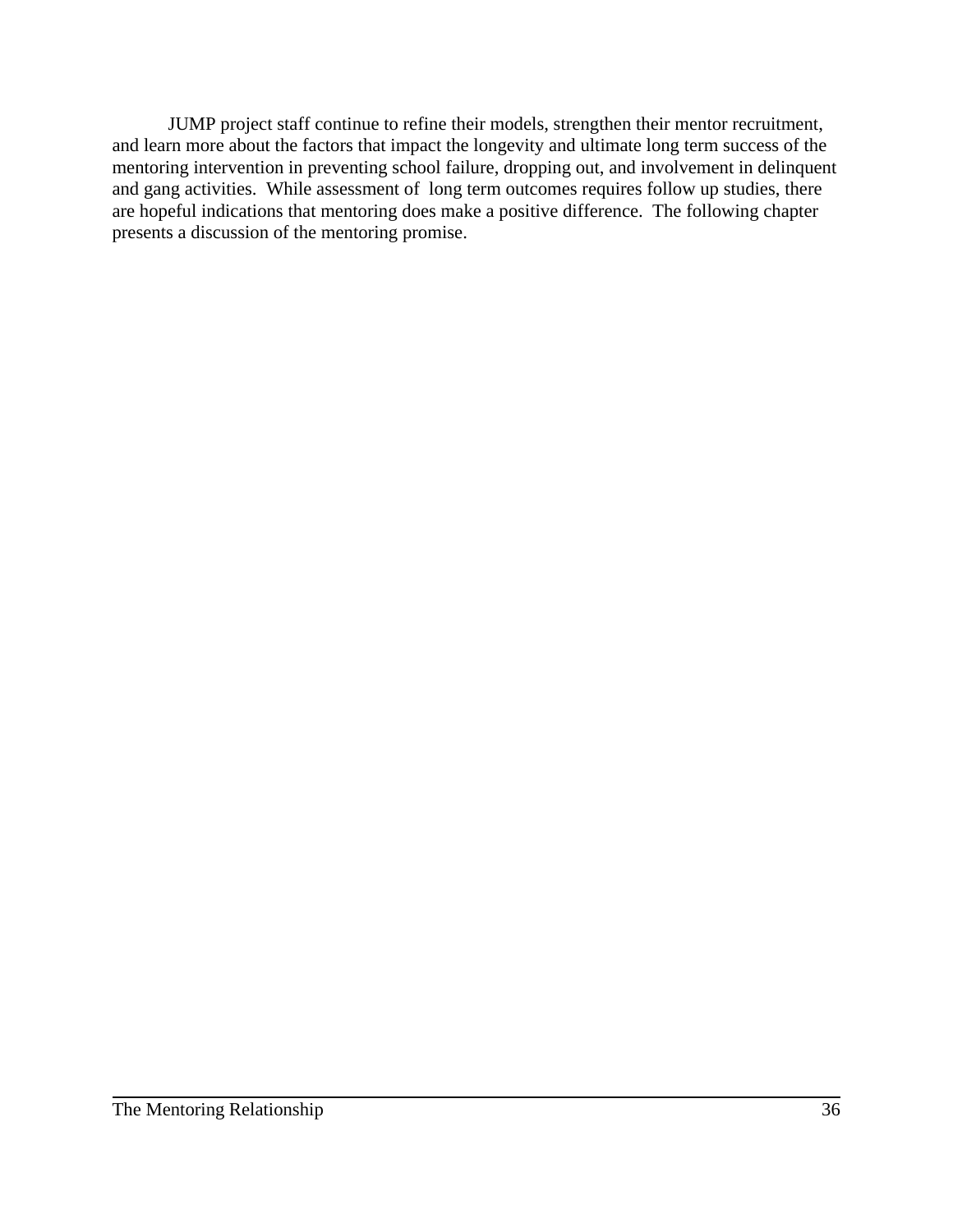## **6. THE MENTORING PROMISE**

It makes sense that mentoring should help youth develop into caring, self-sufficient adults. Intuitively, we believe that mentoring works. There is substantial anecdotal evidence that mentoring has an impact on positive youth development. Research supports the notion that children may develop resiliency, at least in part, because of the personal connections they are able to make with significant adults in their lives. Logically, if mentoring can support positive youth development, then it also should support the goals of the JUMP program, namely reduction in delinquency and gang involvement, improvement in academic performance, and reduction in school drop-out rates. The reality, however, is that historically there has been limited empirical research to verify the effectiveness of mentoring.

The recently completed BB/BS study has begun to fill this need for empirical information and has generated considerable excitement about the evidence that mentoring holds promise as an effective intervention for youth at risk for future difficulties. In this chapter we discuss aspects of the JUMP projects that currently can be assessed, including youth and mentor **feelings of satisfaction** with the mentoring relationship, and whether or not each **perceives any benefit** to the youth as a result of participating in the JUMP project. JUMP grantees obtained feedback from youth and mentors using a standardized format to ensure consistency in reporting across sites. The following discussion is based on responses from 962 youth and 792 mentors. These responses form a substantial subset of the total number of youth and mentors represented in this report and can provide important information about the effectiveness of mentoring on which to further build the ongoing national evaluation. One cautionary note is important. As with all client feedback, this information was obtained from youth and mentors who voluntarily responded. There is no assurance that the respondents are representative of youth or mentors who did not choose to respond.

## **Youth and Mentors View their Mentoring Experience as Positive**

While both youth and mentors were extremely positive when rating various aspects of their mentoring experiences (Exhibit 6:1), mentor and youth perceptions of their relationships did not completely correspond. The fact that youth responses generally are more positive than the mentor responses may reflect actual perceptions, or may be an indication of a self-presentation response bias frequently found in research involving young people. Participation in an evaluation process may skew a child's responses positively, especially when the child is being asked to rate his or her relationship with an adult.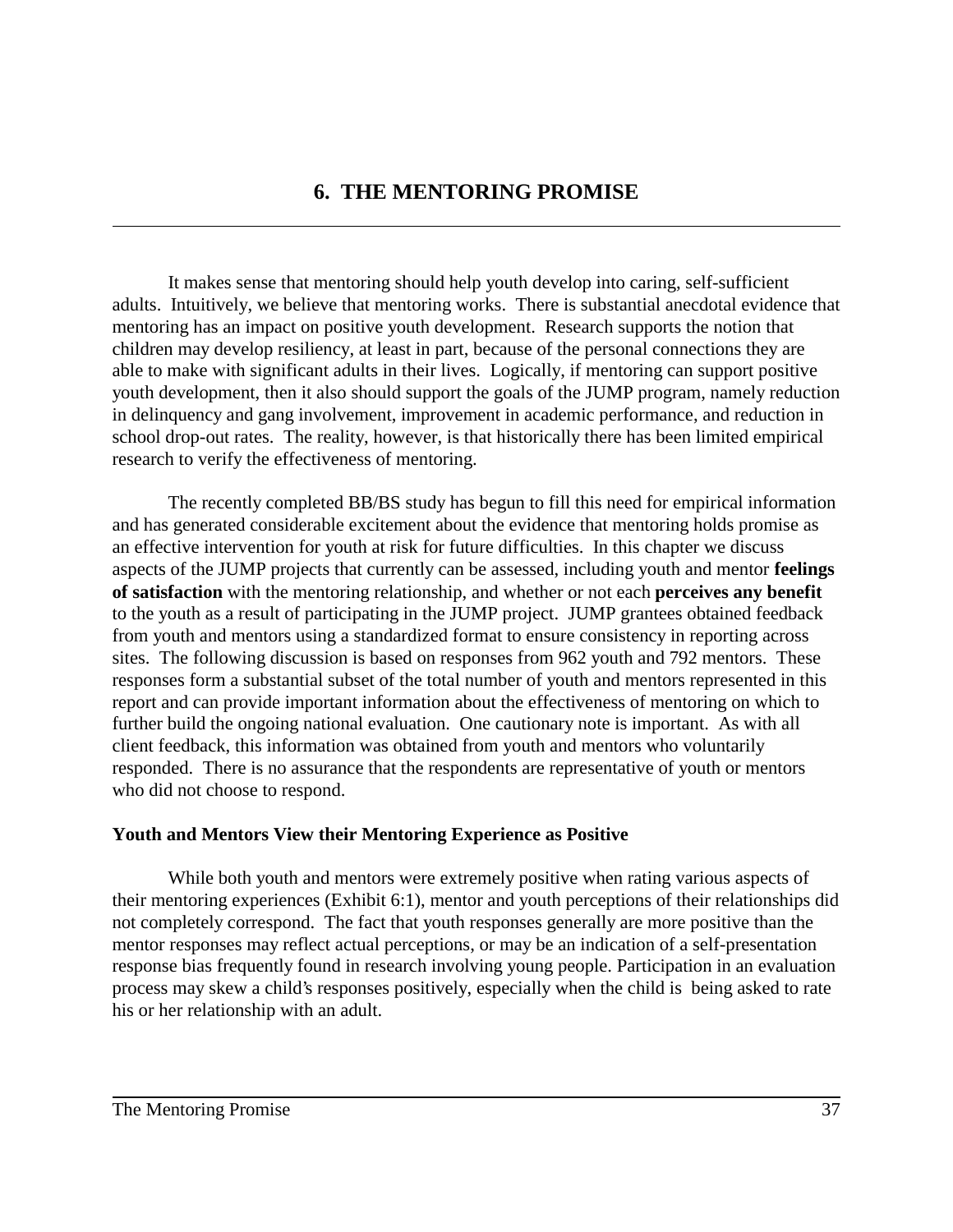| <b>ITEM</b>                                         | YOUTH RESPONSES (%) |          |             |       |
|-----------------------------------------------------|---------------------|----------|-------------|-------|
|                                                     | Not Very Much       | A Little | Pretty Much | A Lot |
| How much do you like your mentor?                   | 2%                  | 5%       | 23%         | 70%   |
| How well do you get along with your mentor?         | 1%                  | 5%       | 26%         | 68%   |
| How well do you feel your mentor understood<br>you? | 3%                  | 9%       | 37%         | 51%   |
| How helpful do you feel your mentor was to you?     | 3%                  | 7%       | 26%         | 64%   |

**Exhibit 6:1 Youth and Mentor Report of Satisfaction**

| <b>ITEM</b>                                         | <b>MENTOR RESPONSES (%)</b> |          |             |       |
|-----------------------------------------------------|-----------------------------|----------|-------------|-------|
|                                                     | Not Very Much               | A Little | Pretty Much | A Lot |
| How much do you like your mentee?                   | 1%                          | 1%       | 22%         | 76%   |
| How well do you get along with your mentee?         | 1%                          | 2%       | 35%         | 62%   |
| How well do you feel you understood your<br>mentee? | 1%                          | 12%      | 51%         | 36%   |
| How helpful do you feel you were to your mentee?    | 3%                          | 22%      | 43%         | 31%   |

 In spite of this apparent mentor/mentee disparity, when the youth responses were compared with their corresponding mentor responses, weak but positive correlations were present between youth and mentor ratings on items specifying *how much they liked each other, how well they got along,* and *how helpful the mentor was to the youth.*

## **Youth and Mentors Believe that Mentoring Helped**

Youth and mentor perception of benefits also correlated with one another, indicating that both may have perceived similar improvements within the youth. The following table summarizes the percentage of youth and mentors that report seeing improvement in specified risk areas (Exhibit 6:2). Each was asked to indicate whether they believed having a mentor helped *a little, a lot,* or *not at all* with each risk behavior.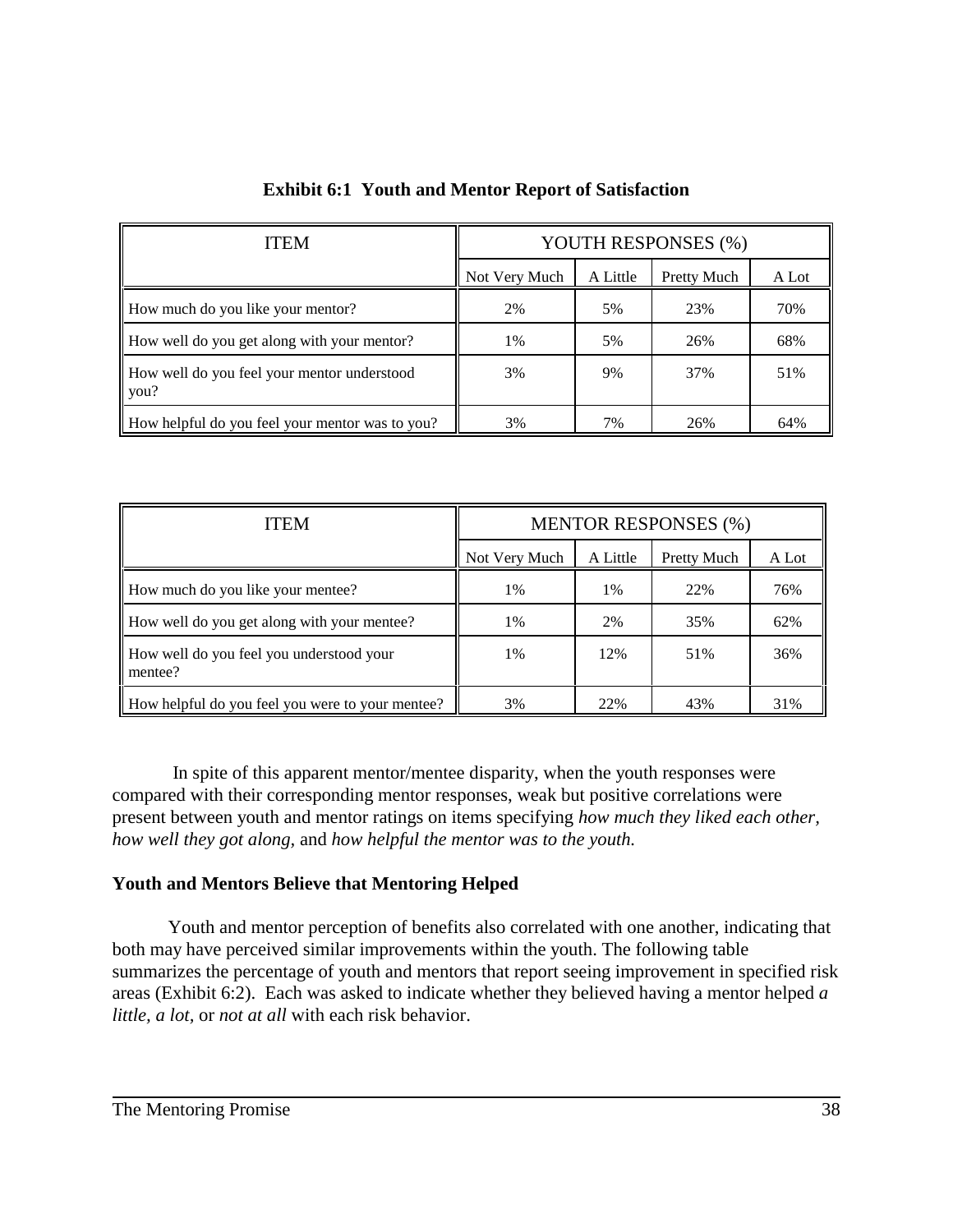|                                   | <b>Youth Perception of</b><br><b>Benefit</b> |       | <b>Mentor Perception of</b><br><b>Benefit</b> |       |
|-----------------------------------|----------------------------------------------|-------|-----------------------------------------------|-------|
|                                   | A Little Bit                                 | A Lot | A Little Bit                                  | A Lot |
| Getting better grades             | 42.0%                                        | 49.1% | 56.0%                                         | 30.1% |
| Attending all classes             | 23.3%                                        | 64.3% | 45.2%                                         | 36.5% |
| Staying away from alcohol         | 13.2%                                        | 69.9% | 40.1%                                         | 41.3% |
| Staying away from drugs           | 12.2%                                        | 71.0% | 39.2%                                         | 42.7% |
| Avoiding fights                   | 27.3%                                        | 57.4% | 43.3%                                         | 41.5% |
| Staying away from gangs           | 15.6%                                        | 67.6% | 37.5%                                         | 44.0% |
| Not using knives or guns          | 11.1%                                        | 68.0% | 31.9%                                         | 47.1% |
| Avoiding friends starting trouble | 27.5%                                        | 51.0% | 47.8%                                         | 34.4% |
| Getting along with family         | 24.4%                                        | 61.6% | 48.3%                                         | 40.2% |

**Exhibit 6:2 Perceptions of Benefits Received**

## **Match Characteristics Affect Perceived Benefits**

There were 463 (265 female and 198 male) instances where, using assigned identification numbers, information received from mentors and youth regarding perceived benefits could be combined with corresponding demographic and match characteristics. From these cases, an indication of the perceived satisfaction and benefits could be analyzed with relation to some youth and mentor descriptive characteristics.

It is interesting to note that the boys in the sample who were paired with female mentors reported both liking their mentor and feeling understood by their mentors equally with those paired with male mentors. However, those boys matched with a male mentor report greater benefits in some areas than those matched with female mentors. Specifically they report receiving greater benefit with respect to avoiding drugs and gangs. There also are marginally significant differences in reports that mentoring helped youth avoid alcohol and weapons. These preliminary results must be confirmed with more objective data, as the reports of perceived benefits by the youth cannot be taken as an undisputable measure of program effectiveness. However, it does suggest that there are differences between those boys matched with female as opposed to male mentors. There were only two cases of girls matched with male mentors within this smaller subset of data, so no similar analysis can be conducted for the girls.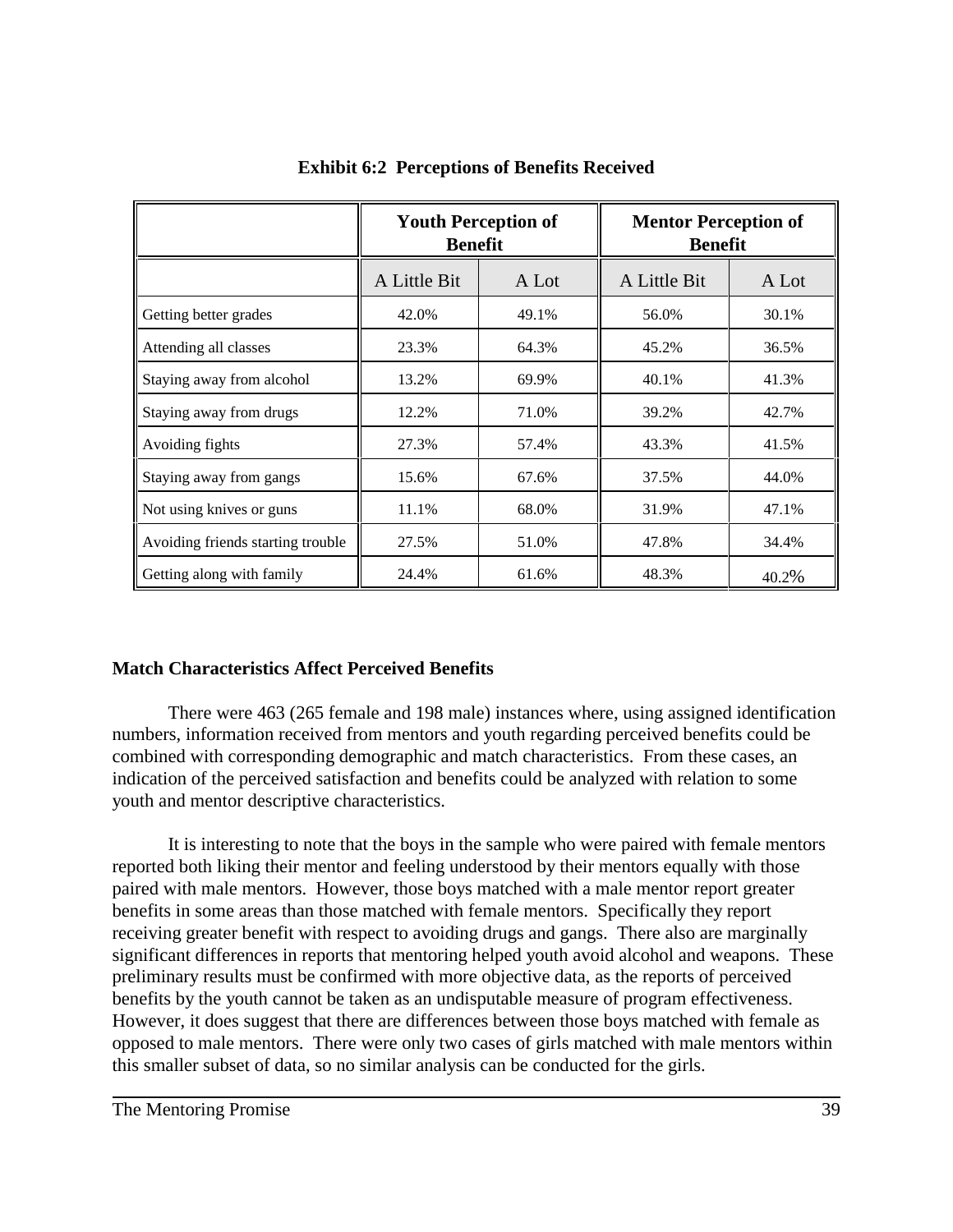As discussed before, about 40% of the youth are matched with a mentor of a different race. Given the paucity of scientific research on the mentoring relationship, it is not possible to predict whether race has any consistent bearing on the effect of the match or the possibilities for benefits. In the pilot data set, 170 youth had a mentor of a different race or ethnic identification, while 270 were of the same race or ethnicity. Again, youth assigned to multiple mentors were not included in this subset. On the self-reported description of the mentoring relationship, and the perceived benefits, there was only one item that showed any relationship with race-matching. Youth matched with a mentor of a different race reported liking their mentor *more* than those matched with a mentor of the same race.

While there was little difference among youth who were matched with same-gender or same-ethnicity mentors and the extent they reported liking their mentor or reported perceived benefits from the relationship, the same did not hold true for feedback from the mentors. Women paired with male mentees reported that they observed significantly less improvement in a number of areas than men paired with male mentees. The behaviors in which the greatest differences occurred between male and female mentors included:

- staying away from alcohol,
- staying away from drugs,
- avoiding fights,
- staying away from gangs,
- not using knives or guns, and
- avoiding friends starting trouble.

Female mentors also perceived less improvement in the youth's relationship with his/her family members.

When youth and mentors were of different race or ethnicity, the mentors also reported perceiving significantly less improvement in these same areas, and also in class attendance. Mentors paired with a youth of the *same* race or ethnicity reported that they believed they *understood* their mentee better than those involved in cross-race matches.

There are a number of complicating issues that must be considered when interpreting the race-match results presented above. The most important consideration should be the race of the youth. Recall that almost all white youth are paired with a white mentor. Thus, when splitting the cases into those with same versus cross-race matches, all but seven of the white youth are placed in the same-race category. Conversely, in this data set 52.2% of the non-white youth are in cross-race matches. Therefore, the differences observed may be the result of the stark demographic differences between those youth in same versus cross-race matches. It is therefore reasonable to repeat the race-match analyses presented above, excluding white youth. Such an analysis was conducted with results mirroring the results already presented. It would seem that our preliminary data indicate that cross-gender, and cross-race matches are **perceived by the mentor** as less beneficial to the youth. However, **youth reports** did not differ significantly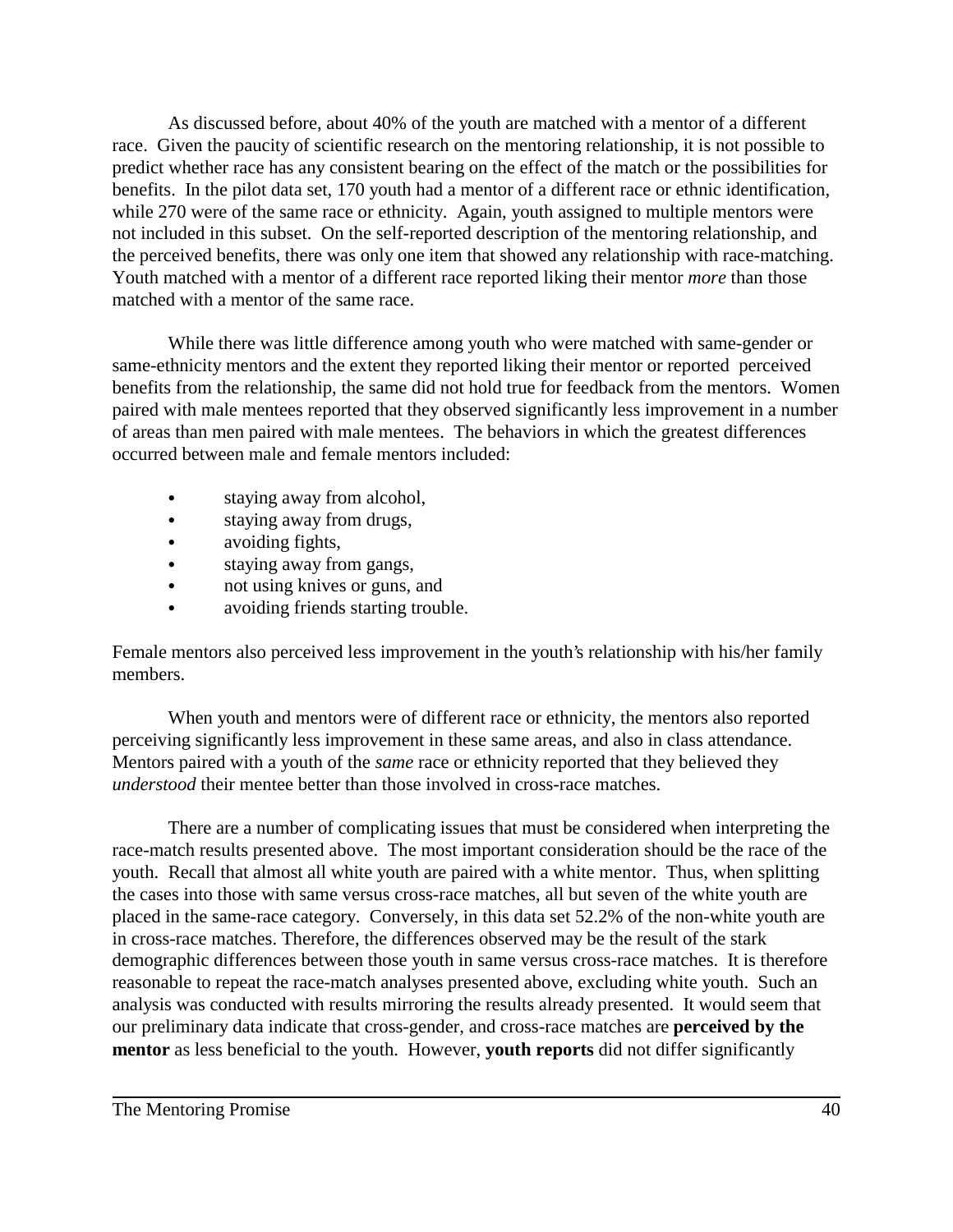regardless of gender and racial matching. Clearly, this will be an area for future research. It will be important to verify the self-reports of improvement with more objective measures. Further, more sophisticated research designs and analyses will be needed to control for potentially confounding variables.

The preliminary reports from youth and mentors leave us with great optimism for the promise of mentoring. The challenge for OJJDP is to continue supporting the JUMP grant projects and the national evaluation of those projects long enough to learn which features of the projects and matching models are statistically related to successful outcomes. Our goal is to

*Preliminary reports from youth and mentors leave us with great optimism for the promise of mentoring.*

identify and share effective practices that can be replicated by community-based organizations across the country. Ultimately, through the addition of the protective factor of mentoring to support healthy youth development, we will be moving closer to reaching the JUMP program goals.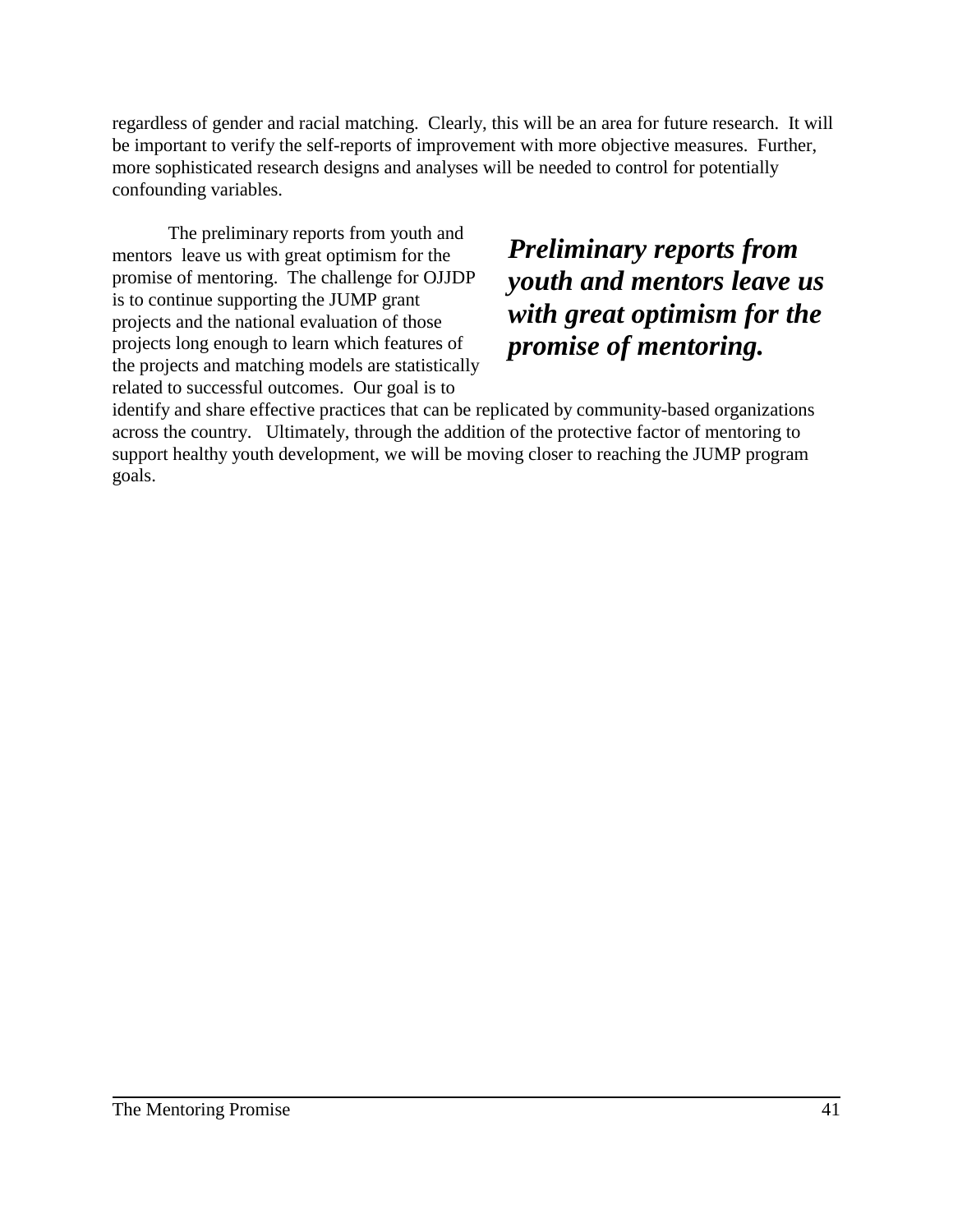The Juvenile Mentoring Program (JUMP), supported by OJJDP, is a key component of OJJDP's Comprehensive Strategy and the Juvenile Justice Action Plan. Mentoring has the potential to reduce risk factors that make children vulnerable to delinquency, school failure, and dropping out. At the same time, a mentoring relationship has the potential to serve as a protective factor which buffers youth from the many risks they must navigate as they grow to adulthood. Mentoring can be introduced into a child's life early as a primary prevention intervention, or later as a mitigating or remediating intervention. Mentoring can operate in support of a wide variety of goals such as improved school performance and attendance, abstinence from drug and alcohol use, reduction in gang involvement, and avoidance of delinquent activities. The JUMP program, first authorized by Congress in FY 1992, and first funded with combined FY 1994 and FY 1995 funds, has, through grants to local education agencies (LEA's) and community-based organizations, provided interventions to thousands of youth since its inception. At the time this report was being prepared, over 3,000 youth, from Cohorts I and II, were enrolled and actively involved in a JUMP mentoring project.

There is considerable literature in the fields of prevention and resilience to indicate that a mentoring-type relationship can and does have a positive impact on the healthy development of youth at risk. The JUMP program grants allow local organizations to establish mentoring activities designed to meet their own local needs and serve youth at greatest risk in their communities. With OJJDP's leadership, lessons learned from the operating JUMP projects and from the national evaluations can provide a greater understanding of what it is

*Literature in the fields of prevention and resilience indicate that a mentoringtype relationship can and does have a positive impact on the healthy development of youth at risk.*

that makes mentoring work, key factors that are critical to the success of a mentoring relationship, project models that show promise, and effective approaches to community collaborations.

In the current fiscal year, OJJDP supported a one year continuation of the original 41 JUMP grant projects. This was done in order to enhance the evaluation of these projects. Each Cohort I project received supplemental funds in an amount which, when combined with its unexpended fund balance at the end of year three, would allow the project to complete a fourth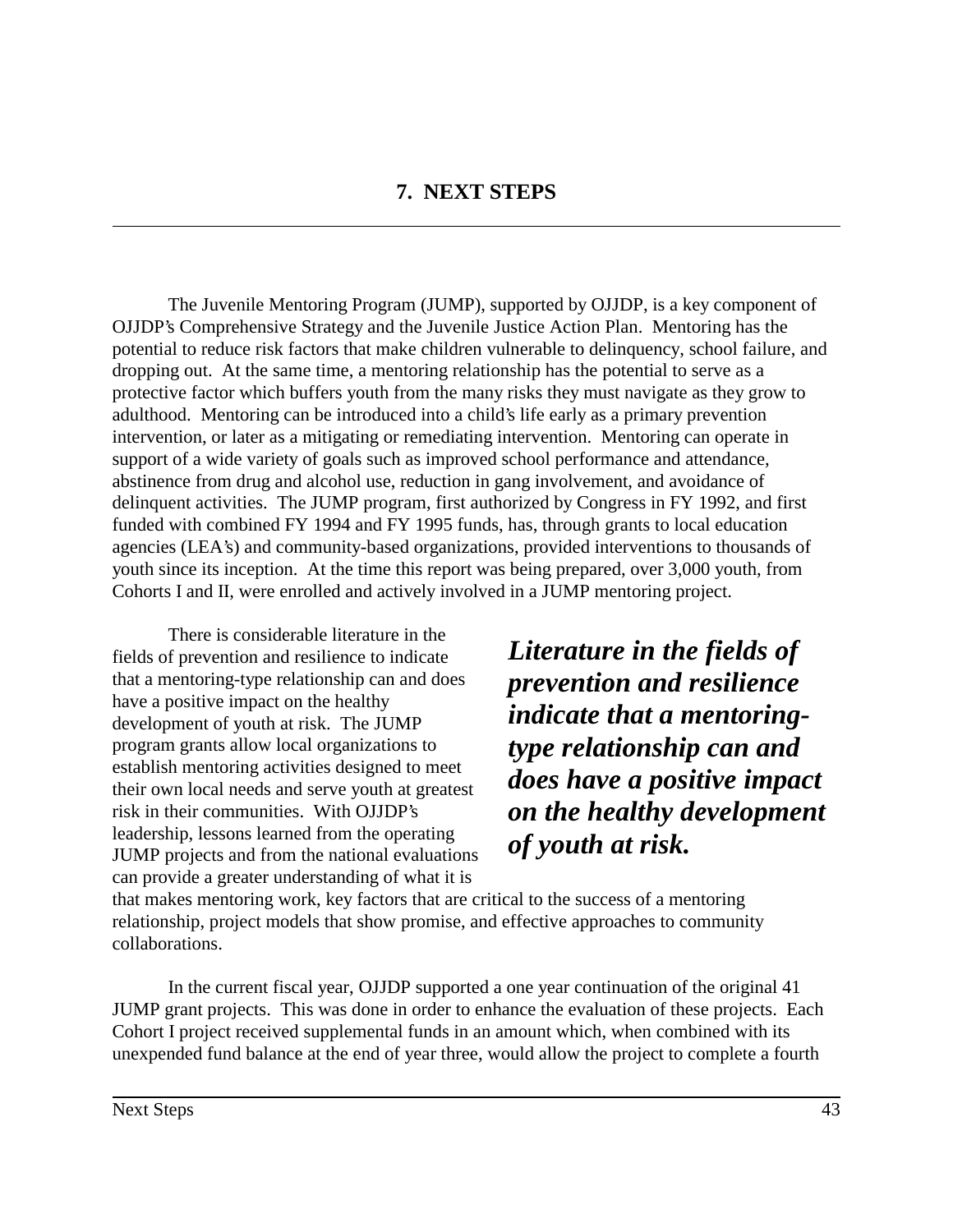year of project activity. Together with the second group of 52 continuing Cohort II grantees, OJJDP currently is funding 93 JUMP projects. It is anticipated that 23 to 26 new projects will be funded this year.

The two national evaluation efforts -- SafeFutures and JUMP -- will continue. The SafeFutures evaluation will continue to address the program implementation process and to measure performance outcomes across the sites. The evaluation activities are based on a logic model that links project activities and outputs to desired intermediate and long-term outcomes. Utilization, duration, and intensity of mentoring services are among the variables being tracked by the SafeFutures evaluation. On-site monitoring and interviews with key stakeholders, service providers, and youth will help OJJDP determine whether a comprehensive strategy involving community and program resources to provide a continuum of care has succeeded in preventing and reducing juvenile violence and delinquency.

The initial JUMP evaluation activities focused on documenting JUMP project implementation and on gathering descriptive information about youth, mentors, matches, and mentoring project models. This information, much of which has been presented in this report, provides the foundation for the next phase of evaluation activities.

The second phase of the JUMP evaluation will measure changes in youth behavior and attitudes that may be attributable to their participation in a mentoring relationship. The evaluation will examine the relationship between those changes and a variety of factors including youth risk factors, project model and activities, and mentor recruitment and training strategies. It is expected that these factors will impact the duration and success of each mentoring relationship, and ultimately youth outcomes (Exhibit 7:1). The outcome model takes into account the extent and severity of risk with which each youth enters a JUMP project, making it possible to more accurately assess the effectiveness of mentoring in influencing positive behavior changes.

The JUMP evaluation utilizes an approach that tracks each youth's progress in such areas as school performance and attendance, avoidance of delinquent behavior, abstinence from alcohol and drugs, and avoidance of gang affiliation. Baseline measures will be taken at the time of the youth's enrollment into the JUMP project. Measures of progress will be obtained annually, with outcomes obtained at the time of the youth's exit from the project.



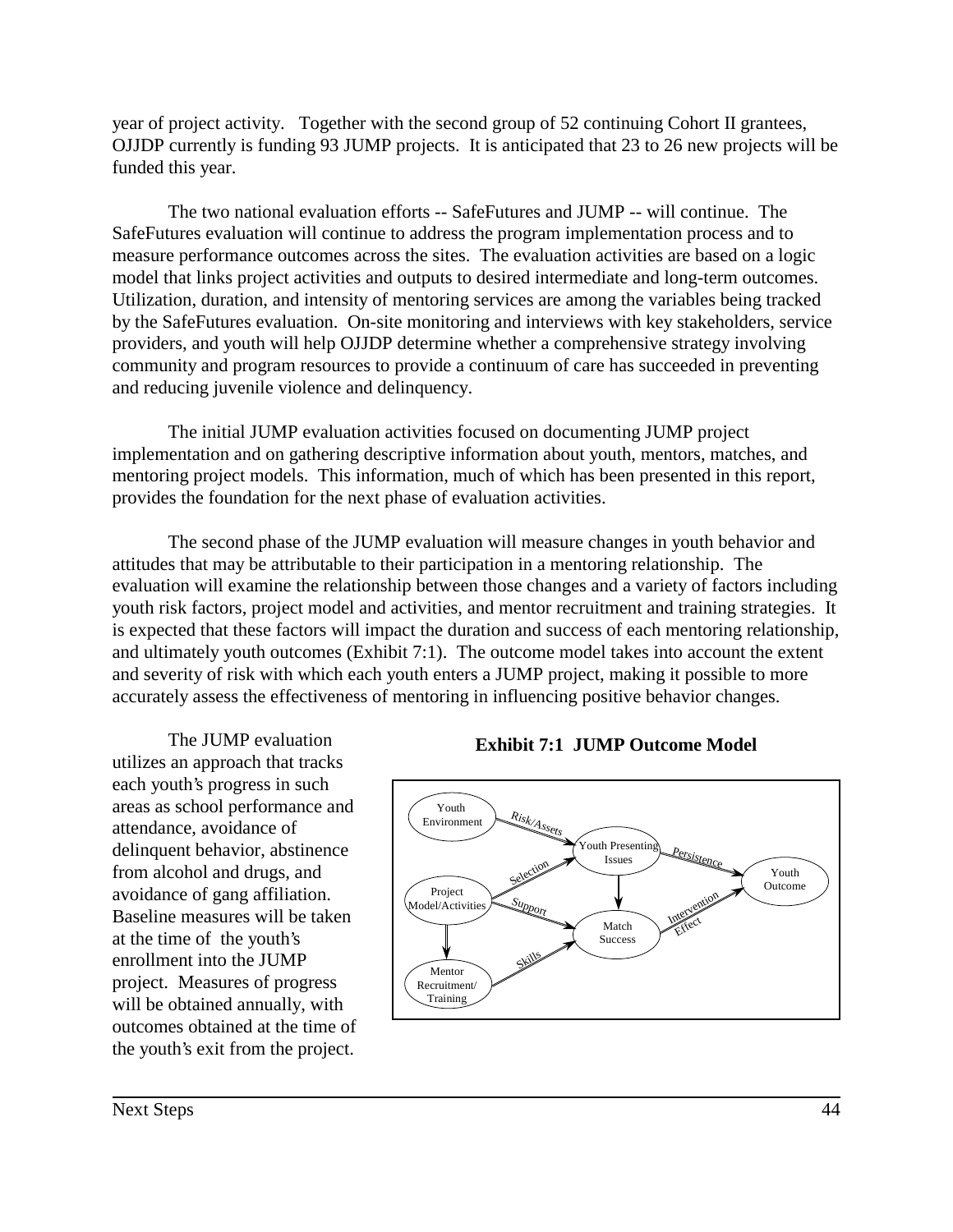Analysis of youth progress and outcomes in relation to project models of service delivery will allow us to identify specific project characteristics that are most closely linked with positive outcomes. Because the JUMP program allows each grantee to design and implement, within the JUMP guidelines, a unique service delivery model to best meet the needs of youth in each community, the evaluation will be able to examine a wide range of project approaches. It is anticipated that there will be a link between approaches to project implementation, successful mentoring relationships, and positive change in youth behaviors. Exhibit 7:2 summarizes youth, project, match, and outcome variables the JUMP evaluation will examine.

| YOUTH<br><b>ENVIRONMENT</b>             | <b>PROJECT MODEL</b>                                                                                                                                                                                                                                                                           | YOUTH ISSUES                                                                                                                                            | <b>MATCH</b><br><b>SUCCESS</b>                       | <b>DESIRED YOUTH</b><br><b>OUTCOMES</b>                                                                                                                                                                                                   |
|-----------------------------------------|------------------------------------------------------------------------------------------------------------------------------------------------------------------------------------------------------------------------------------------------------------------------------------------------|---------------------------------------------------------------------------------------------------------------------------------------------------------|------------------------------------------------------|-------------------------------------------------------------------------------------------------------------------------------------------------------------------------------------------------------------------------------------------|
| Family<br>Economic<br>Peer<br>Community | <b>Project Goals</b><br><b>Agency Organization</b><br><b>Collaborating Partners</b><br><b>Target Youth Population</b><br>Activities<br>Schedule<br>Staff<br>Resources<br>Mentor Management:<br><b>Target Population</b><br><b>Recruitment Model</b><br>Requirements<br>Training<br>Supervision | Delinquency<br><b>ATOD</b> Use<br>Truancy<br><b>School Failure</b><br><b>Negative Peers</b><br>Gang Affiliation<br><b>High Risk</b><br><b>Behaviors</b> | Consistency<br><b>Duration</b><br>Perceived Benefits | No New Arrests<br>No ATOD Use<br>Regular School<br>Attendance<br>Positive Peer Group<br>Gang Avoidance<br>Improved:<br>Grades<br><b>Family Relationships</b><br>Social Skills<br>Leisure/Recreational<br><b>Skills</b><br>Physical Health |

**Exhibit 7:2 JUMP Evaluation Variables**

OJJDP intends that the JUMP evaluation will accomplish three main objectives:

- 1) documentation of the overall effectiveness of the JUMP program in modifying youth behaviors that reasonably can be expected to impact achievement of the long-term goals of reducing juvenile delinquency and gang participation, improving academic performance, and reducing the dropout rate;
- 2) provision of specific feedback and assistance to the JUMP projects regarding their own effectiveness; and
- 3) identification of specific programmatic practices that show greatest promise for successfully reaching positive youth and community outcomes.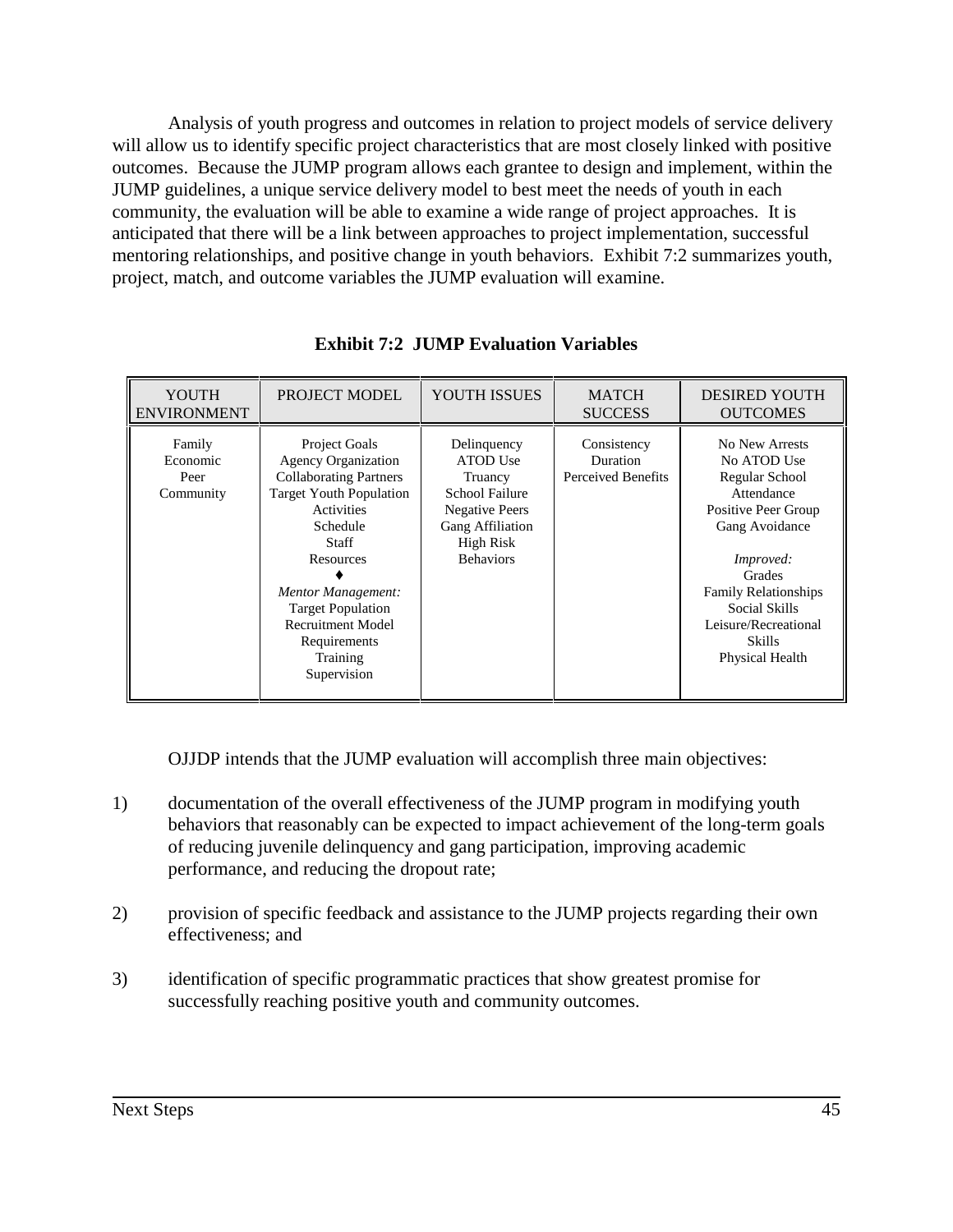To maximize the opportunity for success of the JUMP grantees, OJJDP also is supporting training and technical assistance (T&TA) for JUMP project staff. This T&TA will occur in a variety of ways including phone and on-site individualized assistance, provision of documents to guide project operations, distribution of a JUMP Self-Evaluation Manual, an on-line network to support information exchanges among peer grantees, and attendance at national conferences and symposiums.

#### *Martin*

*By fifth grade, Martin was well on his way to becoming another statistic in Wicomico County. This rural Maryland county has a high rate of juvenile justice intake cases involving assault, theft and runaways. Martin never knew his father and his mother died, leaving him in the care of his grandmother and uncle. Upon entering his new school, Martin presented himself as the stereotypical angry young man: belligerent, defiant, uncaring, unkempt, and a bully. Then he was matched with a mentor. In the two years following that match, Martin has begun to wash his own clothes and care about his personal appearance. He takes responsibility for his actions and no longer gets into fights. He has made new friends. At a recent Parent/Student/Mentor Team Meeting, Martin drew a poster about "What Having a Mentor Means to Me." This picture of a huge red heart, with welcoming arms, sturdy legs, and a big open smile so perfectly captured the essence of our program that the advisory board has selected it as our official logo.*

*- Wicomico Mentoring Program*

In keeping with OJJDP's desire to address special needs of specific populations, several JUMP mentoring projects will continue to be funded in order to focus efforts on female juvenile offenders and at-risk girls, American Indian and Alaskan Native communities, and minorities who historically have been disproportionately represented in the juvenile justice system.

In FY 1998 Congress appropriated one million dollars to support Big Brothers/Big Sisters (BB/BS) capacity building activities. Based on a history of leadership in the mentoring field, BB/BS will use these funds to increase the knowledge and capability of community-based organizations to implement and operate mentoring projects. BB/BS has made a commitment to develop new approaches to recruitment and management of volunteers, foster new programmatic initiatives, and generate community support to expand the capacity of BB/BS affiliates. OJJDP will share the findings and lessons

learned by BB/BS with other bureaus within the Office of Justice Programs (OJP), the Mentoring Alliance, the Mentoring Policy Council, other Federal agencies, and the mentoring field.

 OJJDP coordination of efforts between Federal departments and agencies allows easy exchange of information and lessons learned across program areas. The Department of Justice (DOJ) works closely, for example, with the Departments of Health and Human Services, Education, Housing and Urban Development, Labor, and other Coordinating Council members, to coordinate community-based efforts that share the common goal of delinquency, gang, or violence prevention. In addition, DOJ staff participate on the Interagency Council on Mentoring which is working to identify existing mentoring projects, investigate research issues, and explore opportunities for further collaboration. All information that is gathered through each of the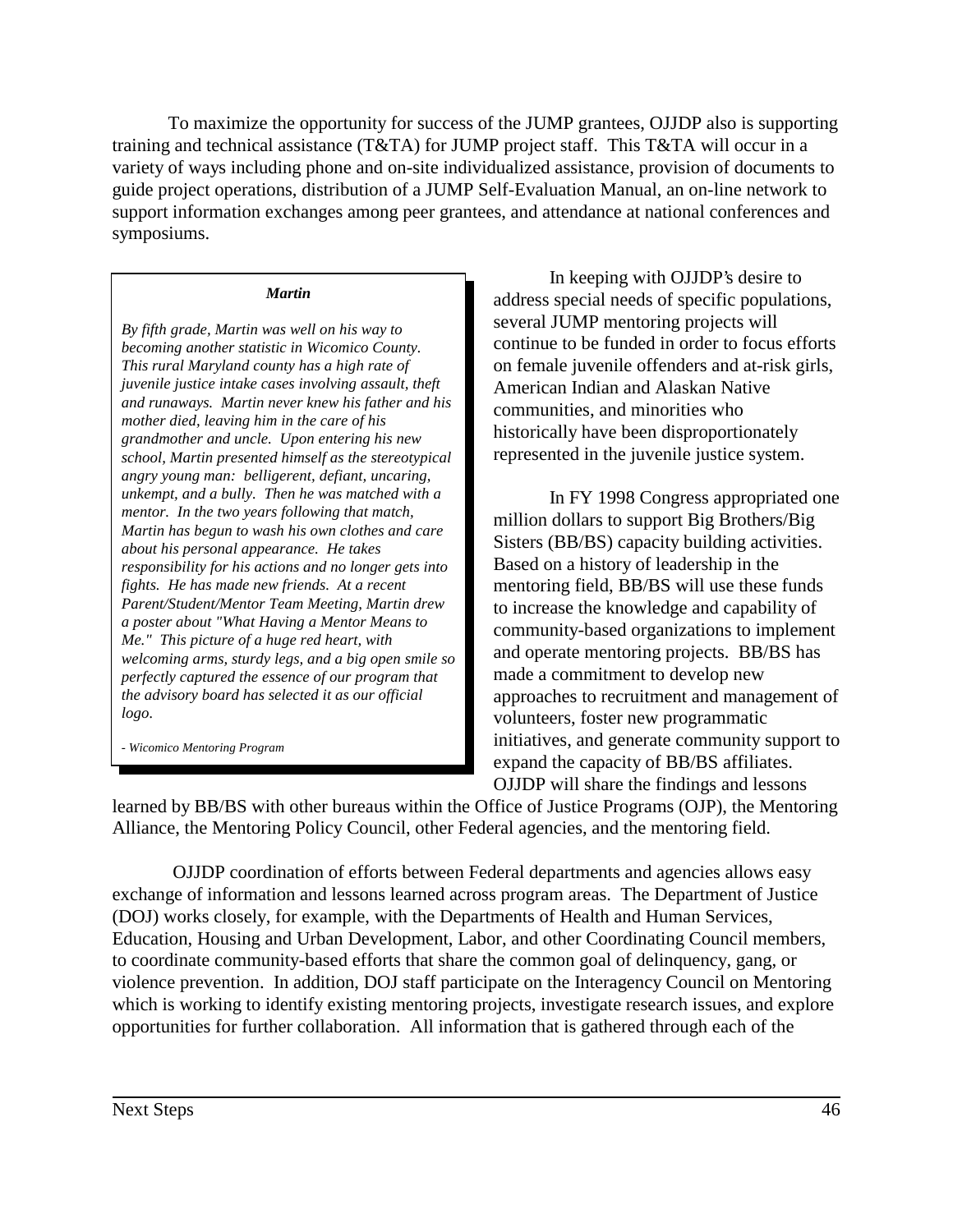mentoring or other related projects will be disseminated widely through a variety of media and resources including the OJJDP Juvenile Justice Clearinghouse and the National Training and Technical Assistance Center.

As we learn more about mentoring and effective mentoring practices that lead to measurable positive outcomes for youth at risk, OJJDP will have taken significant steps forward in the effort to reduce delinquency, juvenile violence, participation by juveniles in gangs, school failure, and drop-out rates. Moreover, we will have provided communities with a proven tool to be used to sustain that progress in the years to come.



By Martin - Wicomico County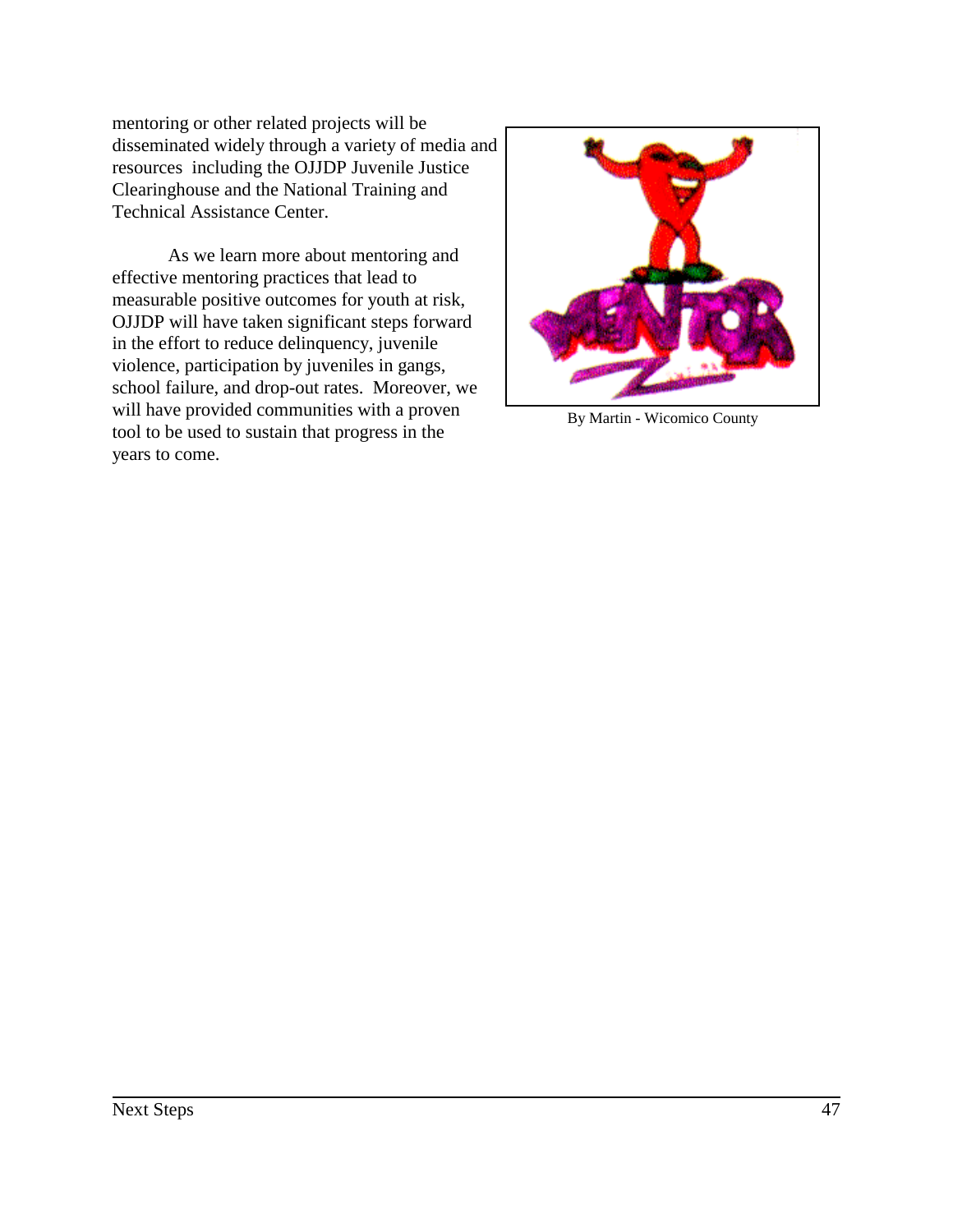Anthony, E.J., and B.J. Cohler (Eds.) (1987). *The invulnerable child.* New York: The Guilford Press.

Austin, G., and Bickel, A. (in press). *Beyond prevention curricula: A guide to developing alternative activities programs.* Washington, DC: U.S. Department of Education.

Beardslee, M.D., and Podorefsky, M.A. (1988). Resilient adolescents whose parents have serious affective and other psychiatric disorders: Importance of self-understanding and relationships. *American Journal of Psychiatry, 145,* 63-69

Bernard, B. (1992). *Mentoring programs for urban youth: Handle with care.* Portland, OR: Western Regional Center for Drug-Free Schools and Communities, Far West Laboratories.

Bilchik, S. (1998, May). A juvenile justice system for the 21st century. *Juvenile Justice Bulletin.* Washington, DC: Office of Juvenile Justice and Delinquency Prevention, U.S. Department of Justice.

Bolig, R., and Weddle, K.D. (1988). Resiliency and hospitalization of children. *Children's Health Care, 16,* 255-260.

Brook, J.S., Whiteman, M., Gordon, A.S., Nomura, C., and Brook, D.W. (1986). Onset of adolescent drinking: A longitudinal study of intrapersonal and interpersonal antecedents. *Advances in Alcohol and Substance Abuse, 5,* 91-110.

Brown, R.S., (1996). Challenges and potential of mentoring at-risk students: A literature review. *ERS Spectrum,* Spring 1996, 17-28.

Buckhalt, J.A., Halpin, G., Noel, R., and Meadows, M.E. (1992). Relationship of drug use to involvement in school, home and community activities: Results of a large survey of adolescents. *Psychological Reports, 70,* 139-146.

Carnegie Council on Adolescent Development (1992). *A matter of time: Risk and opportunity in the non-school hours.* New York: Carnegie Corporation.

Catalano, R.F., and Hawkins, J.D. (1995). *Risk focused preventions, using the social development strategy.* Seattle, WA: Developmental Research and Programs, Inc.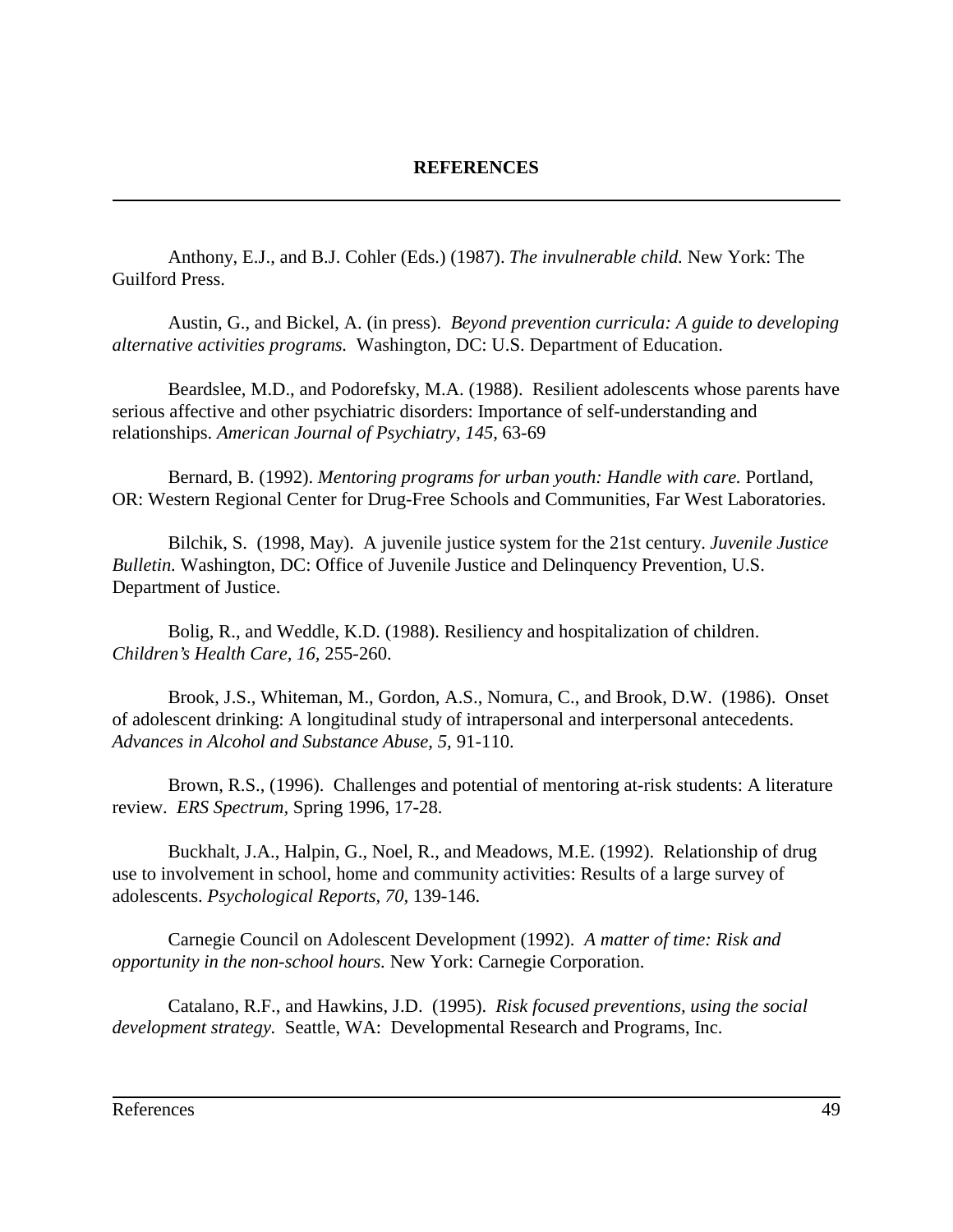Coordinating Council on Juvenile Justice and Delinquency Prevention (1996, May). *Combating violence and delinquency: The national juvenile justice action plan.* Washington, DC: Office of Juvenile Justice and Delinquency Prevention, U.S. Department of Justice.

Crockett, L., and Smink, J. (1991). *A mentoring guidebook: A practical manual for designing and managing a mentoring program.* Clemson, SC: National Dropout Prevention Center.

DHHS, SAMHSA (In Press). *Adult involvement in the lives of youth*. DHHS Publication No. SMA 98-XXX.

Dornbusch, S.M., Carlsmith, J.M., Bushwall, S.J., Ritter, P.L., Leiderman, H., Hastorf, H.S., and Gross, R.T. (1985). Single parents, extended households, and the control of adolescents. *Child Development, 56,* 326-341.

Dugan, T., and R. Coles (Eds.), (1989). *The child in our times: Studies in the development of resiliency.* New York: Bruner/Mazel.

Freedman, Marc (1993). *The kindness of strangers: Adult mentors, urban youth, and the new voluntarism.* San Francisco, CA: Jossey-Bass.

Garmezy, N. (1981). Children under stress: Perspectives on anecdotes and correlates of vulnerability and resistance to psychopathology. In A.I. Rabin, A.M. Barclay, and R.A Zucker (eds.). *Further Explorations in Personality,* (pp.196-270). New York: Wilely.

Garmezy, N. (1985). Stress-resistant children: The search for protective factors. In J.E. Stevenson (Ed.), *Recent research in developmental psychopathology: Journal of Child Psychology and Psychiatry Book Supplement 4* (pp.213-233). Oxford: Pergamon Press.

Grossman, F.K., Beinashowitz, J., Anderson, L., Sakurai, M., Finnin, L., and Flaherty, M. (1992). Risk and resilience in young adolescents. *Journal of Youth and Adolescents, 21,* 529- 550.

Grossman, J.B., and Garry, E.M. (1997, April). Mentoring -- A proven delinquency prevention strategy. *Juvenile Justice Bulletin.* Washington, DC: Office of Juvenile Justice and Delinquency Prevention, U.S. Department of Justice.

Hauser, S.T., Vieyra, M.A., Jacobson, A.M. and Wertreib D. (1985). Vulnerability and resilience in adolescence: Views from the family. *Journal of Early Adolescence, 5,* 81-100.

Hawkins, J. D., and Catalano, R.F. (1992). *Communities that care: Risk-focused prevention using the social developmental model.* Seattle, WA: Developmental Research and Programs, Inc.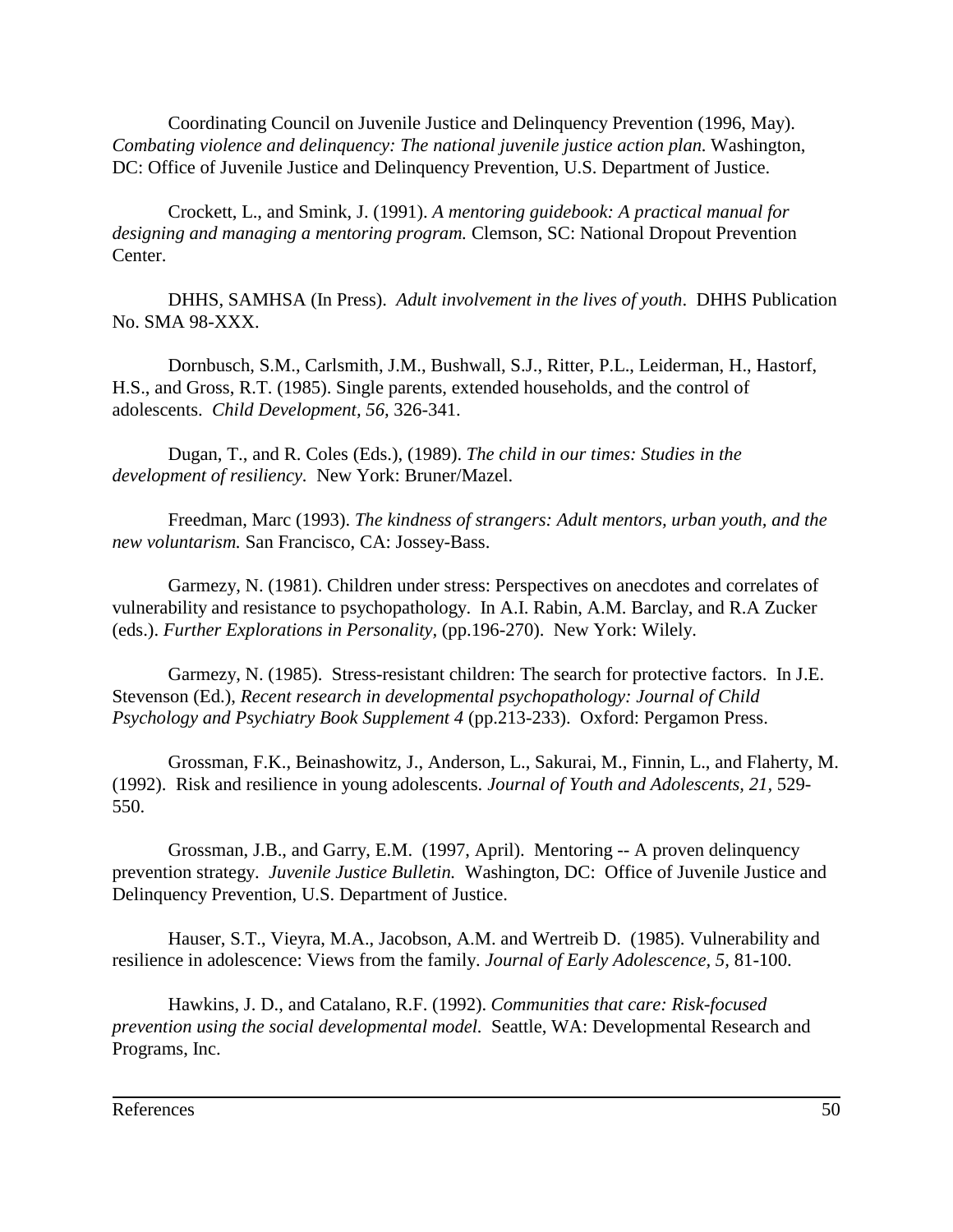Hawkins, J.D., Catalano, R.F. and Miller, J.Y. (1992). Risk and protective factors for alcohol and other drug problems in adolescence and early adulthood. *Psychological Bulletin, 112*, 64-105.

Howell, J. C. (Ed.) (1995). *Guide for implementing the comprehensive strategy for serious, violent, and chronic juvenile offenders.* Washington, DC: Office of Juvenile Justice and Delinquency Prevention, U..S. Department of Justice.

Kelly, B.T., Loeber, R., Keenan, K. and DeLamatre, M. (1997, December). Developmental pathways in boys' disruptive and delinquent behavior. *Juvenile Justice Bulletin.* Washington, DC: Office of Juvenile Justice and Delinquency Prevention, U.S. Department of Justice.

*Kids count data book: State profiles of child well-being* (1998). Baltimore, MD: Annie E. Casey Foundation.

Masten, A., and Coatsworth, J.D. (1998). The development of competence in favorable and unfavorable environments. *American Psychologist, 53*, 205-220.

Rak, C.F., and Patterson, L.E. (1996). Promoting resilience in at-risk children. *Journal of Counseling and Development, 74*, 368-373.

Resnick, M. et.al. (1997, September). Protecting adolescents from harm: Findings from the national longitudinal study on adolescent health. *JAMA ® Journal of the American Medical Association, 278*, 823-832.

Richardson, J.L., Dwyer, K., McGuigan, K., Hansen, W.B., Dent, C., Johnson, C.A., Sussman, S.Y., Brannon, B. and Flay, B. (1989). Substance use among eighth grade students that take care of themselves after school. *Pediatrics, 84,* 556-566.

Rhodes, J.E., Gingiss, P.L. and Smith, P.B. (1994). Risk and protective factors for alcohol use among pregnant african-american, hispanic, and white adolescents: The influence of peers, sexual partners, family members, and mentors. *Addictive Behaviors, 8,* 555-564.

Rutter, M. (1979). Protective factors in children's responses to stress and disadvantage. In M.W. Kent and J.E. Rolf (Eds.). *Primary prevention of psychopathology: Vol. 3. Social competence in children (pp.49-74).* Hanover, NH: University Press of New England.

Saito, R.N., and Blyth, D.A. (1994). *Understanding mentoring relationships.* Minneapolis, MN: Search Institute.

Sedlack, A.J. (1997). *National evaluation of runaway and homeless youth: Preliminary findings*. Presented to ACYF/DHHS, Switzer Building, Washington, D.C.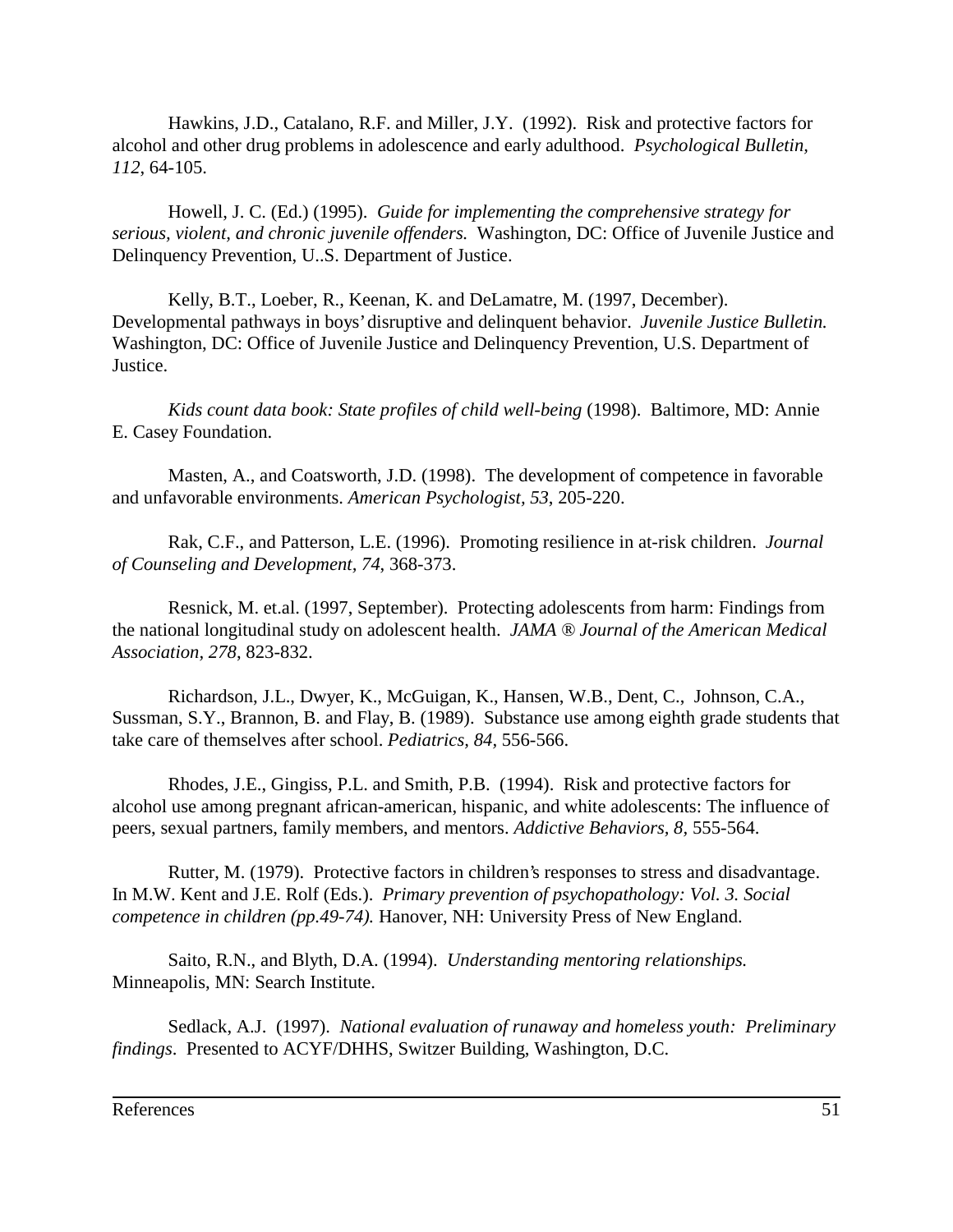Snyder, H., (1997, November). *Juvenile arrests 1996*. Bulletin. Washington, DC: U.S. Department of Justice, Office of Juvenile Justice and Delinquency Prevention,.

Stanton, M.D. (1979). Drugs and the family: A review of recent literature. *Marriage and Family Review, 2*, 3-10.

Tierney, J.P., Grossman, J.B., and Resch, N. (1995). *Making a difference: An impact study of Big Brothers/Big Sisters.* Philadelphia, PA: Public/Private Ventures.

Turner, S., and Scherman, A. (1996, Winter). Big Brothers: Impact on little brothers' self-concepts and behaviors. *Adolescence, 31,* 875-882.

VanNelson, C., Thompson, J.C., Rice, C.M. and Cooley, V.E. (1991). *The effect of participation in activities outside the school and family structure on substance use by middle and secondary school students.* Paper presented at annual meeting of the Midwest Educational Research Association, Chicago.

Werner, E.E. (1984, November). Resilient children. *Young Children, 40*, 68-72.

Werner, E.E. (1985). Stress and protective factors in children's lives. In A.R. Nicol (Ed.), *Longitudinal studies in child psychology and psychiatry.* New York: John Wiley and Sons, Ltd.

Werner, E.E., and Smith, R.S. (1992). *Overcoming the odds: High risk children from birth to adulthood.* Ithaca, NY: Cornell University Press.

Wilson, J.J., and Howell, J.C. (1993). *A comprehensive strategy for serious, violent, and chronic juvenile offenders: Program summary.* Washington, D.C: U.S. Department of Justice, Office of Juvenile Justice and Delinquency Prevention.

Windle, M. (1994). Substance use, risky behaviors, and victimization among a U.S. national adolescent sample. *Addiction, 89*, 129-146.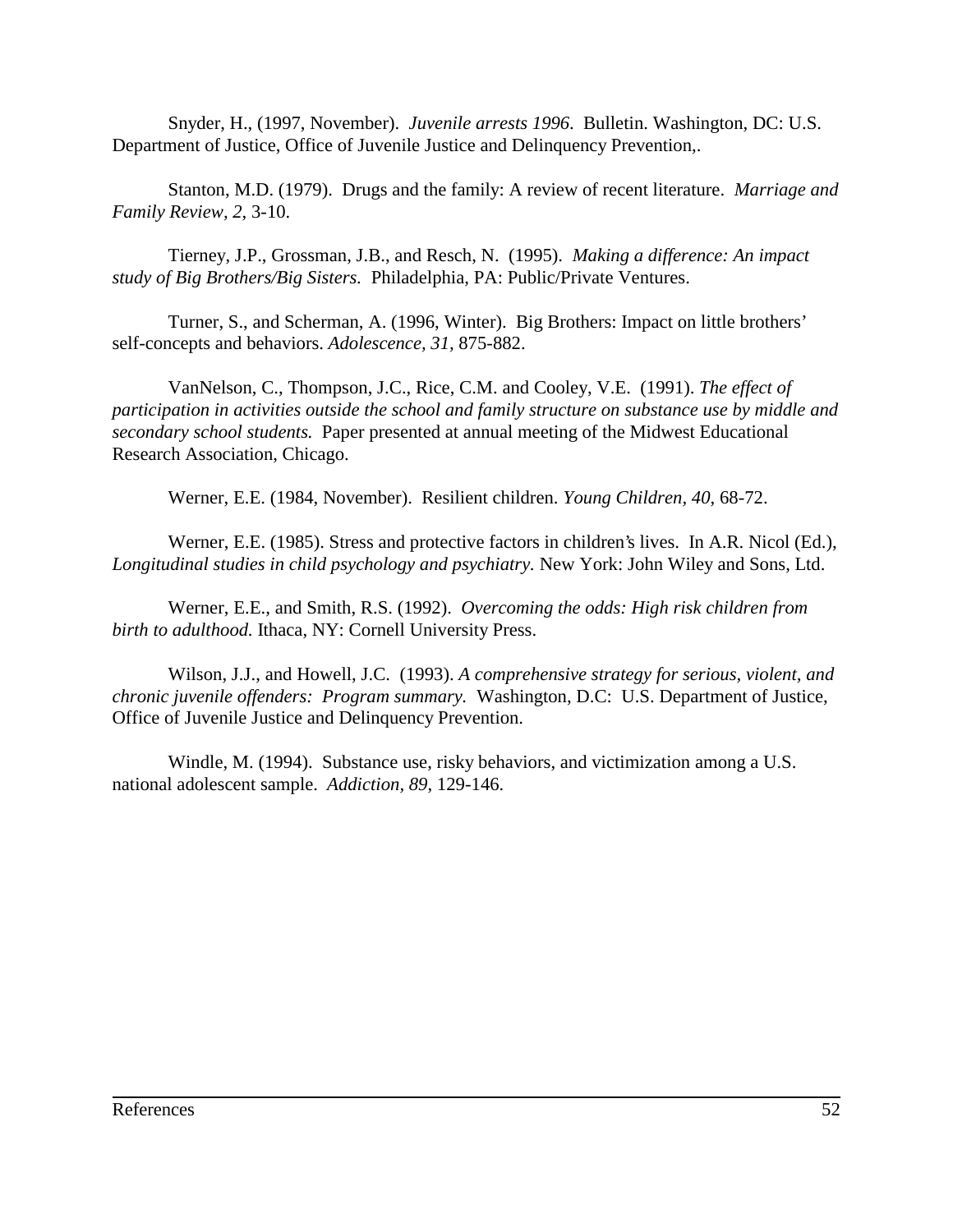# **APPENDIX**

A. JUMP Grant Awards by State B. Summary of JUMP Grant Awards C. JUMP Grantee Locations D. Additional Resources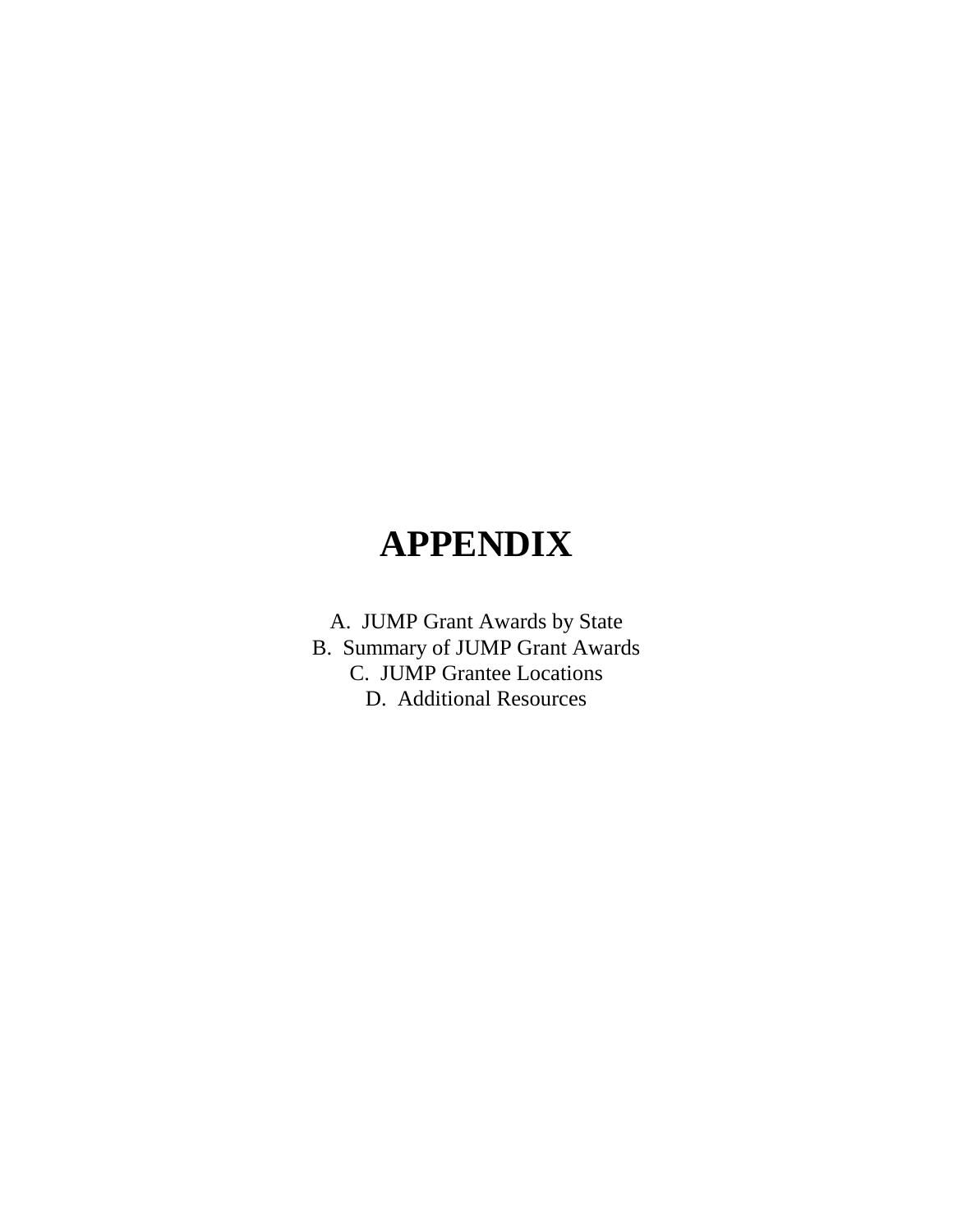## **APPENDIX A: JUMP GRANT AWARDS BY STATE**

| <b>STATE</b>     | <b>CITY</b>                | <b>GRANTEE</b>                                                 | <b>AWARD</b> |  |  |  |
|------------------|----------------------------|----------------------------------------------------------------|--------------|--|--|--|
|                  | Alaska $(N=1)$             |                                                                |              |  |  |  |
|                  | Anchorage                  | Big Brothers/Big Sisters of Anchorage, Inc.                    | \$187,283    |  |  |  |
|                  | Alabama $(N=1)$            |                                                                |              |  |  |  |
|                  | Birmingham                 | Operation Pride West End - UAB Center: Urban Affairs           | \$190,000    |  |  |  |
| Arizona (N=3)    |                            |                                                                |              |  |  |  |
|                  | Phoenix                    | Jumpstart - Valley Big Brothers/Big Sisters                    | \$179,996    |  |  |  |
|                  | Phoenix                    | Washington Elementary School District - Royal Palm             | \$189,997    |  |  |  |
|                  | Tucson                     | <b>Tucson Unified School District: Native American Studies</b> | \$189,589    |  |  |  |
| California (N=9) |                            |                                                                |              |  |  |  |
|                  | El Cajon                   | Family Support Foundation- Paradise Valley Hospital            | \$179,962    |  |  |  |
|                  | La Puente                  | Rowland Unified School District - Family Resource Cntr.        | \$190,000    |  |  |  |
|                  | Los Angeles                | LA County DA's Office - Bureau of Crime Prevention             | \$180,000    |  |  |  |
|                  | Los Angeles                | Los Angeles Wings of Faith                                     | \$189,475    |  |  |  |
|                  | Redwood City               | Friends for Youth, Inc.                                        | \$190,000    |  |  |  |
|                  | San Bernardino             | City of San Bernardino Mentoring Program                       | \$190,000    |  |  |  |
|                  | San Jacinto                | Valley Youth Foundation - Valle Vista Community Cntr.          | \$172,315    |  |  |  |
|                  | Santa Barbara              | Big Brothers/Big Sisters of Santa Barbara                      | \$180,000    |  |  |  |
|                  | Visalia                    | <b>Community Services and Employment Training</b>              | \$180,000    |  |  |  |
| Colorado $(N=3)$ |                            |                                                                |              |  |  |  |
|                  | Colorado Springs           | <b>DHS</b> - Community Mentor Center                           | \$189,955    |  |  |  |
|                  | Denver                     | Big Brothers/Big Sisters of Northern Colorado, Inc.            | \$158,083    |  |  |  |
|                  | Greeley                    | <b>Weld County Youth Alternatives - PARTNERS</b>               | \$166,170    |  |  |  |
|                  | District of Columbia (N=2) |                                                                |              |  |  |  |
|                  | Washington                 | District of Columbia Courts - WKAY 100                         | \$189,938    |  |  |  |
|                  | Washington                 | Shiloh Family Life Center                                      | \$180,000    |  |  |  |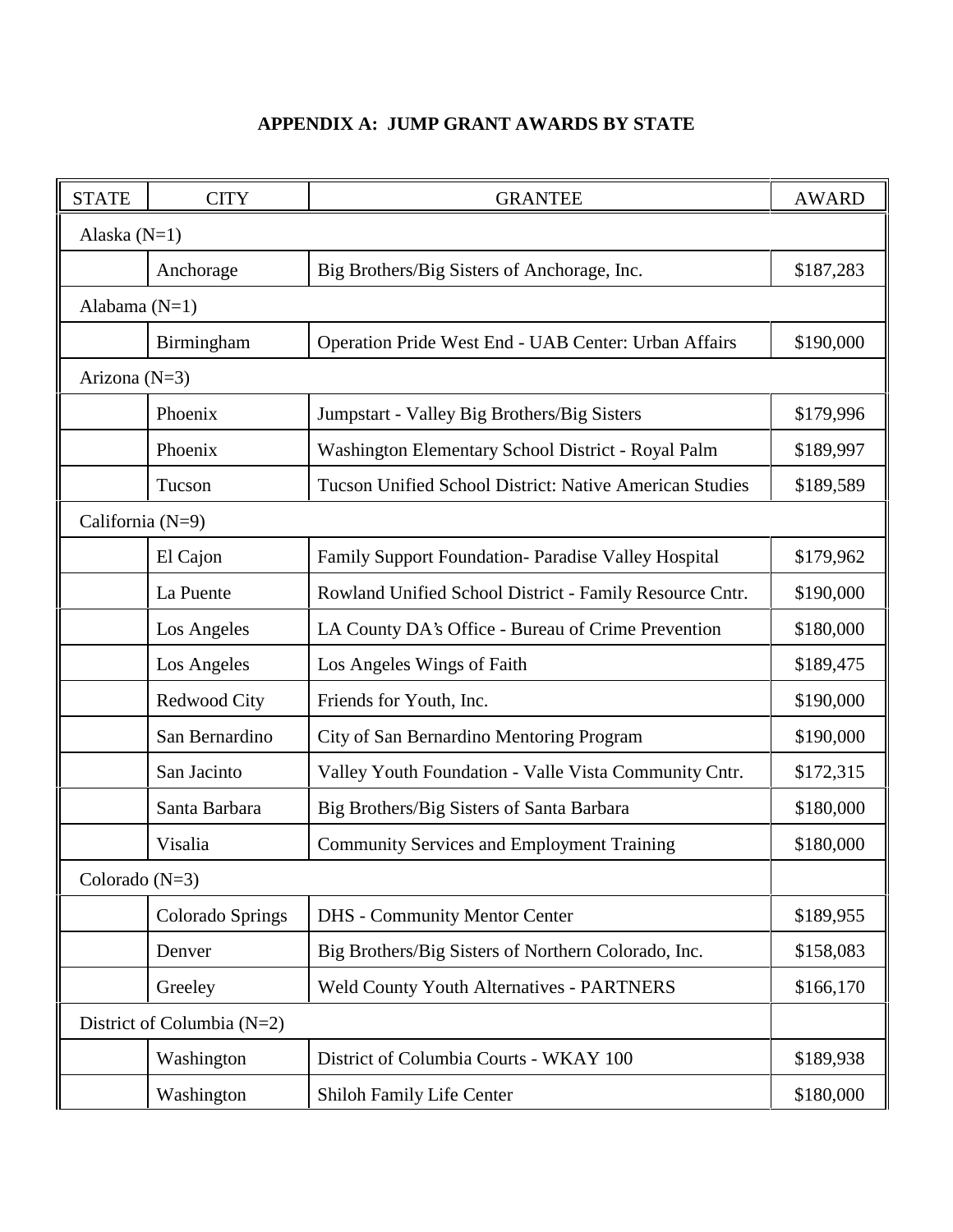| <b>STATE</b>      | <b>CITY</b>        | <b>GRANTEE</b>                                           | <b>AWARD</b> |
|-------------------|--------------------|----------------------------------------------------------|--------------|
| Florida $(N=7)$   |                    |                                                          |              |
|                   | Clearwater         | <b>Pinellas County Education Foundation</b>              | \$180,000    |
|                   | Fort Meyers        | Big Brothers/Big Sisters of SW Florida, Inc.             | \$184,433    |
|                   | Fort Pierce        | Big Brothers/Big Sisters of St. Lucie County             | \$188,259    |
|                   | Miami              | Communities in Schools of Miami, Inc. - Burger King      | \$180,000    |
|                   | Miami              | Metropolitan Dade County DHS - JASS                      | \$190,000    |
|                   | Pensacola          | Big Brothers/Big Sisters of NW Florida                   | \$179,965    |
|                   | St. Augustine      | Big Brothers/Big Sisters - Epic Community Services, Inc. | \$111,242    |
| Georgia $(N=1)$   |                    |                                                          |              |
|                   | Marietta           | Big Brothers/Big Sisters of Metro Atlanta - Cobb Prog.   | \$190,000    |
| Idaho $(N=1)$     |                    |                                                          |              |
|                   | <b>Boise</b>       | Big Brothers/Big Sisters of SW Idaho                     | \$170,567    |
| Illinois $(N=4)$  |                    |                                                          |              |
|                   | Bloomington        | Project OZ, Inc.                                         | \$187,662    |
|                   | Cahokia            | Cahokia School District #187                             | \$189,500    |
|                   | Chicago            | Chicago Cities in Schools, Inc.                          | \$175,076    |
|                   | Chicago            | Chicago Commons Association - New Futures                | \$190,000    |
| Indiana $(N=1)$   |                    |                                                          |              |
|                   | Bloomington        | Big Brothers/Big Sisters of Monroe County                | \$169,680    |
| Kansas $(N=1)$    |                    |                                                          |              |
|                   | Wichita            | Big Brothers/Big Sisters of Sedgwick - JUMPSTART         | \$190,000    |
| Kentucky (N=1)    |                    |                                                          |              |
|                   | Middlesboro        | Middlesboro Independent Schools - YSC                    | \$150,830    |
| Louisiana $(N=3)$ |                    |                                                          |              |
|                   | <b>Baton Rouge</b> | Young Leaders' Academy                                   | \$189,999    |
|                   | Metairie           | <b>Gulf Coast Communities Foundation</b>                 | \$163,350    |
|                   | Shreveport         | Volunteers of America of North LA                        | \$189,999    |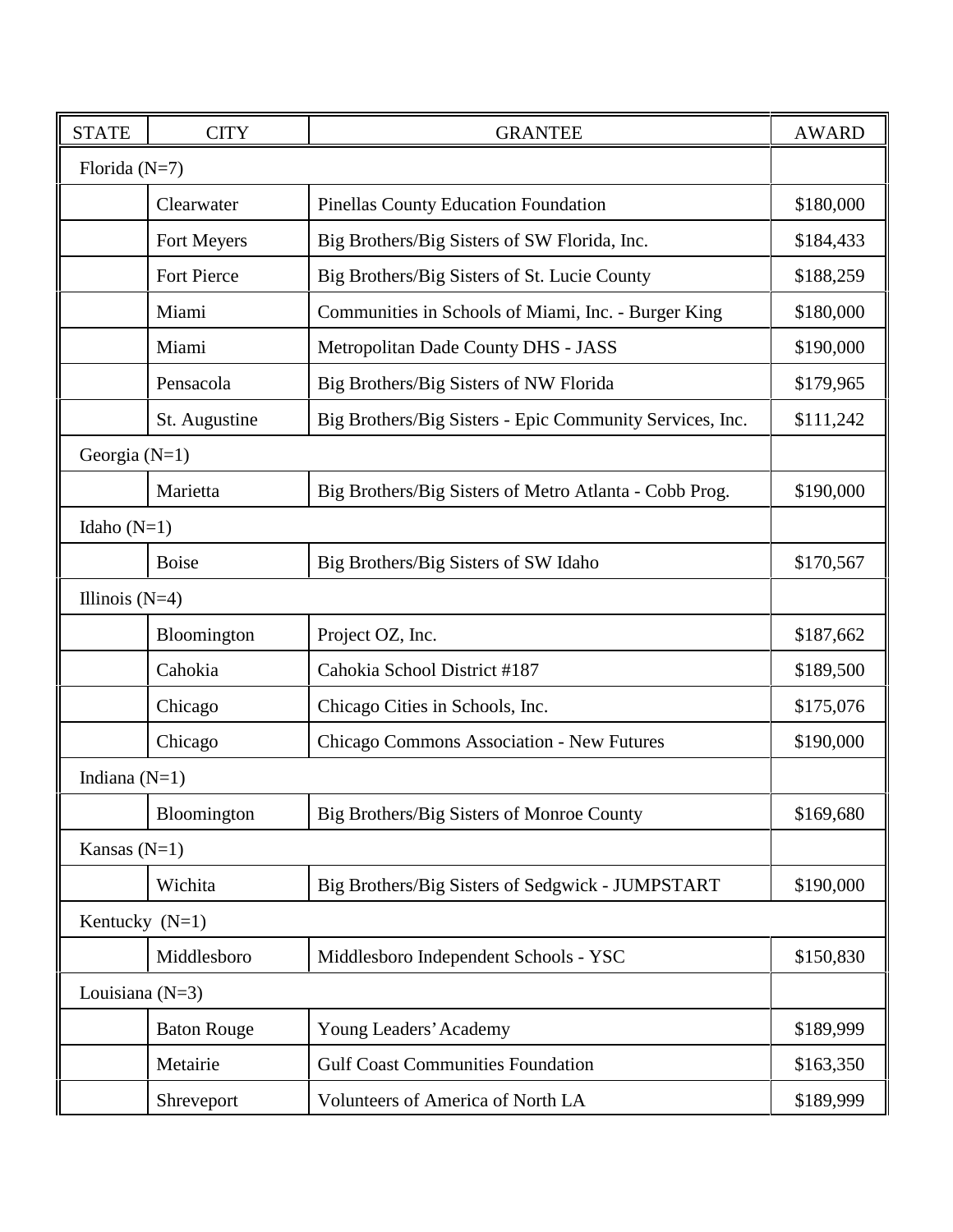| <b>STATE</b>       | <b>CITY</b>           | <b>GRANTEE</b>                                      | <b>AWARD</b> |
|--------------------|-----------------------|-----------------------------------------------------|--------------|
|                    | Massachusetts $(N=5)$ |                                                     |              |
|                    | <b>Boston</b>         | Greater Boston One-To-One, Inc.                     | \$180,000    |
|                    | <b>Brockton</b>       | <b>MA Youth Unemployment Reduction Network</b>      | \$189,999    |
|                    | Haverhill             | Community Action, Inc.                              | \$178,609    |
|                    | Lawrence              | <b>Greater Lawrence Community Action Council</b>    | \$182,344    |
|                    | Springfield           | <b>Corporation for Public Management</b>            | \$180,000    |
| Maryland $(N=4)$   |                       |                                                     |              |
|                    | <b>Baltimore</b>      | <b>Baltimore Mentoring Partnership</b>              | \$180,000    |
|                    | <b>Baltimore</b>      | One-To-One: Big Brothers/Big Sisters of Central MD  | \$189,998    |
|                    | Columbia              | St. John Baptist Church Mentoring Program           | \$190,000    |
|                    | Salisbury             | <b>Wicomico County Board of Education</b>           | \$119,800    |
| Michigan $(N=1)$   |                       |                                                     |              |
|                    | <b>Grand Rapids</b>   | Grand Rapids Public Schools-Weed and Seed           | \$187,080    |
| Minnesota $(N=2)$  |                       |                                                     |              |
|                    | Minneapolis           | Big Brothers/Big Sisters of Greater Minneapolis     | \$179,953    |
|                    | Minneapolis           | Resource, Inc. - First Opportunity                  | \$190,000    |
| Missouri (N=2)     |                       |                                                     |              |
|                    | Kansas City           | YMCA of Greater Kansas City                         | \$190,000    |
|                    | St. Louis             | <b>Barnes-Jewish Hospital</b>                       | \$180,000    |
|                    | Mississippi $(N=2)$   |                                                     |              |
|                    | Greenwood             | Greenwood Leflore Cities in Schools, Inc.           | \$155,000    |
|                    | <b>Marks</b>          | Quitman County School District - YOU                | \$190,000    |
| Nebraska $(N=1)$   |                       |                                                     |              |
|                    | Lincoln               | <b>Lincoln Action Program</b>                       | \$180,000    |
| New Jersey $(N=2)$ |                       |                                                     |              |
|                    | New Brunswick         | <b>Early Start Mentoring Program</b>                | \$180,000    |
|                    | Trenton               | Big Brothers/Big Sisters of Mercer & Ocean Counties | \$178,538    |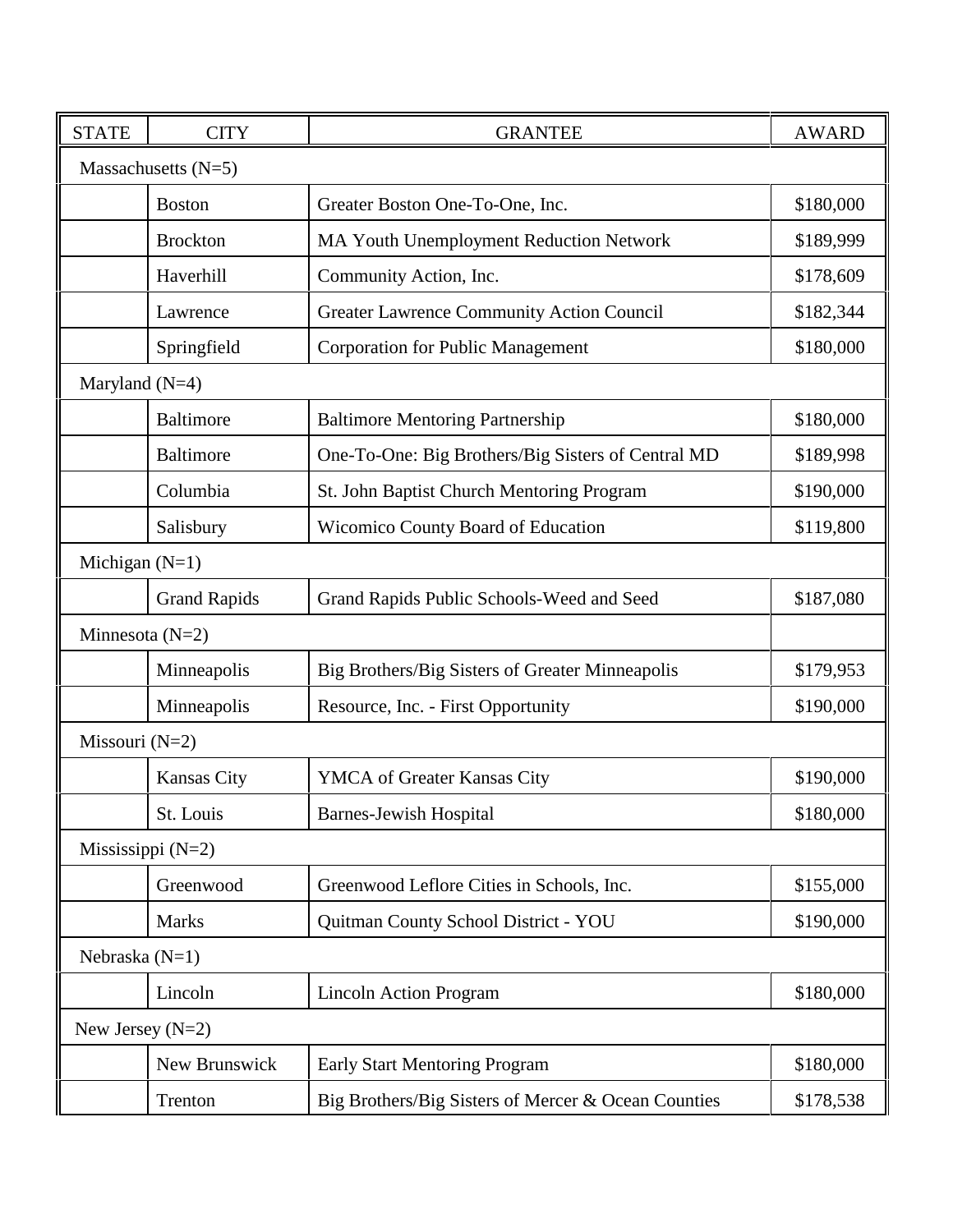| <b>STATE</b>     | <b>CITY</b>          | <b>GRANTEE</b>                                          | <b>AWARD</b> |
|------------------|----------------------|---------------------------------------------------------|--------------|
| New York $(N=8)$ |                      |                                                         |              |
|                  | <b>Bronx</b>         | Pius XII Youth & Family Services - UW                   | \$189,420    |
|                  | <b>Buffalo</b>       | Be-A-Friend Program, Inc.                               | \$190,000    |
|                  | Long Beach           | Long Beach City Schools                                 | \$180,000    |
|                  | New York             | Liberty Partnerships - Bank Street College of Education | \$180,000    |
|                  | New York             | Children's Aid Society                                  | \$180,000    |
|                  | New York             | Grand Street Settlement, Inc.                           | \$190,000    |
|                  | Syracuse             | <b>Center for Community Althernatives</b>               | \$179,511    |
|                  | ValHalla             | St. Christophers - Jennie Clarkson Child Care Service   | \$190,000    |
| Ohio $(N=4)$     |                      |                                                         |              |
|                  | Cincinnati           | Cincinnati Youth Collaborative                          | \$180,000    |
|                  | Cleveland            | Case Western Reserve - Student Community Service        | \$110,991    |
|                  | Cleveland            | East Cleveland Youth Opportunities Unlimited            | \$188,278    |
|                  | Columbus             | Village to Child - OH Dominican College                 | \$135,750    |
| Oregon $(N=1)$   |                      |                                                         |              |
|                  | Eugene               | <b>Committed Partners for Youth</b>                     | \$190,000    |
|                  | Pennsylvania (N=4)   |                                                         |              |
|                  | Easton               | Valley Youth House Committee, Inc.                      | \$190,000    |
|                  | Philadelphia         | Big Sisters of Philadelphia Services for Latino Girls   | \$180,000    |
|                  | Reading              | Berks Community Action Program, Inc. - YES              | \$190,000    |
|                  | <b>Wilkes Barre</b>  | <b>Catholic Social Services</b>                         | \$179,430    |
|                  | Rhode Island $(N=2)$ |                                                         |              |
|                  | Providence           | Family Service, Inc.                                    | \$176,706    |
|                  | Providence           | Providence Housing Authority - BBBS                     | \$170,250    |
|                  | South Carolina (N=1) |                                                         |              |
|                  | McCormick            | McCormick School District - Project SUCCESS             | \$160,310    |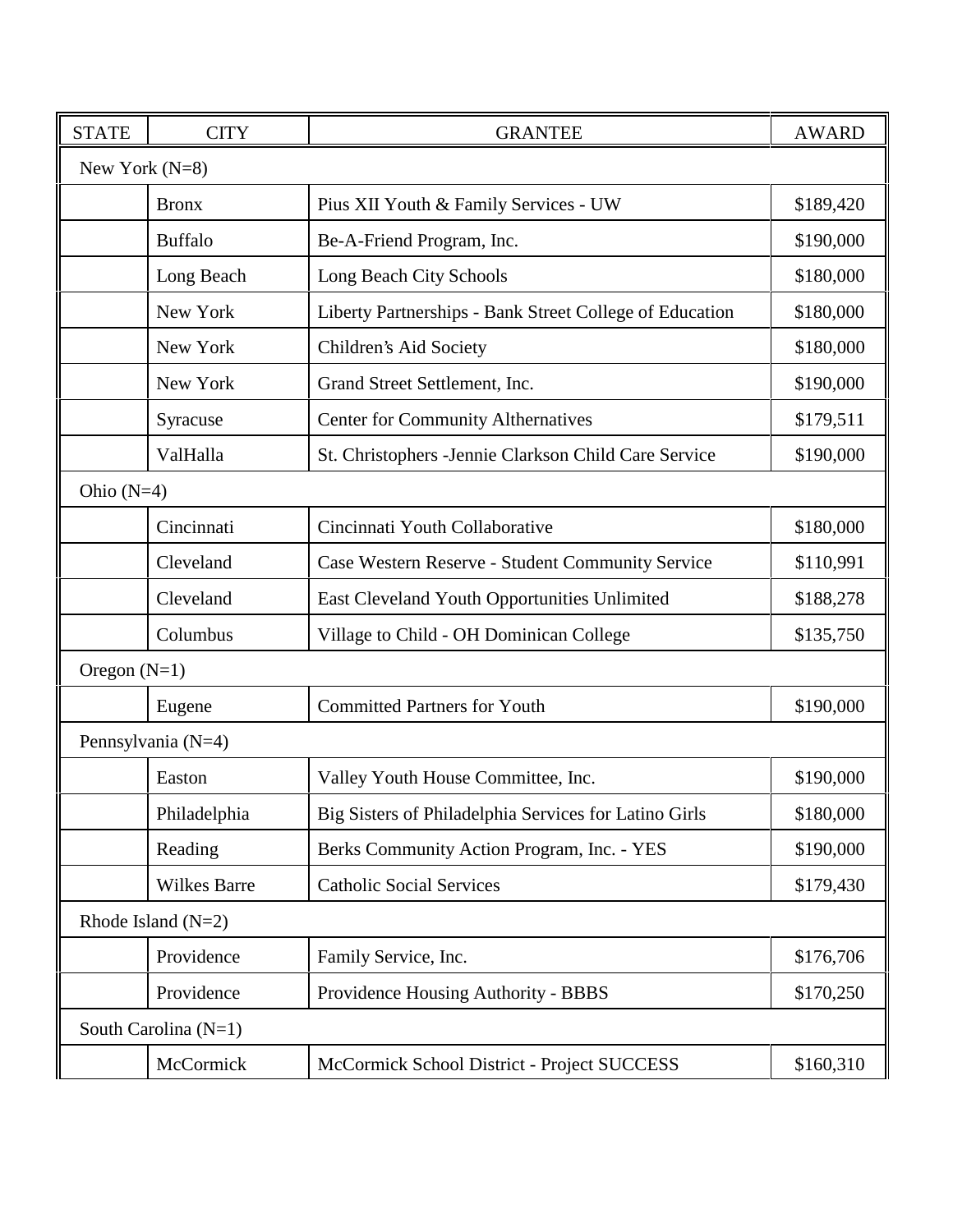| <b>STATE</b>      | <b>CITY</b>        | <b>GRANTEE</b>                                    | <b>AWARD</b> |  |  |  |
|-------------------|--------------------|---------------------------------------------------|--------------|--|--|--|
|                   | South Dakota (N=1) |                                                   |              |  |  |  |
|                   | <b>Rapid City</b>  | Rural America Initiatives - Ateyapi Mentoring     | \$186,488    |  |  |  |
|                   | Tennessee $(N=1)$  |                                                   |              |  |  |  |
|                   | Nashville          | Buddies of Nashville, Inc.                        | \$180,000    |  |  |  |
| Texas $(N=6)$     |                    |                                                   |              |  |  |  |
|                   | Austin             | Big Brothers/Big Sisters of Austin, Inc.          | \$180,000    |  |  |  |
|                   | Houston            | I Have A Dream                                    | \$174,543    |  |  |  |
|                   | Mission            | Dismas Charities, Inc.                            | \$190,000    |  |  |  |
|                   | Pasadena           | Neighborhood Centers, Inc.                        | \$189,800    |  |  |  |
|                   | San Antonio        | Ella Austin Community Center                      | \$190,000    |  |  |  |
|                   | San Antonio        | George Gervin Youth Center                        | \$180,000    |  |  |  |
| Virginia $(N=3)$  |                    |                                                   |              |  |  |  |
|                   | Richmond           | North Richmond YMCA Black Achievers Program       | \$165,091    |  |  |  |
|                   | Richmond           | VA Department of Correctional Education           | \$180,000    |  |  |  |
|                   | Virginia Beach     | Big Brothers/Big Sisters of South Hampton Roads   | \$190,000    |  |  |  |
|                   | Washington $(N=3)$ |                                                   |              |  |  |  |
|                   | Federal Way        | World Vision Relief & Development, Inc - KidREACH | \$190,000    |  |  |  |
|                   | Renton             | Communities in Schools of Renton                  | \$190,000    |  |  |  |
|                   | Seattle            | <b>Center for Career Alternatives</b>             | \$180,000    |  |  |  |
| Wisconsin $(N=2)$ |                    |                                                   |              |  |  |  |
|                   | Madison            | City of Madison - Office of Community Service     | \$190,000    |  |  |  |
|                   | Milwaukee          | Boys and Girls Club of Milwaukee                  | \$180,000    |  |  |  |
|                   |                    |                                                   |              |  |  |  |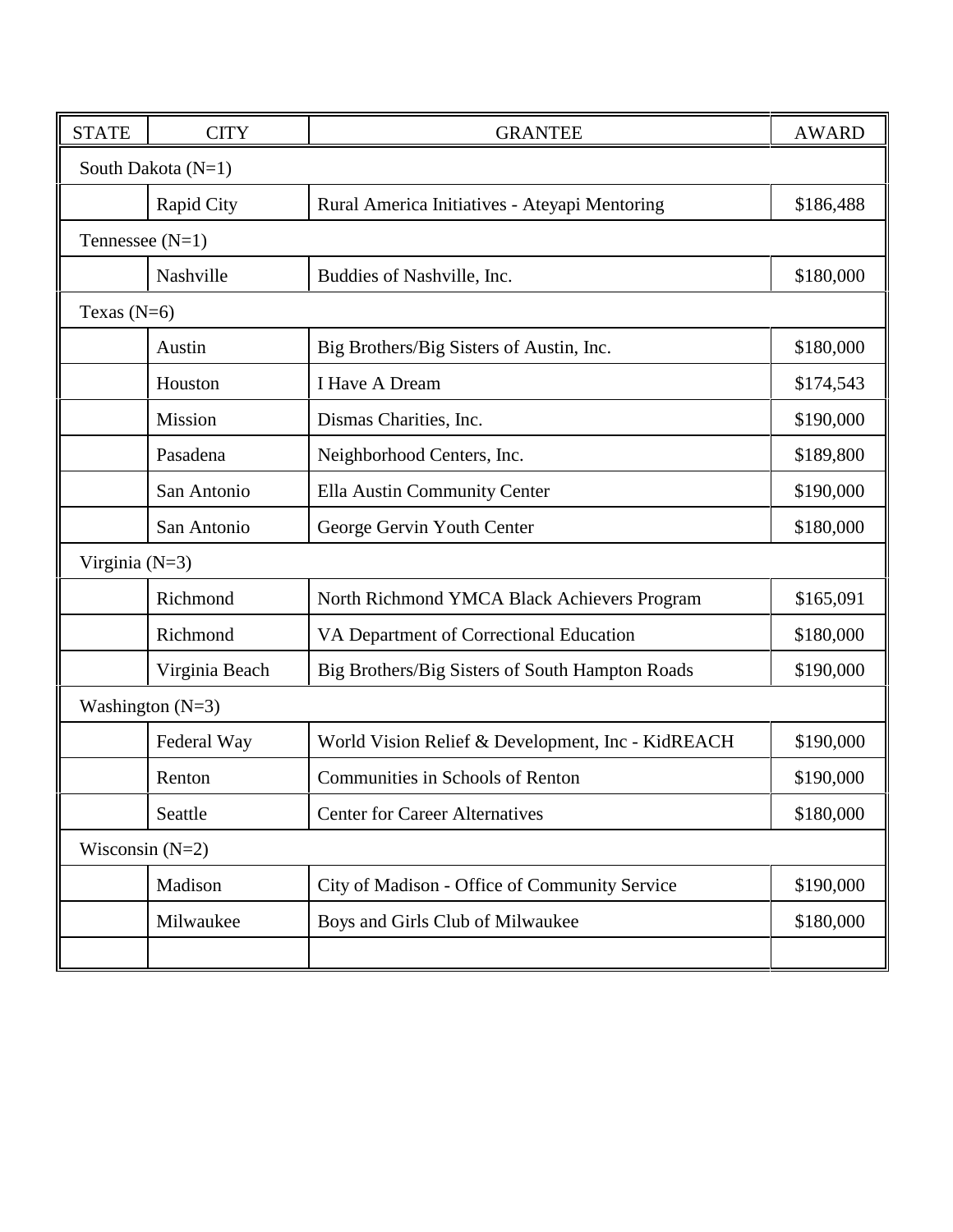## **APPENDIX B: SUMMARY OF JUMP GRANT AWARDS**

| <b>STATE</b>                | # GRANTS<br><b>AWARDED</b> | FY 1994-1995<br><b>AMOUNT</b> | FY 1996-1997<br><b>AMOUNT</b> | <b>TOTAL</b><br><b>AWARD</b> |
|-----------------------------|----------------------------|-------------------------------|-------------------------------|------------------------------|
| <b>ALASKA</b>               | $\mathbf{1}$               | $\overline{0}$                | \$187,283                     | \$187,283                    |
| <b>ALABAMA</b>              | 1                          | $\boldsymbol{0}$              | \$190,000                     | \$190,000                    |
| <b>ARIZONA</b>              | 3                          | \$179,996                     | \$379,586                     | \$559,582                    |
| <b>CALIFORNIA</b>           | 9                          | \$712,277                     | \$939,475                     | \$1,651,752                  |
| <b>COLORADO</b>             | 3                          | \$324,253                     | \$189,955                     | \$514,208                    |
| <b>DISTRICT OF COLUMBIA</b> | $\mathbf{2}$               | \$180,000                     | \$189,938                     | \$369,938                    |
| <b>FLORIDA</b>              | $\overline{7}$             | \$651,207                     | \$562,692                     | \$1,213,899                  |
| <b>GEORGIA</b>              | 1                          | $\boldsymbol{0}$              | \$190,000                     | \$190,000                    |
| <b>IDAHO</b>                | 1                          | \$170,567                     | $\theta$                      | \$170,567                    |
| <b>ILLINOIS</b>             | $\overline{4}$             | \$175,076                     | \$567,162                     | \$742,238                    |
| <b>INDIANA</b>              | 1                          | \$169,680                     | $\theta$                      | \$169,680                    |
| <b>KANSAS</b>               | $\mathbf{1}$               | $\boldsymbol{0}$              | \$190,000                     | \$190,000                    |
| KENTUCKY                    | $\mathbf{1}$               | $\overline{0}$                | \$150,830                     | \$150,830                    |
| <b>LOUISIANA</b>            | 3                          | \$163,350                     | \$379,998                     | \$543,348                    |
| <b>MASSACHUSETTS</b>        | 5                          | \$538,609                     | \$372,343                     | \$910,952                    |
| <b>MARYLAND</b>             | $\overline{4}$             | \$299,800                     | \$379,998                     | \$679,798                    |
| <b>MICHIGAN</b>             | $\mathbf{1}$               | $\boldsymbol{0}$              | \$187,080                     | \$187,080                    |
| <b>MINNESOTA</b>            | $\boldsymbol{2}$           | \$179,953                     | \$190,000                     | \$369,953                    |
| <b>MISSOURI</b>             | $\overline{2}$             | \$180,000                     | \$190,000                     | \$370,000                    |
| <b>MISSISSIPPI</b>          | $\overline{2}$             | \$155,000                     | \$190,000                     | \$345,000                    |
| <b>NEBRASKA</b>             | $\mathbf{1}$               | \$180,000                     | $\boldsymbol{0}$              | \$180,000                    |
| <b>NEW JERSEY</b>           | $\mathbf{2}$               | \$180,000                     | \$178,538                     | \$358,538                    |
| <b>NEW YORK</b>             | 8                          | \$719,511                     | \$759,420                     | \$1,478,931                  |
| <b>OHIO</b>                 | $\overline{4}$             | \$426,741                     | \$188,278                     | \$615,019                    |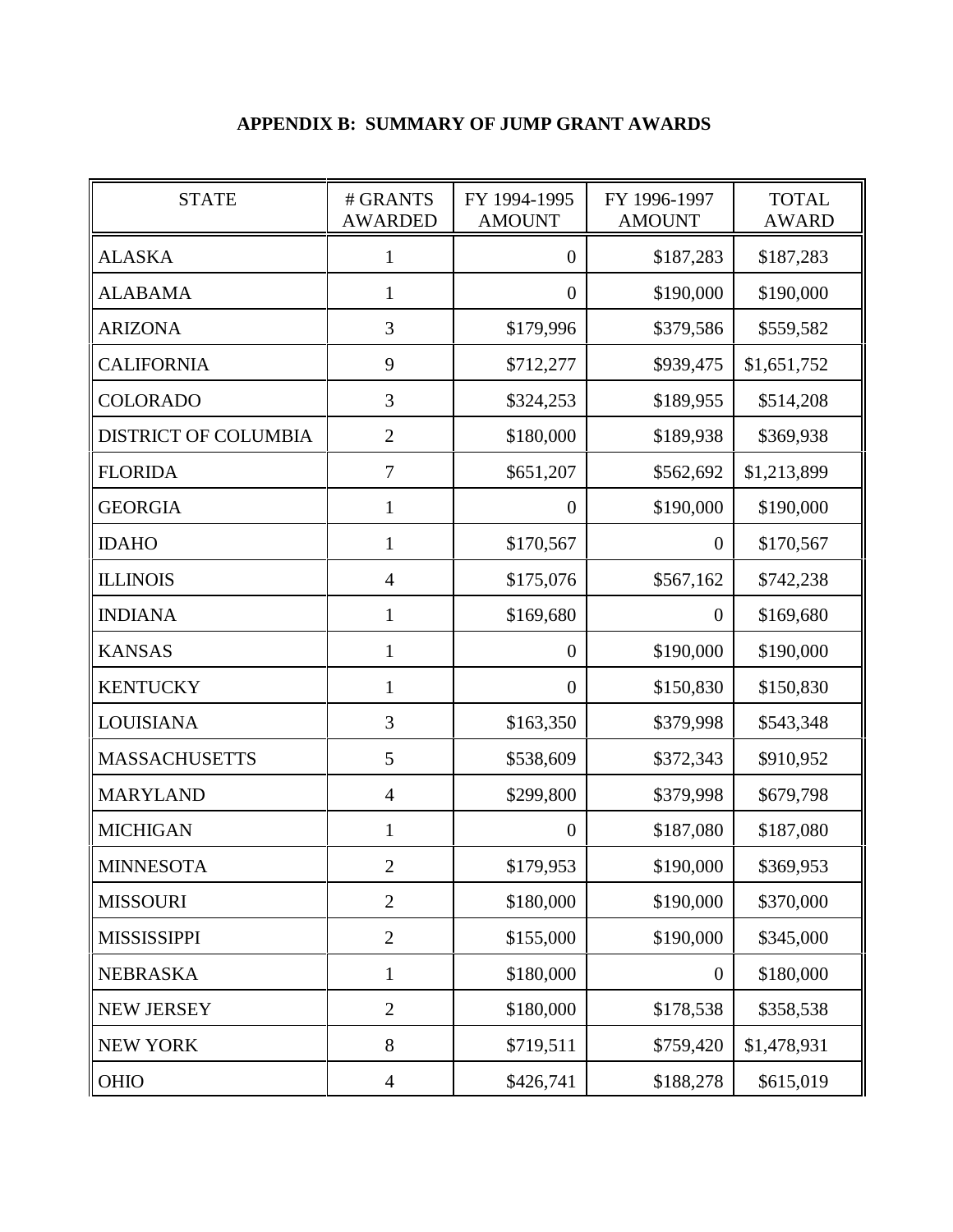| <b>STATE</b>          | # GRANTS<br><b>AWARDED</b> | FY 1994-1995<br><b>AMOUNT</b> | FY 1996-1997<br><b>AMOUNT</b> | <b>TOTAL</b><br><b>AWARD</b> |
|-----------------------|----------------------------|-------------------------------|-------------------------------|------------------------------|
| <b>OREGON</b>         |                            | $\boldsymbol{0}$              | \$190,000                     | \$190,000                    |
| <b>PENNSYLVANIA</b>   | $\overline{4}$             | \$180,000                     | \$559,430                     | \$739,430                    |
| <b>RHODE ISLAND</b>   | $\overline{2}$             | \$176,706                     | \$170,250                     | \$346,956                    |
| <b>SOUTH CAROLINA</b> | $\mathbf{1}$               | $\overline{0}$                | \$160,310                     | \$160,310                    |
| <b>SOUTH DAKOTA</b>   | 1                          | $\overline{0}$                | \$186,488                     | \$186,488                    |
| <b>TENNESSEE</b>      | 1                          | \$180,000                     | $\theta$                      | \$180,000                    |
| <b>TEXAS</b>          | 6                          | \$360,000                     | \$744,343                     | \$1,104,343                  |
| VIRGINIA              | 3                          | \$180,000                     | \$355,091                     | \$535,091                    |
| <b>WASHINGTON</b>     | 3                          | \$180,000                     | \$380,000                     | \$560,000                    |
| <b>WISCONSIN</b>      | $\overline{2}$             | \$180,000                     | \$190,000                     | \$370,000                    |
|                       |                            |                               |                               |                              |
| <b>TOTAL</b>          | 93                         | \$7,022,726                   | \$9,688,488                   | \$16,711,214                 |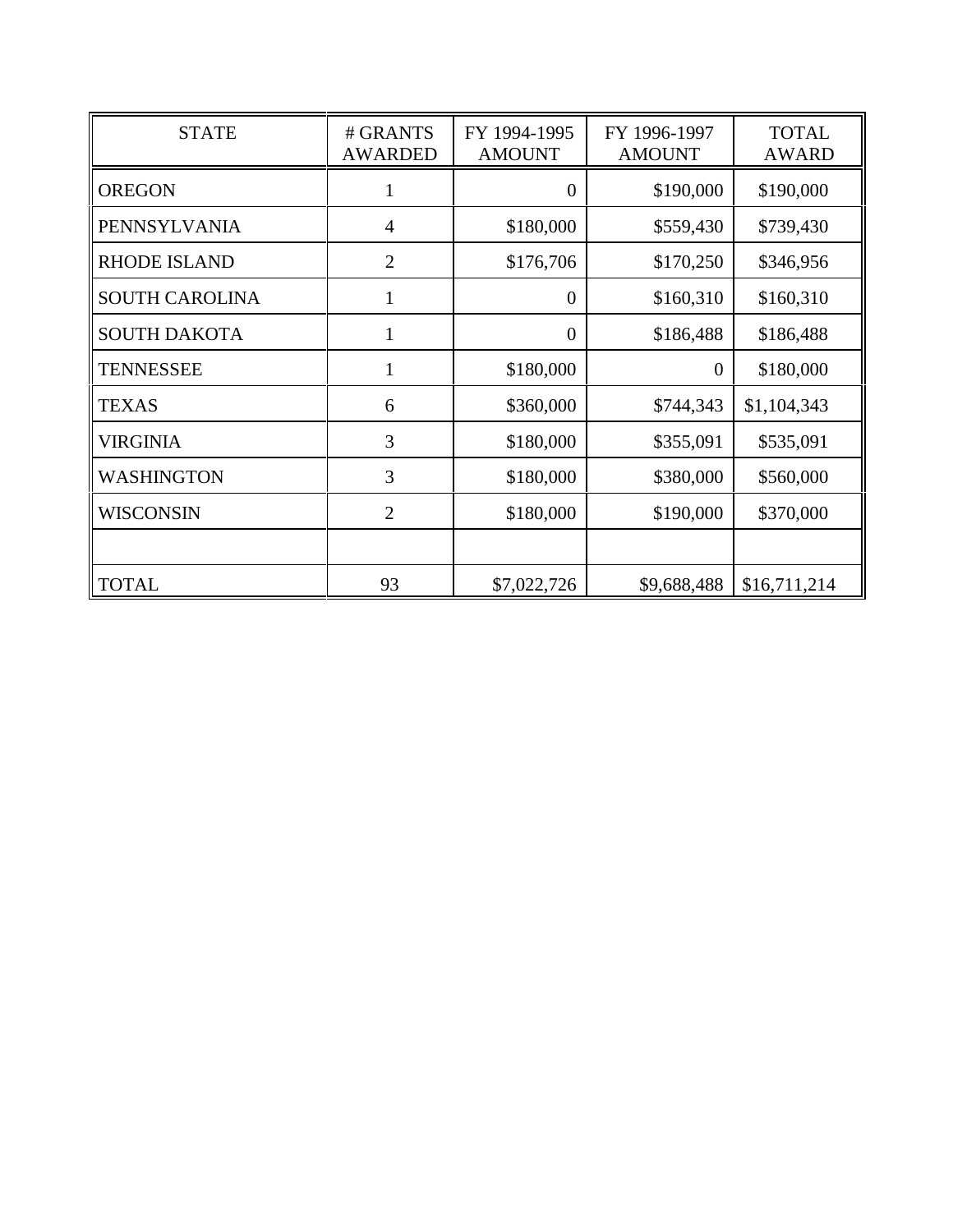

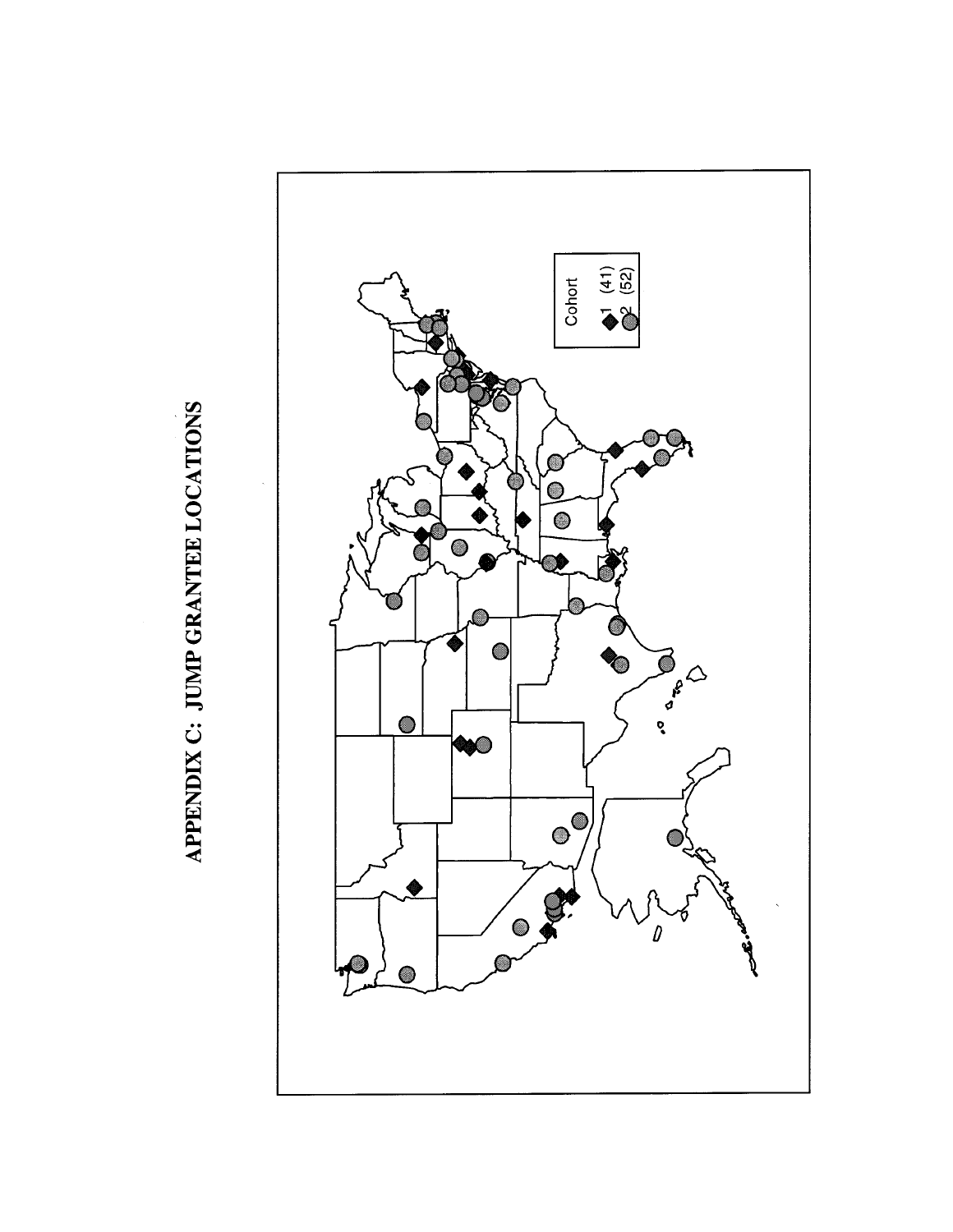Blum, R.W. and Rinehart, P.M. (1997). *Reducing the risk: Connections that make a difference in the lives of youth.* Minneapolis, MN: University of Minnesota.

Carnegie Council on Adolescent Development (1995). *Great transitions: Preparing adolescents for a new century.,* New York: Carnegie Corporation.

Cohen, M.A. (1994). *The monetary value of saving a high risk youth*. Washington, DC: The Urban Institute.

Elliott, D.S., Ageton, S.S., and Huizinga, D. (1985). *Explaining delinquency and drug use.* Beverly Hills, CA: Sage.

Elliott, D.S., Huizinga, D., and Menard, S. (1989). *Multiple problem youth: Delinquency, substance abuse, and mental health problems.* New York: Springer-Verlag.

Ebensen, F., and Huizinga, D. (1993). Gangs, drugs, and delinquency in a survey of urban youth. *Criminology, 31,* 565-589.

Huizinga, D., Loeber, R., and Thornberry, T.P. (1994). *Urban delinquency and substance abuse.* Washington, D.C.: U.S. Department of Justice.

Sickmund, M., Snyder, H., and Poe-Yamagata, E. (1997, August). *Juvenile offenders and victims: 1997 update on violence.* Washington, DC: Office of Juvenile Justice and Delinquency Prevention, U.S. Department of Justice.

Snyder, H., Sickmund, M., and Poe-Yamagata, E. (1996, February). *Juvenile offenders and victims: 1996 update on violence.* Washington, DC: Office of Juvenile Justice and Delinquency Prevention, U.S. Department of Justice.

Werner, E.E., and Smith, R.S. (1982). *Vulnerable but not invincible: A longitudinal study of resilient children and youth.* New York: McGraw Hill.